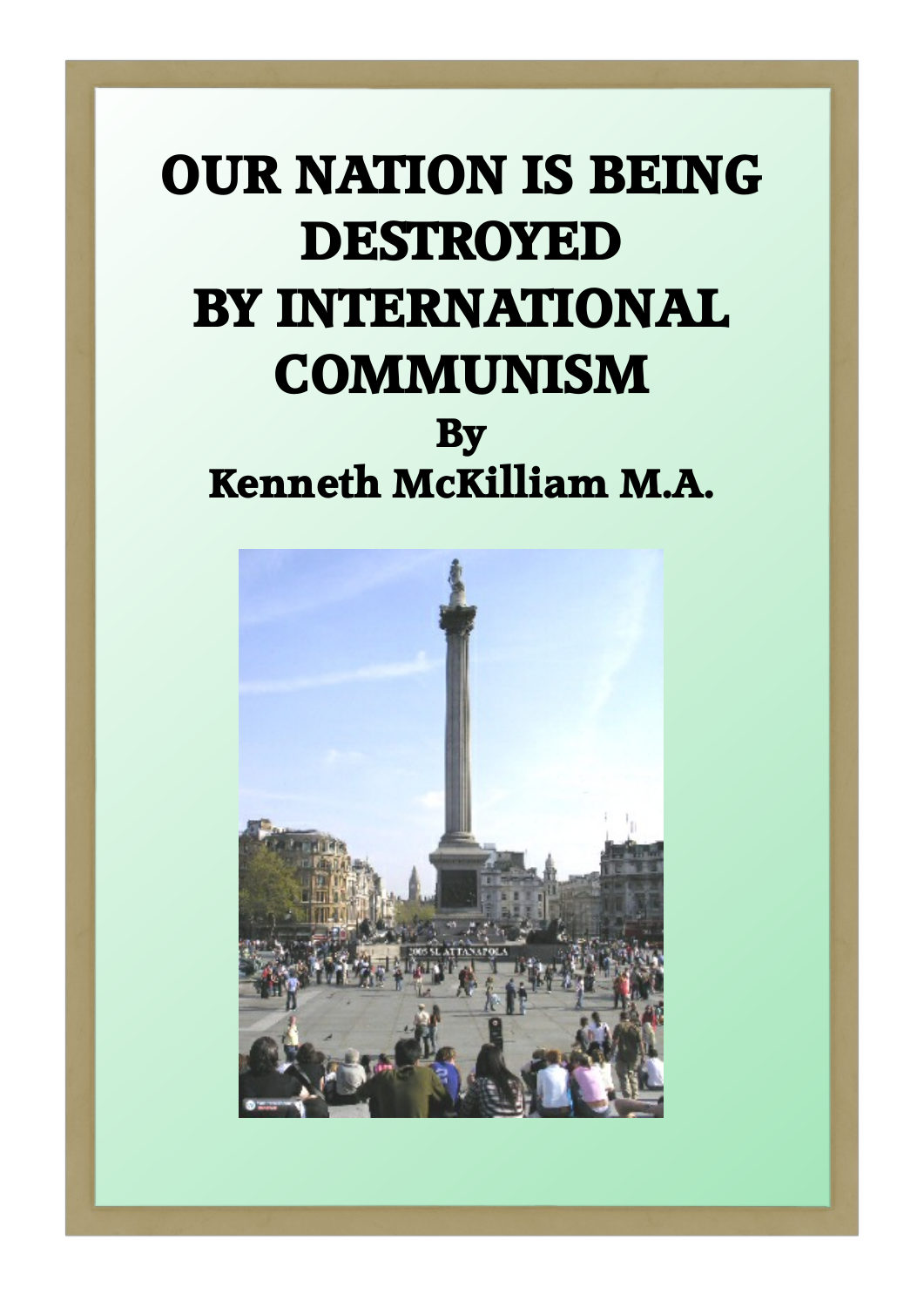## **OUR NATION IS BEING DESTROYED BY INTERNATIONAL COMMUNISM BACKED BY INTERNATIONAL FINANCE**

**Kenneth Roderick McKilliam M. A.**

**Son of man, I have made thee a watchman unto the house of Israel: therefore hear the word at my mouth, and give them warning from me. Ezekiel 3.17.**

> First Printed and Published by The Free Society 25 Morpeth Mansions Morpeth Terrace London SW1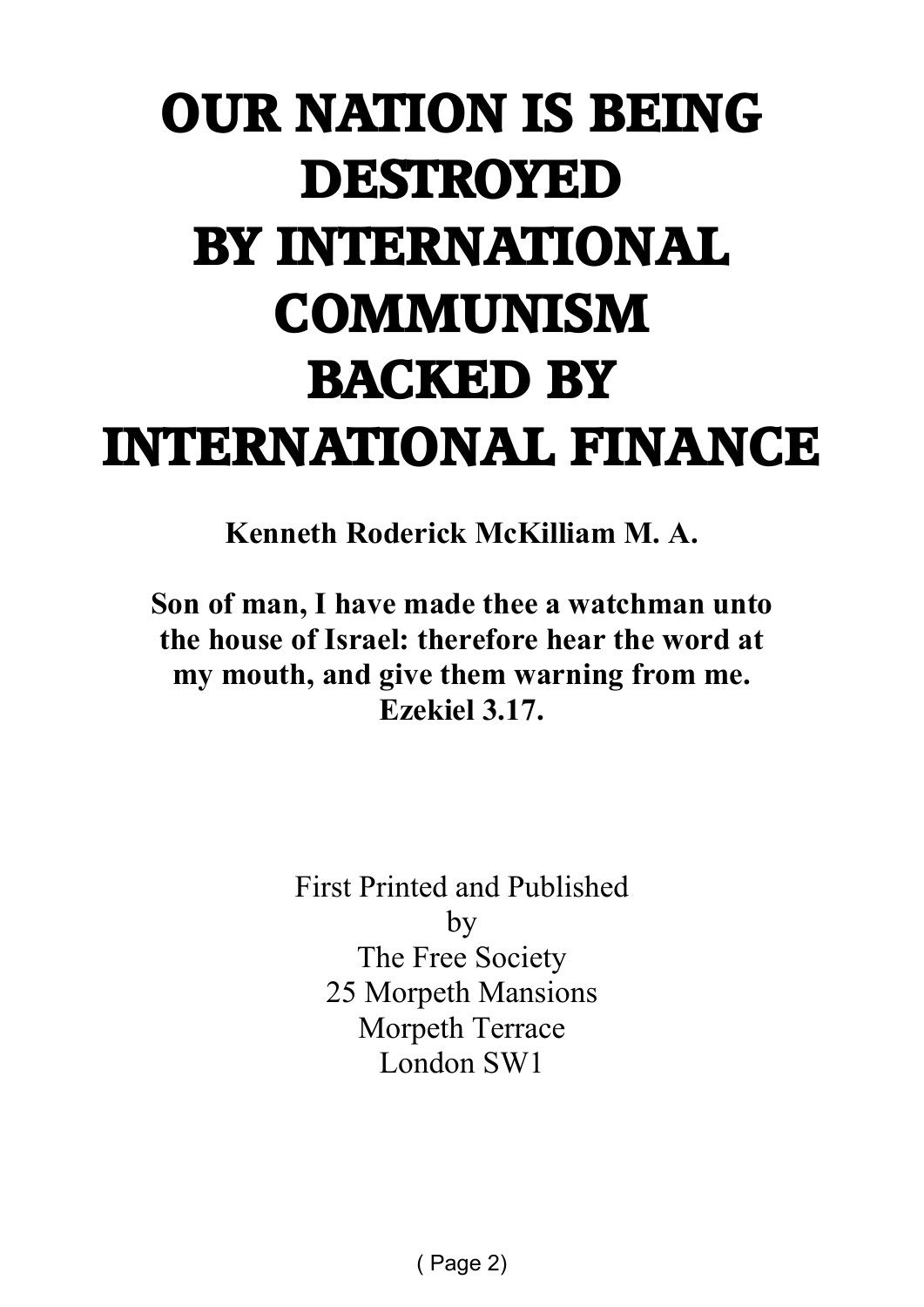#### **CONTENTS**

- 1. Adam Weishaupt and the Illuminati
- 2. The Khazar Askenazim "Jew"
- 3. Freemasonry
- 4. Revolution Karl Marx: The First International
- 5. The Fabian Socialists The Silent Revolution
- 6. World War I
- 7. The Bolshevik Revolution Securing the Base for Military Operations
- 8. Building up the Base for Military Operations
- 9. The National Communists and the International Communists
- 10. Fabian Socialists Aid Khazar Askenazim "Jews" to Gain Power
- 11. World War II
- 12. The Khazars Continue the Destruction of Western Christian Civilisation
- 13. The Zionists The United Nations their Government
- 14. World War III Oil
- 15. The Trilateral Commission

Appendix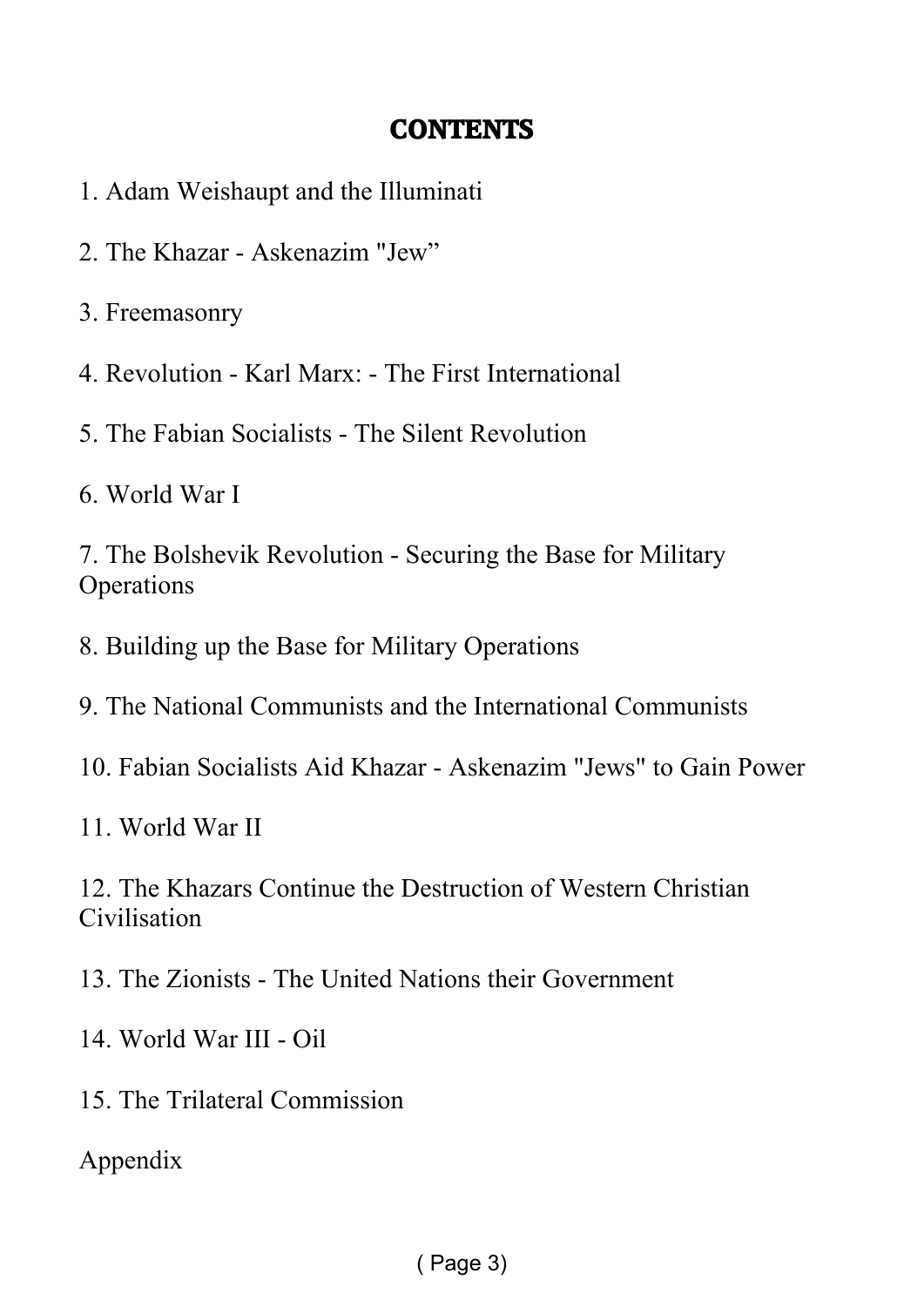#### **OUR NATION IS BEING DESTROYED**

#### **BY INTERNATIONAL COMMUNISM BACKED BY INTERNATIONAL, FINANCE**

#### **THE CONSPIRACY TO DESTROY WESTERN CIVILIZATION**

Quotation from The Daily Telegraph of Saturday 26 April 1975:

#### **"LONDON DAY BY DAY"**

#### **Talking in private**

"A massive "think tank," conference of international politicians, economists and business men opened yesterday in the Turkish seaside resort of Cesme, with Mrs Thatcher and Mr Healey among the speakers. But what they say to each other or to the conference will never be known."

"For this is the 22nd **Bilderberger Conference**, which is held annually for completely private talks on world problems. It is so secret that even wives and husbands of the participants are barred."

"To ensure privacy the organisers have taken over a complex including a private yacht marina, an amphitheatre and a hotel with 540 rooms. No Press conference will be held and no statement Issued when the final session ends tomorrow." **SEE PAGE 11.**

#### **1. Adam Weishaupt and the Illuminati**

In 1773 Professor Adam Weishaupt organized a secret society, the Illuminati, (see *Chambers Encyclopaedia*, Vol. 7, page 385, and *Concise Word English Dictionary*) and devised a plan to destroy western Christian civilization. (Read *World Revolution and Secret Societies and Subversive Organizations* by Nesta Webster; *The Trail of the Serpent land Light Bearers of Darkness* by a one time high ranking member of a secret society.) The Abbe Baruel wrote in 1797, "In the desires of a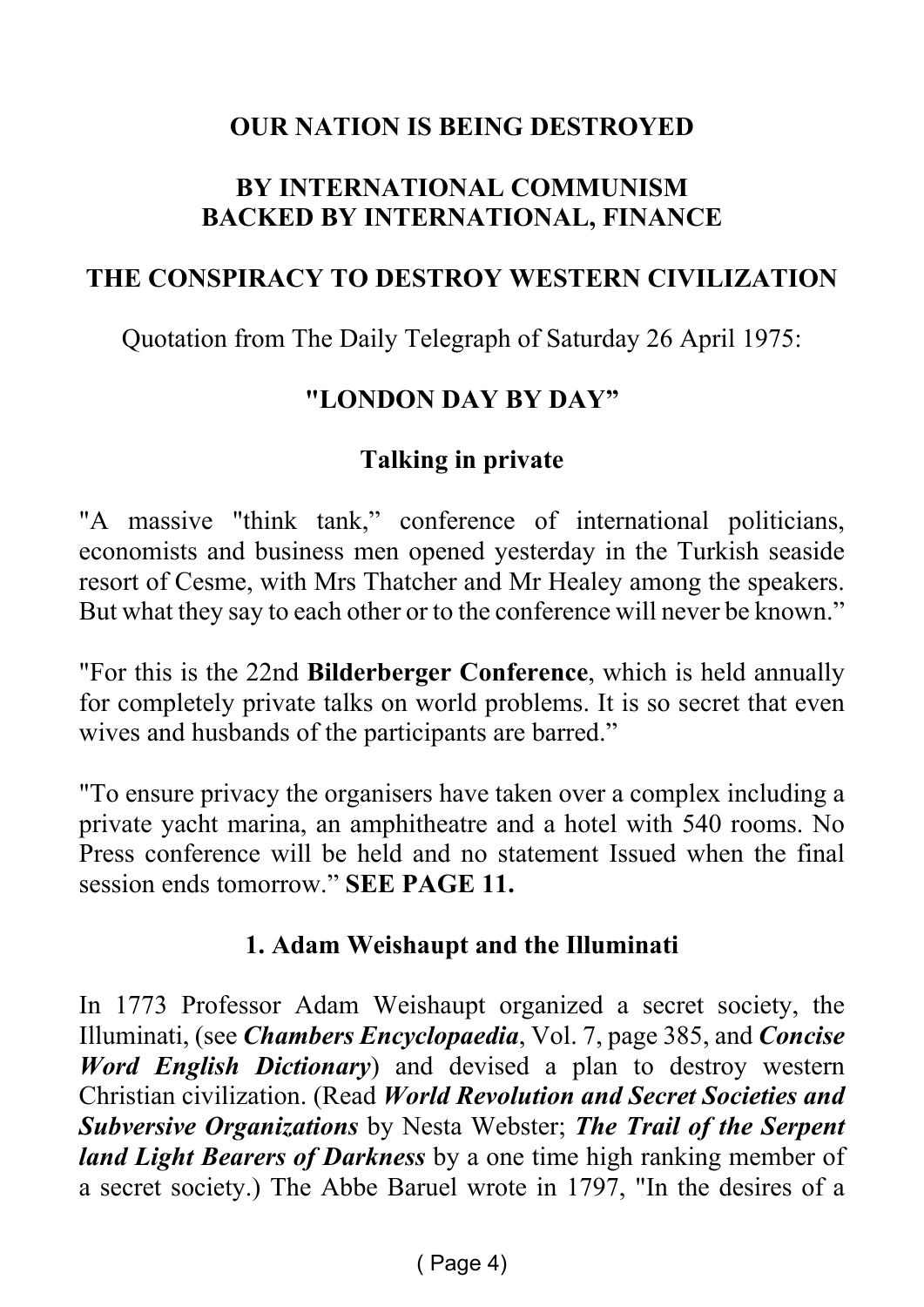terrible and formidable sect, you have only reached the first stages of the plans it has formed for that general revolution which is to overthrow all thrones, all altars, annihilate all property, efface all laws and end up by dissolving all society. (See *Proofs of a conspiracy against all religions and governments of Europe* by John Robinson MA 1798.) Members of the Illuminati included the bankers Itzig, Friedlander and Meyer Amschal, the founder of the House of Rothschild. The Illuminati organized the French Revolution and the "Encyclopaedists" wrote dawn the new enlightenment and propagated it amongst the intelligentsia and in the places of learning.

#### **2. The Khazar - Askenazim. "Jew"**

Weishaupt was a member of the Khazar nation who had settled in the areas between the Black and Caspian Seas. They were of Turko-Mongol stock and in the Jewish Encyclopaedia, 1925 Edition, page 3, it is stated that the Khazar-Askenazim (European Jew) traditionally came from the Seir Mountains. Mount Seir Is in Edom, south-east of Palestine; therefore they are Edomites, the traditional enemies of the Israelites, (Esau is in Edom, Genesis 36:1). (Read: *Iron Curtain over America* by Col. John Beatty and *The History of' the Jews* by M. L. Margolis, and A. Marx).

The Khazars, slave traders, merchants and money lenders, were converted to Judaism in the 8th Century A. D. and their language put to Hebrew characters forming "Yiddish". Svyatoslav, Prince of Kiev, defeated them in battle which caused many of them to move along their trade routes into Western Europe. In 1113, Waladamir II, Monomachos, drove the judaised Khazars out of Russia into the neighbouring territories of Daghtstan, Hungary and Poland. The kings of Poland welcomed them and allowed them to set tip a state within a state. After the defeat by Khengis Khan they spread into Europe in great numbers though many of them returned later to Kiev. Because of their business acumen and ruthless exploitation they gained control of the finance and the money lending of the small German states. They settled in their ghettoes to prevent their own people intermarrying with the German people among whom they dwelt. Only those born of Khazar women were considered to be of their nation. They set up their banks in places such as Hamburg and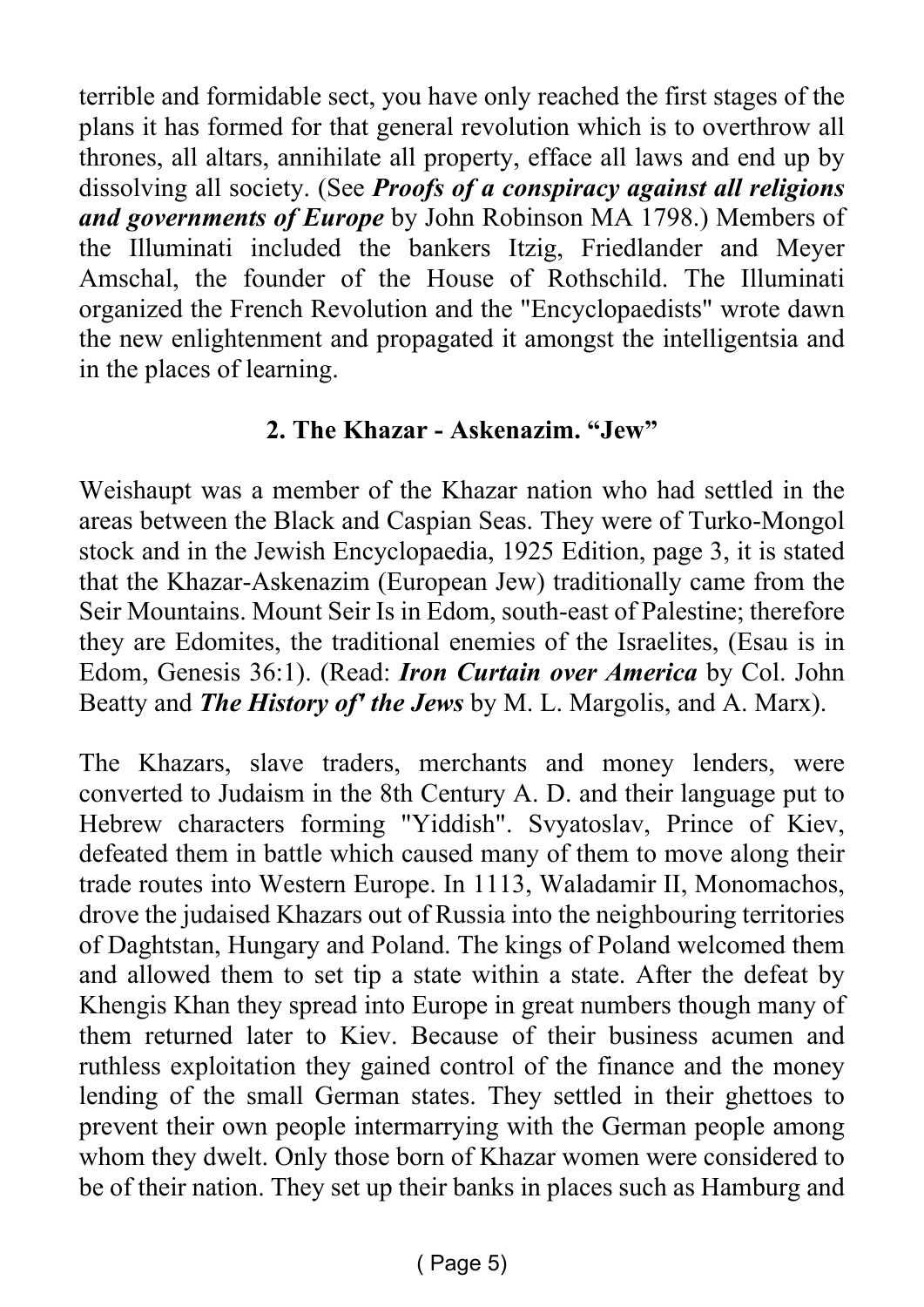Frankfurt and became the Askenazim, (*Encyclopaedia Britannica* 1964, Zionism).

During the French Revolution Meyer Amschal gained control of the issue of the French currency and with his five sons set up the banks of the House of Rothschild all aver Europe gaining wealth by lending purchasing power to both sides in the Napoleonic wars. Meyer Amschal stated, "Give me the right to coin the money of a nation and I care not who rules that nation". His wife claimed that her sons decided on peace and war in Europe and Benjamin Disraeli, writing in his novel "Coningsby" tells how his chief character "Sidonia" (Lionel de Rothschild) meets Jews in key positions in every foreign court he visits. "So you see, my dear Coningsby, that the world is governed by very different personages from what is imagined by those who are not behind the scenes". The Khazars planned to make themselves masters of the world and to use the Jewish religion to do so. They are not of Israelite stock (Revelation 2. 9 and 3. 9); many believe that they are their own god. Maurice Samuel wrote in *You Gentiles*, page 73, "The whole day is saturated with god or with Jewishness; our Jewishness is not a creed - it is ourselves, our totality".

Many of the Khazars remained in their homes in Southern Russia and ideas came to them from those who had migrated to Europe concerning the setting up of their own self-governing state and so two movements grew up within the same families.

> (1) **Zionism**: the movement of their own people to Palestine with their capital Jerusalem from which they were destined to rule the world.

> (2) **Bolshevism – Communism**: the organizing of revolutionary conquest of Russia and using Russia as a base for world revolutionary conquest.

(Read *Far and Wide* by Douglas Reed, Part two, Chapter two.) Both of these movements were later financed by the Khazar millionaire bankers in New York and Europe. However, this finance depended basically on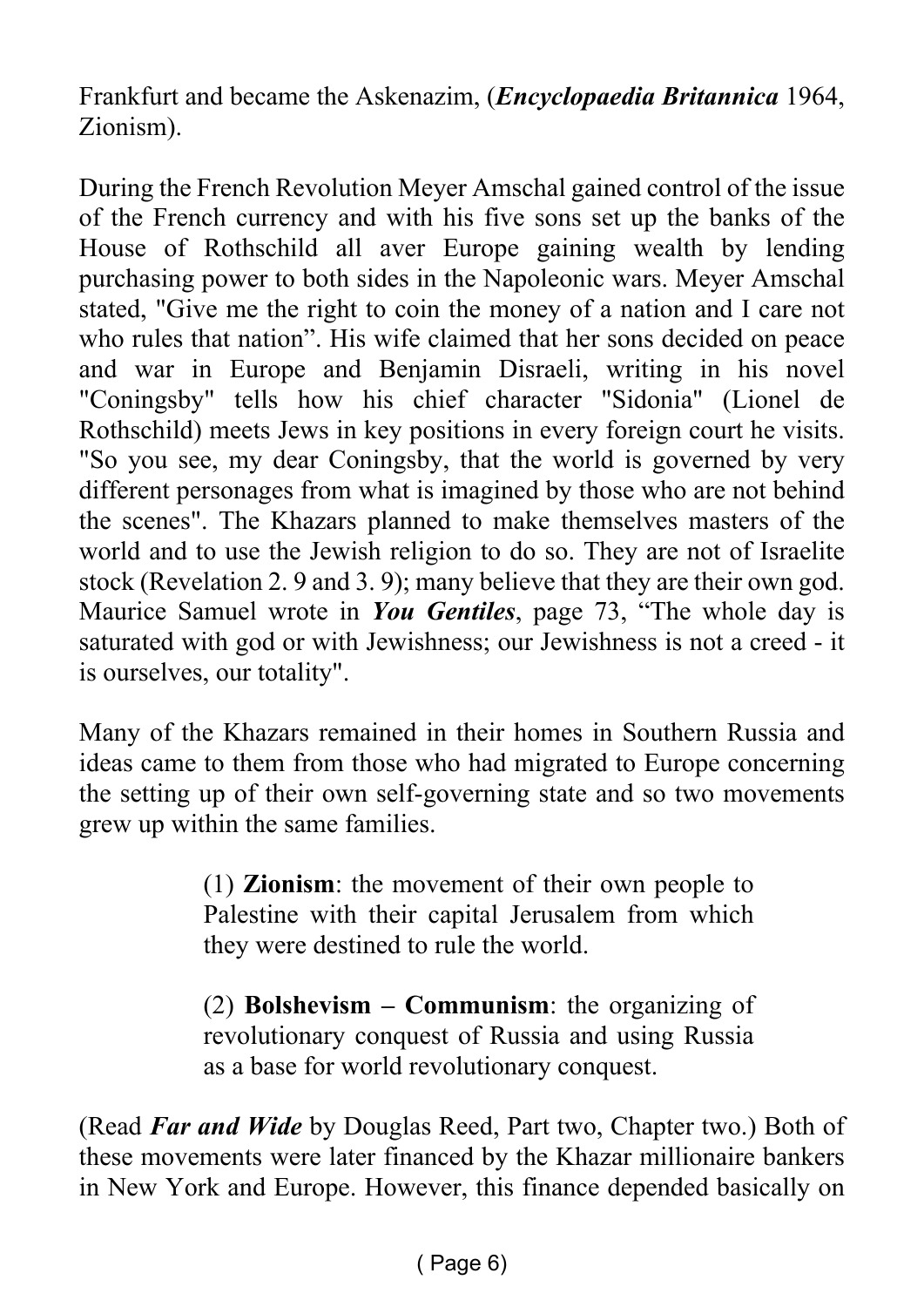the brains, knowledge, skills and energies of Western Europeans which the Khazars had skilfully capitalized. It was this that created their world wealth.

#### **3. Freemasonry**

Oliver Cromwell had allowed Jewish bankers and merchants into Britain from Holland in return for loans to fight the war against his King. These gentlemen set themselves up in business lending money to the English government under William III at eight per cent interest to enable him to fight his war against the French. The interest on this debt was to be repaid from the taxation of the nation. Successive governments have continued to borrow paper money (purchasing power) from these bankers the principal being put on the National Debt and the interest being paid by the taxation, hence our present financial predicament. Freemasonry, founded in 1717, was a means of accommodating these Jewish financiers within a Christian society. They acknowledged the Great Architect of the Universe, the brotherhood of man and a religion in which all men agree. Freemasonry was taken to Paris by the Jacobites after the defeat of the Scottish armies at Culloden. Weishaupt took over this organization on the continent and it became the Grand Orient Lodges, actively anti-clerical and politically orientated towards revolution. Weishaupt established the Jacobin Clubs, the Sons of Jacob and the Communist League.

#### **4. Revolution - Karl Marx - The First International**

Following on Weishaupt's Communist League, the First Communist International included Lionel de Rothschild, Heinz, Heine and Karl Marx (Moses Mordecai Levi) the son and grandson of Rabbis. Marx hat ed the Jewish religion as much as he did the Christian (read *A World without Jews* by Karl Marx). Some of his sayings about his own people are "Ramsgate is full of Jews and fleas", "The Jews of Poland are the smeariest of races". Marx was commissioned by The League of Twelve Just Men, an inner ring of the Illuminati, to write in 1848 "The Communist Manifesto" based on the teachings of Weishaupt. In the same year revolutions broke out all over Europe and Benjamin Disraeli wrote in his *Life of Lord George Bentinck*, 1852, "The Influence of the Jews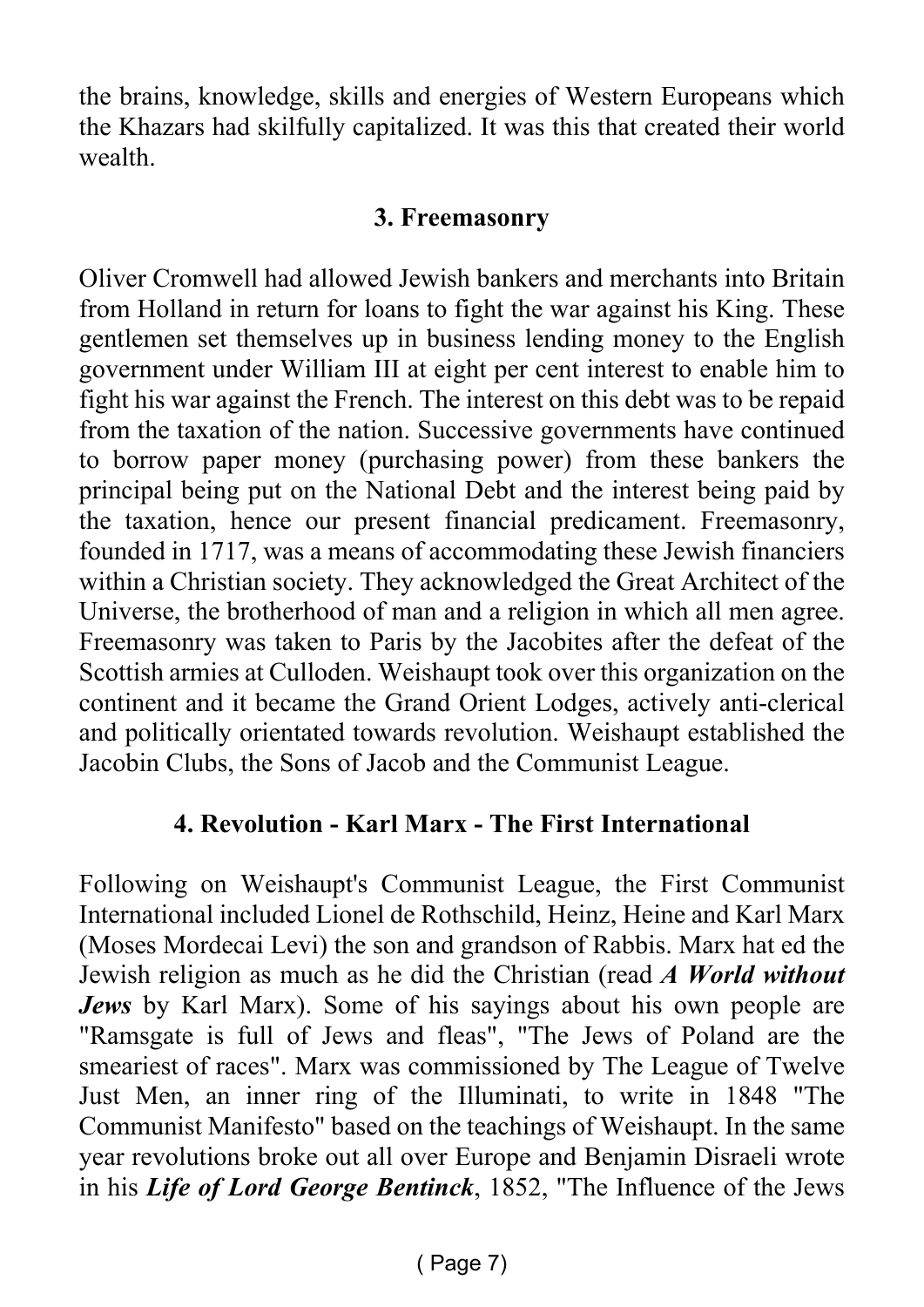can be traced in the last outbreak of the destructive principle in Europe. An insurrection takes place against tradition and aristocracy, against religion and property, destruction of the Semitic principle, extirpation of the Jewish religion, whether in the Mosaic or in the Christian form. The "natural" equality of men and abrogation of property are proclaimed by the secret societies which form the provisional governments and men of Jewish race are found at the head of every one of them". Again in "Coningsby" he writes, "This mighty revolution, which is at the moment preparing in Germany, and of which so little is as yet known, is developing entirely under the auspices of the Jews who almost monopolize the professional chairs".

 In 1840 Heine wrote: "Communism, though little discussed now and loitering in hidden garrets on miserable straw pallets, is the dark hero destined for a great, if temporary, role in the modern tragedy - it would be war, the ghastliest war of destruction - the second act is the European and the world revolution, the great duel between the destitute and the aristocracy of wealth; and in that there will be no mention of either nationality or religion; there will be only one fatherland, the globe, and only one faith, that is happiness on earth. How could the dream end? I do not know; but I think that eventually the great sea serpent (Britain) will have its head crushed and the skin of the northern bear (Russia) will be pulled over its ears. There may be only one flock and one shepherd with an iron staff, and shorn alike, bleating alike, human herd. "The future smells of Russian leather, blood, godlessness and many whippings. I should advise our grandchildren to be born with very thick skins on their backs". In the Paris magazine *Peuple Juif*, February 8th 1919, was written, 'This world revolution which we will experience will be exclusively our affair and win rest in our hands. This revolution will tighten the Jewish domination over all people". The Khazar; Harry Waton, wrote in *A Programme for the Jews and an answer to all anti-Semites*, New York, 1939, "The Jews have a right to subordinate to themselves the rest of mankind and to be masters over the whole earth". (*Jewish Encyclopaedia*, Vol. II, page 289. Karl Marx was a Jew. (Read *All These Things* by A. N. Field.)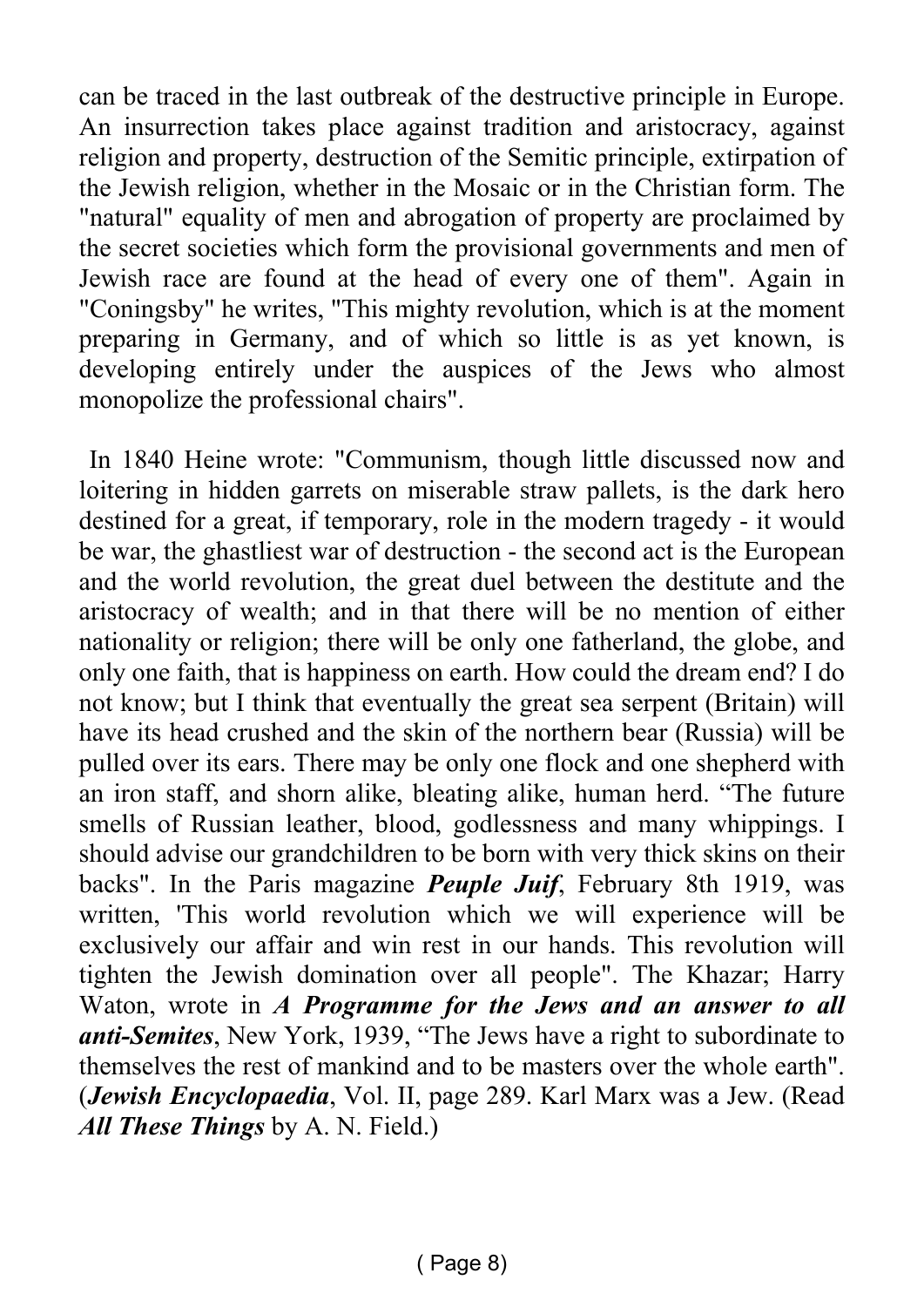#### **5. The Fabian Socialists - The Silent Revolution**

Many Khazar-Askenazim "Jews" such as the Rothschilds were already in Britian and the U.S.A. before 1848 and had been able to integrate in a Christian society due to the Masonic Lodges which had been established in England in 1717. They were gaining financial control. However, in 1881 the liberal reforming Czar, Alexander II, was blown up by a bomb made and planted by a Khazar "Jewess", Hesia Helfman, as instructed by her Khazar Lodge. The Khazars realized that, if reforms were carried out by a Christian Czar, it would interfere with their plans to take over the country by revolution. The son, Alexander III, stopped all reforms and forced the Khazar "Jews" to live in their ghettoes. Many of them, fearing vengeance, fled Russia to France, Britain and the U.S.A. The Sunday Telegraph on the 9th March 1975 reviewing a book, "*East End Jewish Radicals*" by William J. Fishman, quoted as follows. "The religious and tribal communities, led by the Rabbis and centred on the synagogue and houses of study, preserved Islands of Jewish Identity in a foreign sea. But the Jewish "Illuminati" the descendants of the 18th Century enlightenment, the radicals of various strains such as the anarchists, social revolutionaries and Marxists, rationalists and secularists carried on the class war and the fight against autocracy from the heart of the East End Ghetto. They were of the same breed as the Jewish idealists who helped to make the Russian revolution before being devoured by Stalin."

While the Communists planned for open revolution the Khazar Kahilla (Leadership) realized that Anglo-Saxon-Celtic nations, undergoing a Christian social revival, would not take part in a revolution and so other methods had to be devised. There were certain young men of the upper middle classes who were seeking power and position but to whom the moral restraints placed on public men by Victorian England were intolerable. They were seeking means of getting rid of the restraint placed on them by a Christian society while at the same time advancing themselves in that society. They had read the works of Plato, Ingersoll, Paine and Jeremy Bentham and others and the writings of the "Encyclopaedists" of the French revolution and became interested in the writings of Karl Marx. In 1884 the Fabian Society was formed for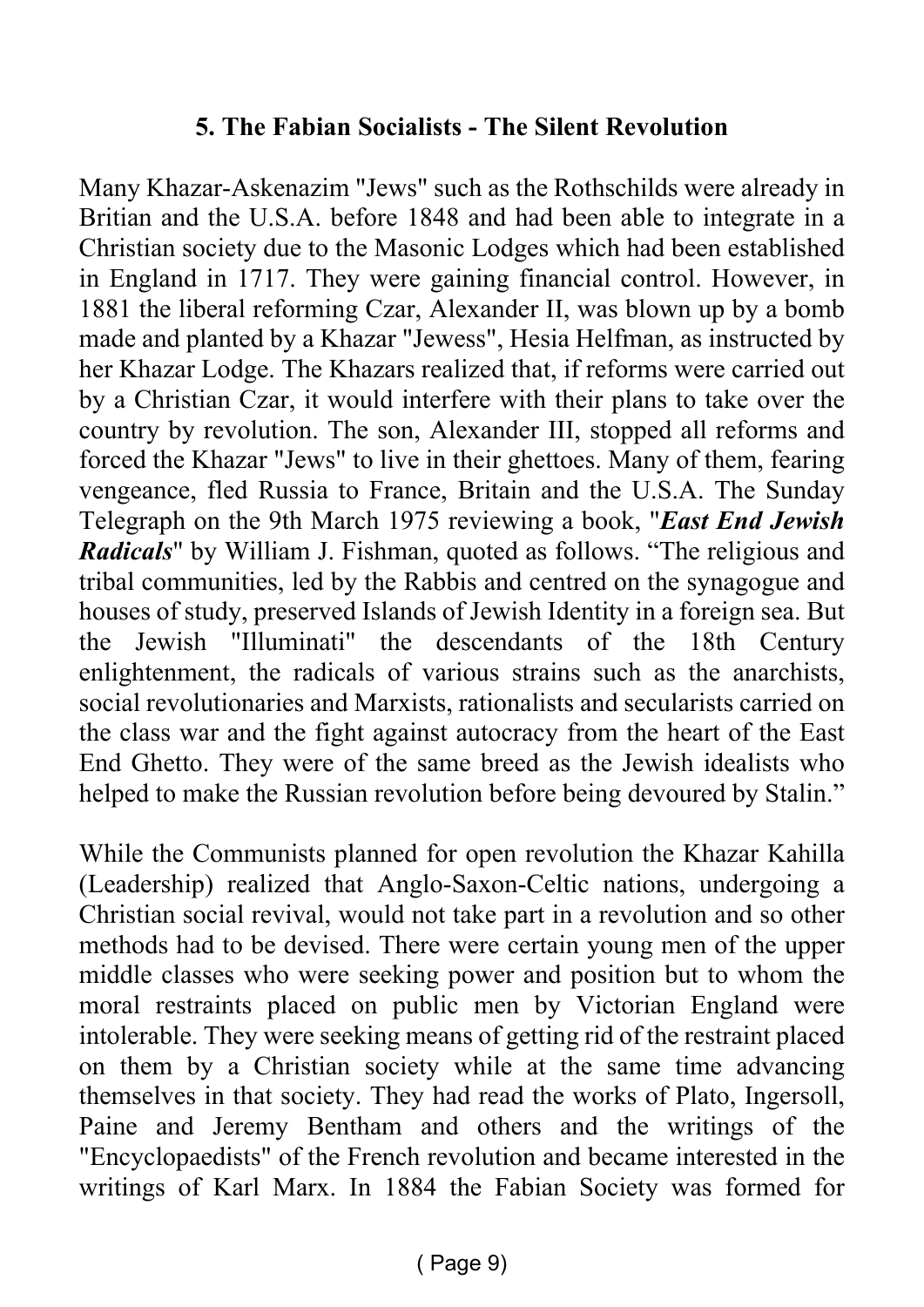infiltrating and re-educating British society along the lines of Marxist socialism. Early members of the Fabian Society were George Bernard Shaw, Edward Carpenter (Poet Laureate of British Socialism), Havelock Ellis (apostle of free love), Frank Podmore, Sydney Webb (Founder of the London School of Economics) and John Maynard Keynes (Marxist economist and homosexual revolutionary). Shaw had been a member of the Marxist Democratic Federation whose leader was the Khazar, Henry Meyers Hyndman. Shaw told Bernstein, the German Khazar socialist, that he wanted to make the Fabians the Jesuits of Socialism.

The Fabians infiltrated educational establishments, trade unions, government departments and the Church. Books and publications which were against the interests and policy of the revolution were removed from the libraries and withdrawn from circulation, and the printing presses of Victor Gollanez and others were established to print, publish and distribute Fabian and Communist literature. Fabian and Communist teachers and lecturers were infiltrated into educational establishments and theological colleges who began the softening up process which was carried on by Askenazim-Khazar lecturers allowed in by Fabians in high places between the two world wars. They took up places to teach their new fangled Marxist orientated theories in Psychology, Sociology, Anthropology, Politics and Economics and educational philosophy purposely devised to undermine existing faith and beliefs in a Christian society. (Read *Fabian Freeway* by Rose L. Martin.)

Between 1870 and 1900 John Ruskin taught a Christian socialism and among his disciples was Cecil John Rhodes. Cecil Rhodes formed an idea of promoting a one world federation of nations under the leadership of England. His idea attracted the international bankers notably Albert Belt and the Rothschilds. He amassed a great fortune in southern Africa and enabled the Rothschilds to corner the market in gold and diamonds through their holding companies, the de Beers and the Oppenheimers. Cecil Rhodes spent his fortune in promoting his idea and in 1891, together with Lord Milner, formed a secret society, The Round Table. At about this time Theodore Hertzl was forming militant Zionism and Ascher Ginsberg had completed the "Protocols of the Learned Elders of Zion" from the secret objectives set down by the "Illuminati" and others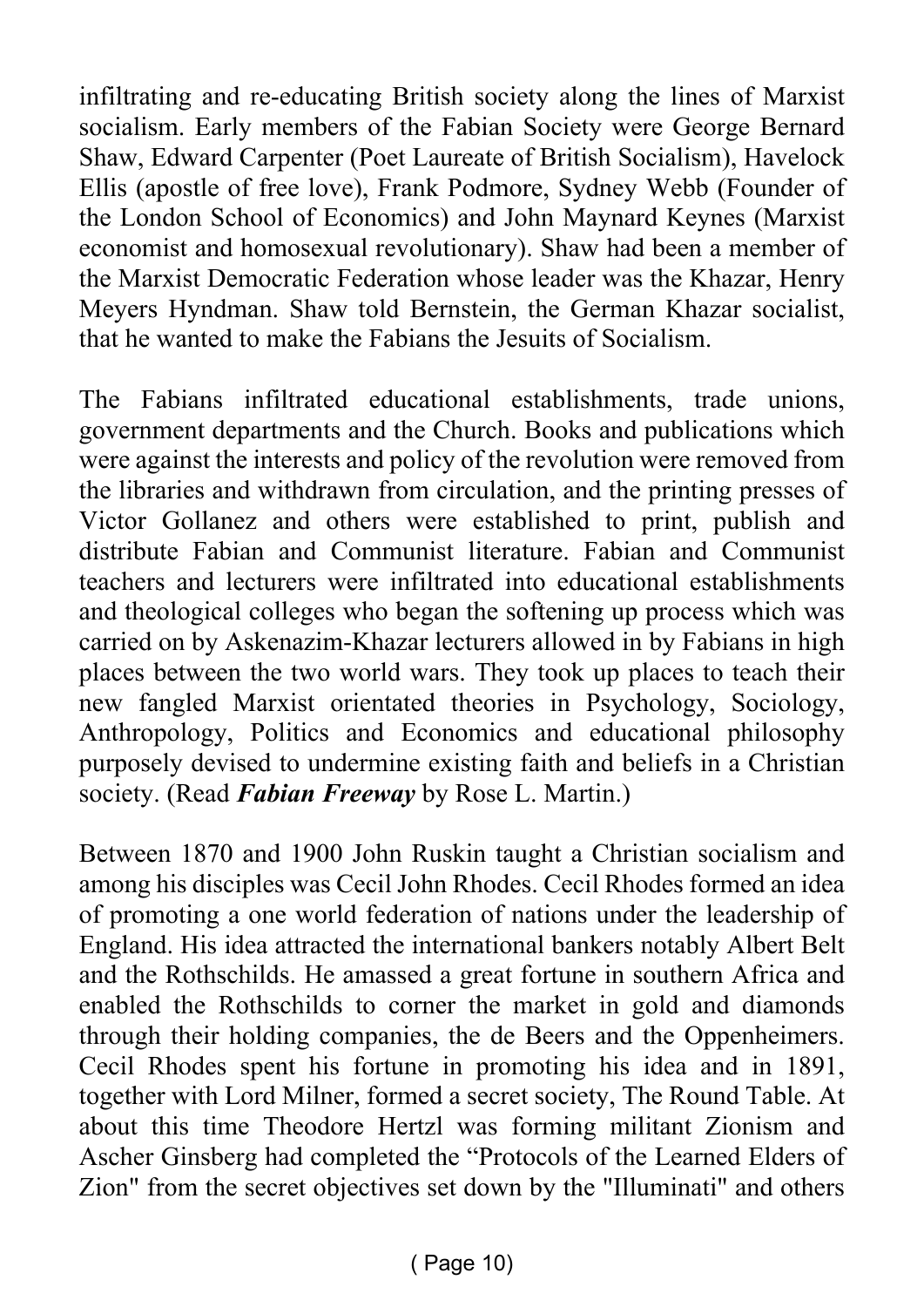of their kindred. (Read *World Conquest through World Government* by Victor E. Marsden.) Hertzl had written in *Jewish State*. "When we Jews sink, we become a revolutionary proletariat (communistic). When we rise, there rises also our terrible power of the purse (capitalistic)". Cecil Rhodes' objectives had to be taken over and made to work for Zionism. The Khazar-Askenazim are very uneasy about any organization they do not influence or control. Theodore Hertzl planned the gradual take-over of "The Round Table". The Rothschilds, Lazard Freres and the Rockefellers began moving in and The Round Table developed into the Council for Foreign Relations (C. F. R.) in the U.S.A. and the Imperial Institute for Foreign Affairs (Chatham House) in Britain, and in 1927 the Institute for Pacific Relations was established. Through the use of these institutions the Khazar international could influence others to carry out their own global policies. With International money power in the hands of the Khazar "Jews" they began to exert financial, political and religious pressure to socialize and de-Christianise life In the U.S.A. and in the British Dominions through the gullible members of the societies over which they have gained control. To further centralize their control, **in 1954 a very secret conference** was held at the Bilderberger Hotel at Oostbeeke in Holland under the presidency of Prince Bernhardt of the Netherlands. Through these conferences, held every year, "the economic and political forces of the earth are being woven into a gigantic monolith of total world power" under the control of the Khazar Askenazim "Jews". Directives are debated and then the members go back to their own countries to put them into operation. The crypto-communist Denis Healey had taken his orders from the Bilderberger Group when he destroyed the models, prototype and blueprints of Britain's 1<sup>st</sup> supersonic bomber, the TSR2, and promoted instead the inferior American aircraft the F111. (*Read The Naked Capitalist* by W. Cleon Skousen.) Edward Heath has been a long standing member of the Bilderberger Group.

The Fabian Socialists sponsored a group known as Political and Economic Planning (P. E. P.) established by Israeli citizen Moses Sieff head of Marks & Spencers. Referring to the American "New Deal" Sieff declared in a public speech in London, "Let us go slowly for a while until we can see how **our plan** works". Unintentionally Moses Sieff had revealed the relationship between the Fabians in Britain and America and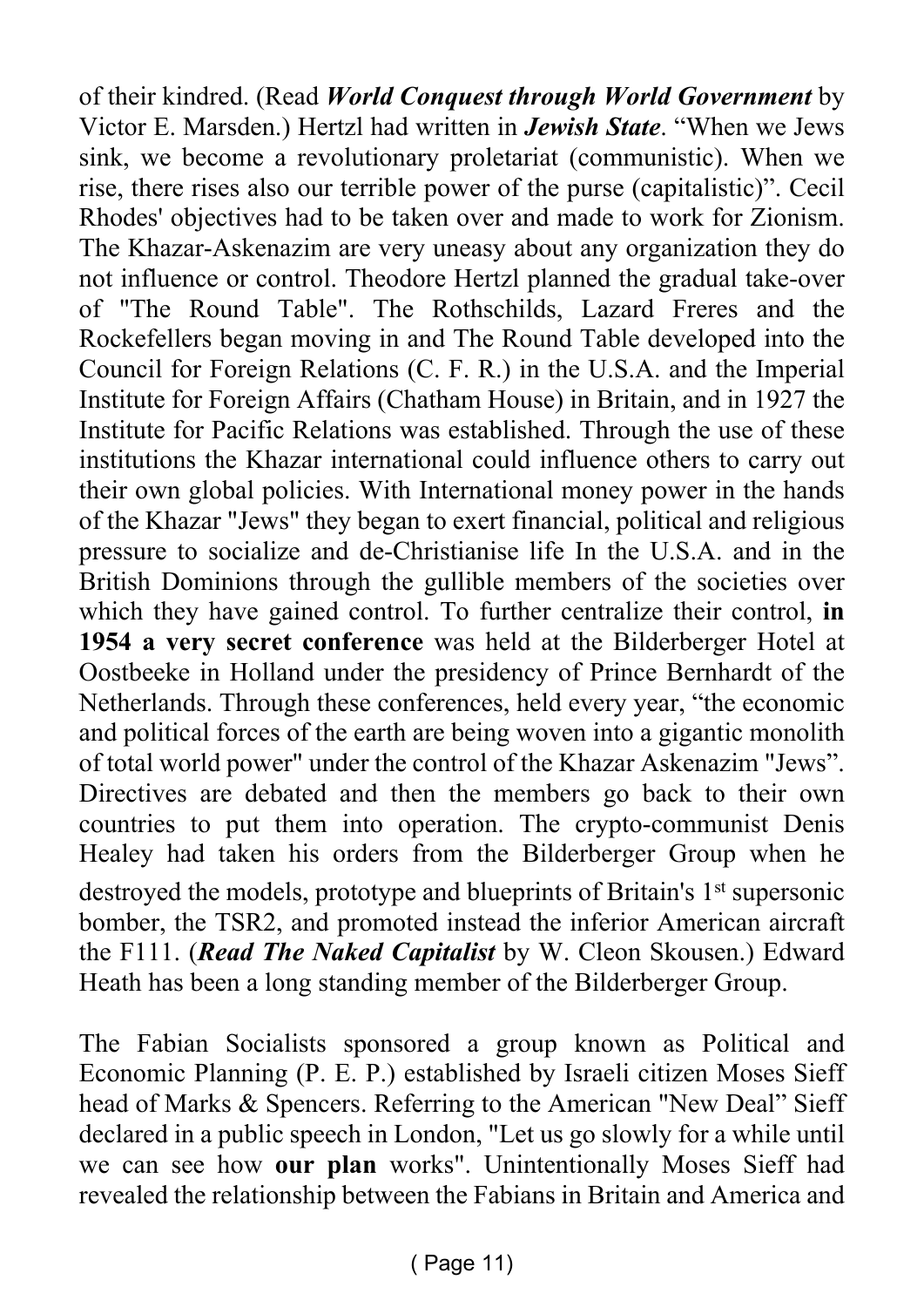a lot of other relationships as well, and the control which his own Khazar people had over their policies. P. E. P. was set up to sponsor social, industrial and political "studies" with a view to influencing official action as well as to form opinions. The destruction of our ancient local government system, the increase in centralization and the increase in the rates was the result of the actions of the P. E. P.

Today's Fabians include Harold Wilson, Frederick Peart, Roy Jenkins, John Stonehouse, Anthony Greenwood, Christopher Mayhew, Denis Healey, Anthony Wedgwood Benn, James Callaghan, Shirley Williams, Michael Foot, Barbara. Castle, T. Balogh, Austen Albu, Ian Mikardo, Konni Zilliacus, Harold Lever and other members of the Labour government.

The majority of the Fabian Socialists are unwittingly carrying out the policies of the Khazar Askenazim "Jew" in their bid for power and world government who are out to transform financial power into political power. We have witnessed the socialist government sending out missions to India, Pakistan and Bangladesh, begging more coloured foreigners to come to overcrowded Britain, while at the same time inducing the indigenous population to reduce their numbers by abortion, vasectomy and contraception. Barbara Castle even wants a free issue of contraceptives for school children. Fabian Socialist James Callaghan has done his best to show his government's solidarity with near-savage African governments and their terrorist attacks m well governed Rhodesia thus showing themselves to be enemies of the British nation. These people are only assisting in the Khazar "Jew" aim to destroy the white race, just as the Khazar "Butcher" Khrushchev slaughtered those of Germanic stock in the Ukraine; just as the Soviet armies under their Khazar commissars slaughtered, raped and burnt German refugees in Eastern Germany, just as Soviet armies carted off whole populations in Lithuania, Latvia and Estonia to concentration camps in Siberia and handed over their country to Mongol settlers. The Fabians do not realize that they will follow the nationalists and the patriots to the gallows or the concentration camps as occurred in the French and Russian revolutions, and would have occurred in Spain but for General Franco.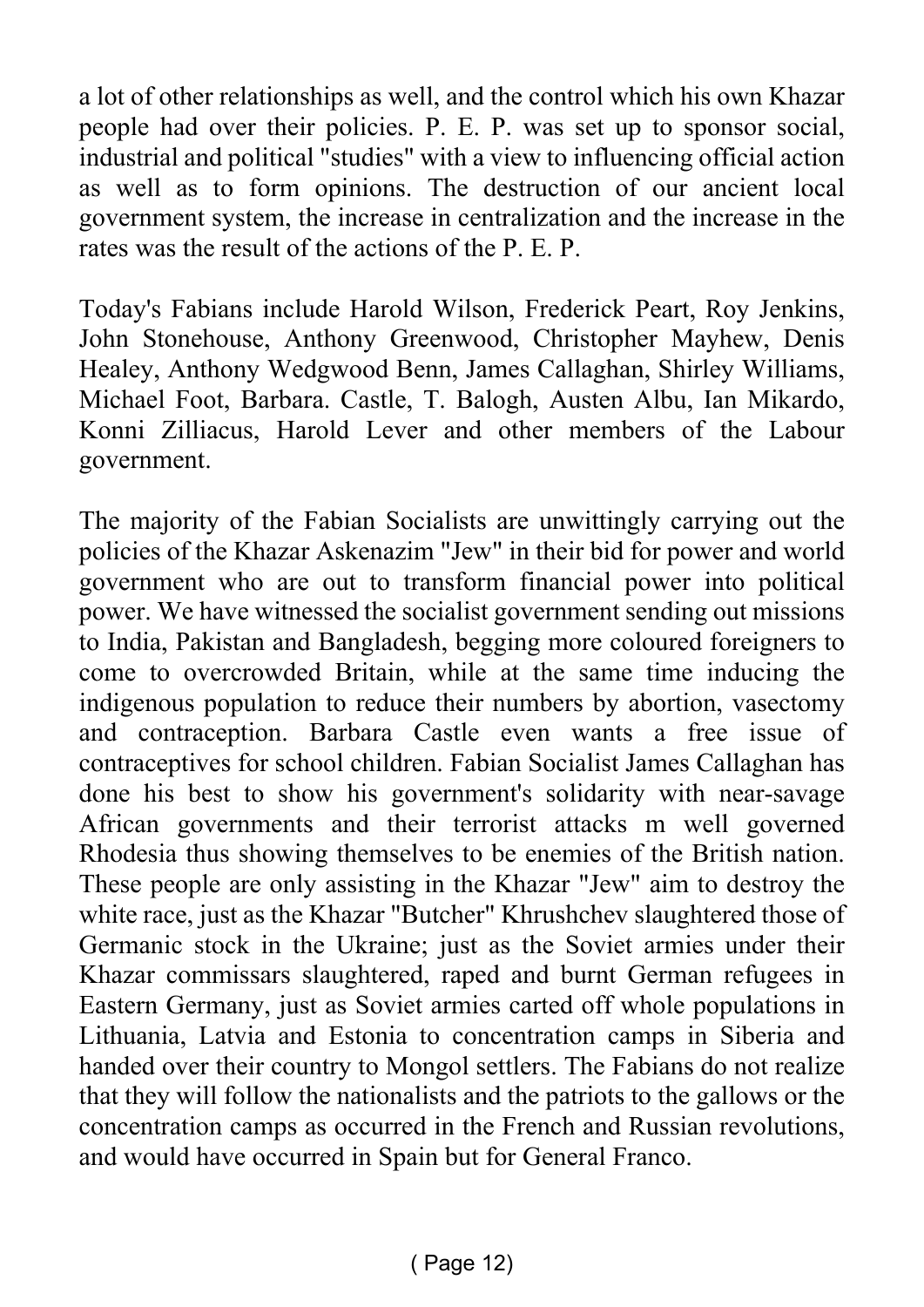The Khazar financial capitalists control the policies of the Conservative Party. It was the International Bankers and the Zionists who gained control of The Round Table, turning it into the Imperial Institute for Foreign Affairs, "Chatham House". Edward Heath was educated at the Chatham House School and sent by them to university. He has been fully indoctrinated by them in their international policies and is himself a confessed "One Worlder" and Common Marketeer. Edward Heath is a president of Chatham House and a director of Brown Shipley & Co., which has links with the International banking fraternity and the Warburgs. When in power he established the "think tank" under Rothschild. The Liberal Party has been supplied with funds by the Khazar millionaires of the European Movement and Jeremy Thorpe is a merchant banker.

#### **6. World War I**

At Sarajevo on June 28th 1914 the Archduke of Austria, Franz Ferdinand, heir to the Austrian throne, was assassinated by the "Jew" Gabriel Prinzip. This assassination was planned by the Narodna Odbrana Masonic Lodge as was evidenced at the trial in 1916, on the 15th September 1912 *La Revue Internationale des Societies Secretes* printed the following: "Possibly some day we will understand the remark made by the Swiss about the archduke, the heir to the Austrian throne, "He is all right; it is a pity that he has been condemned. He will die on the steps of the Throne". (Read *All These Things* by A. N. Field.)

The Austrian emperor wanted peace; the Khazar financiers wanted war; their agents in the chancelleries in Europe were set to carry out their policy. Austria threatened Serbia, Russia threatened Austria. The Rothschilds had their agents in the chancelleries of Europe. They were not interested in how much blood was lost or how much property was destroyed so long as their plans were carried out.

Britain had a pact to come to the assistance of Belgium. The British ambassador to Germany at the outbreak of war was Sir Edward Goschen, a member of the Jewish family which conducted the London international banking house of Goschen and Cunliffe, and was descended from Georg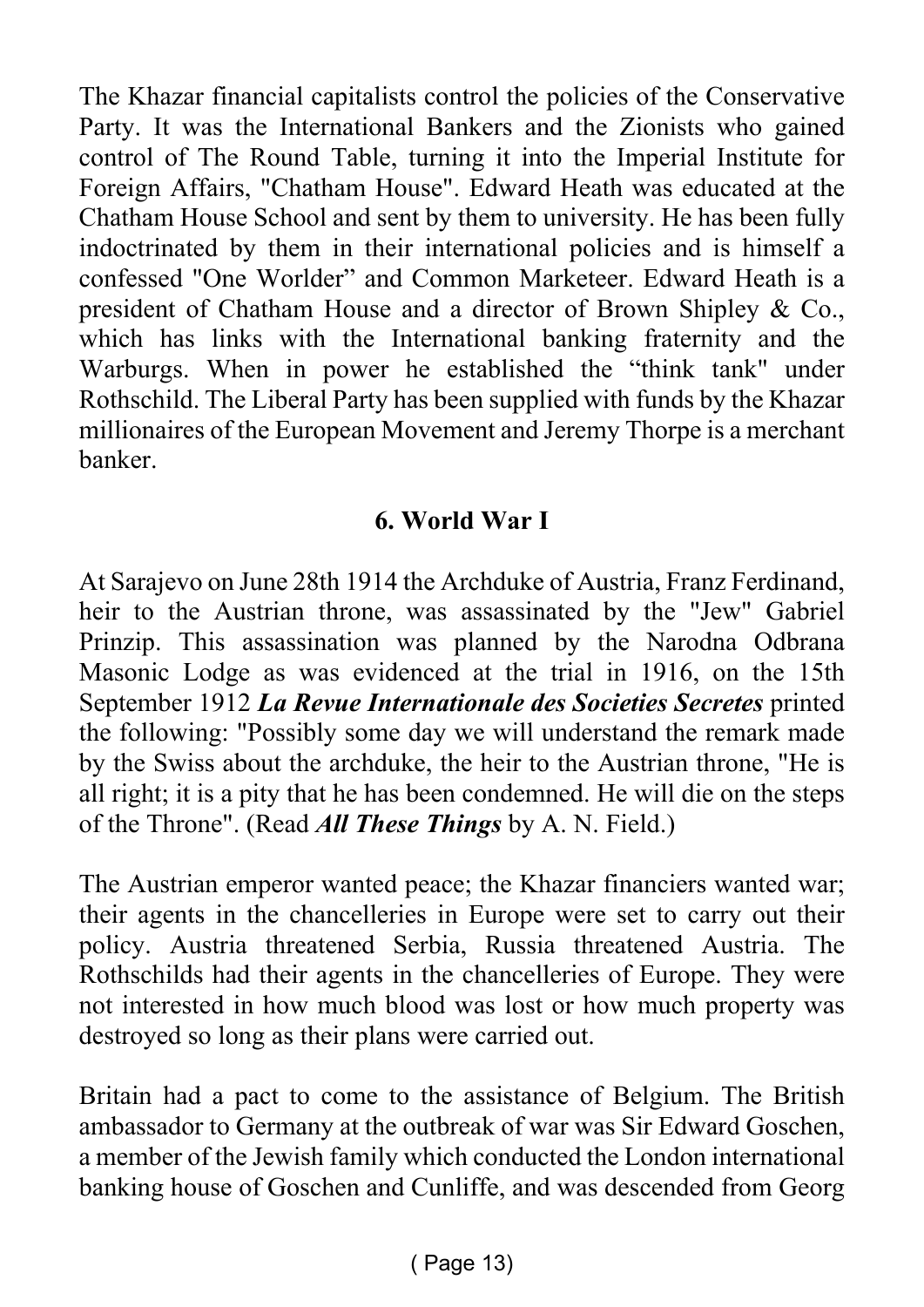Gosehen of Hamburg. Information was leaked out through the international banking system, just as it is being leaked out today. The Khazar-Askenazim "Jews" knew all the secrets and so formulated their policy accordingly.

This terrible war caused the slaughter of millions of men. On the first Christmas Day of the war on the Western Front the Christmas spirit of both sides was seen with British and German soldiers openly fraternising on the battle front. This was too much for the conspirators who controlled the western press. It had to be stopped and so propaganda was put out of atrocities carried out by German troops. In stupid frontal attacks by incompetent generals the flower of British manhood was slaughtered on the battlefields of the Somme.

The periodical *Jewish World* London frankly admitted in its issue of the 16th January 1919 that "The International Judaism forced Europe to the war, not only to seize a large part of the gold, but to start a new Jewish world by the help of that gold"

#### **7. The Bolshevik Revolution - Securing the Base for Military Operations**

In Russia the Khazars were in great numbers and revolutions were hatched to overthrow the Czar and to turn Russia into a base for world revolution. The Khazar international banking house of Kuhn Loeb & Co. of New York financed the Japanese in their war with Russia in 1905 in order to weaken Russia. The Jewish Encyclopaedia under Schiff states that "Kuhn Loeb & Co. subscribed for and floated war loans in 1904 and 1905 in recognition of which the Mikardo conferred on Schiff the Second Order of the Treasure of Japan".

The Bolshevik Revolution was organized and carried out by the Jews, Kerencki (Aron Kirbiz), Lenin (Ulianov), and Trotski (Bronstein). Lenin was financed through the German Imperial Bank and in April 1917 with other revolutionaries was allowed to cross Germany by special train into Russia. At the same time Trotski, supplied with funds by the bankers Kuhn Loeb & Co. and with an account opened up for them in Europe by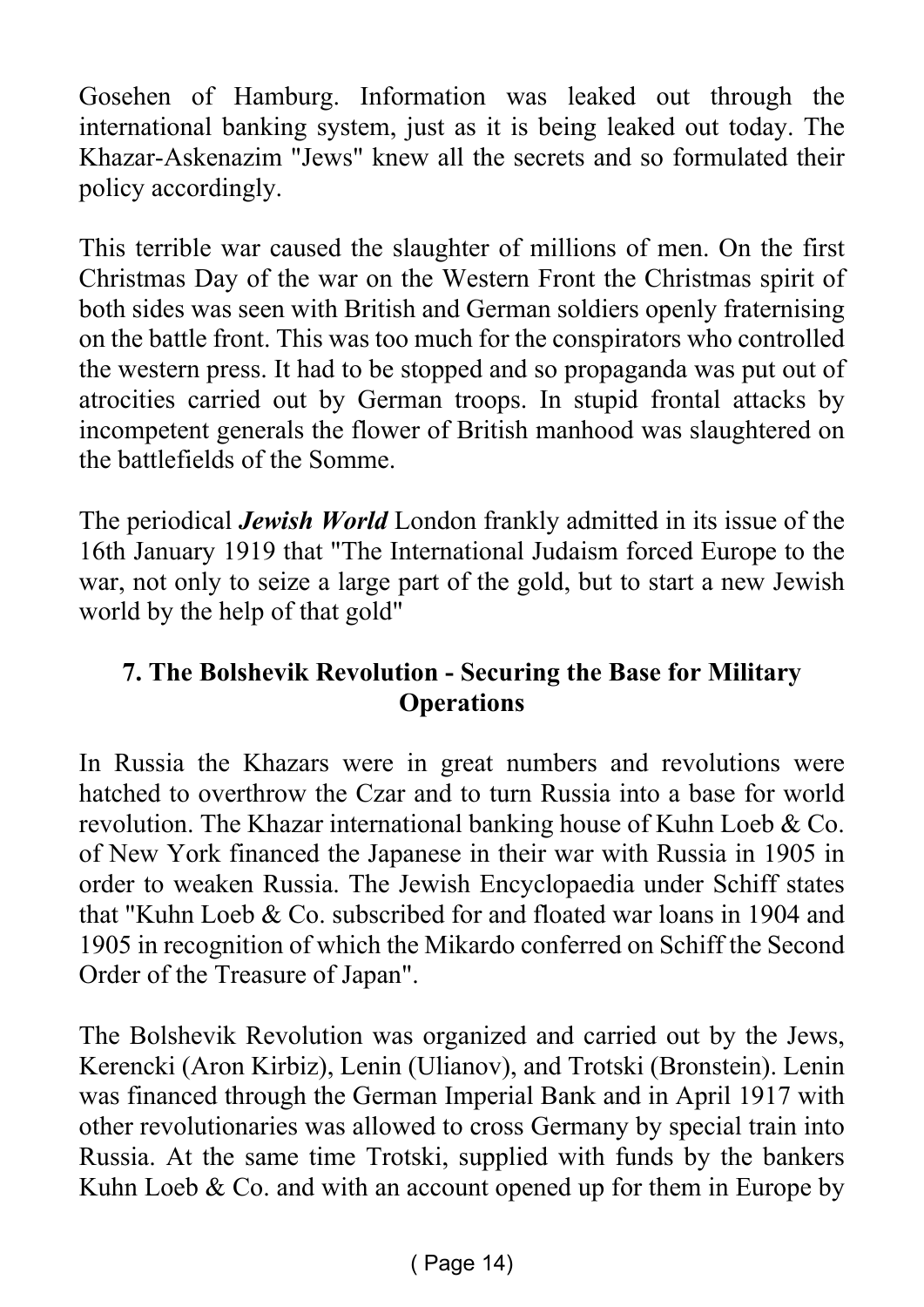the Warburgs, sailed on the S.S. Christiania with 275 revolutionaries. British naval authorities stopped the ship off Nova Scotia and Trotski and his retinue were arrested by the Canadian government who had soldiers fighting the Germans on the Western Front and had no intention of allowing the Eastern Front to collapse. The Khazars and their agents in the British and United States governments put pressure on the Canadian government through Sir William Wiseman, an Important go-between In the British Embassy in Washington and a partner in Messrs. Khun Loeb & Co. Trotski with his funds and his men were allowed to proceed to Europe supplied with United States passports.

Millions of innocent Russian Christians were slaughtered by the Bolshevik Jews, particularly churchmen and the educated so as to root out and stifle the past, and to kill off all leadership. The Russian Royal Family, who had been prevented from taking refuge in Britain due to Fabian pressure on King George V, were slaughtered by the Jew Yourowski assisted by the Jews Golostchokine and Sverdlov.

*The Times*, London, 29th March 1919 stated, "Of the 20 to 30 commissaries who provide the central machinery of government of the Bolshevik movement not less than 75% are Jews ... among the minor officials their numbers are legion". The Zionist *Sunday Chronicle* Manchester, 26th September 1915, printed, "**We are, whether born or naturalized here, not really British at all. We are national Jews .... Jews by race and by faith . . . not Englishmen**".

Jacob Schiff, then head of the banking house of Kuhn Loeb & Co. of New York, sent a telegram to a communist rally in the Carnegie Hall, New York, on March 23rd 1917, "Will you say for me to those present at tonight's meeting how deeply I regret my inability to celebrate with the friends of Russian freedom the actual reward of what we had hoped for and striven for these long years". Signed Jacob Schiff. This telegram was published in the New York Times the next morning.

Cholly Knickerbocker, a New York columnist, wrote in the New York Journal American, February 3rd 1949, "Today it is estimated even by Jacob's grandson, John Schiff, a prominent member of New York society,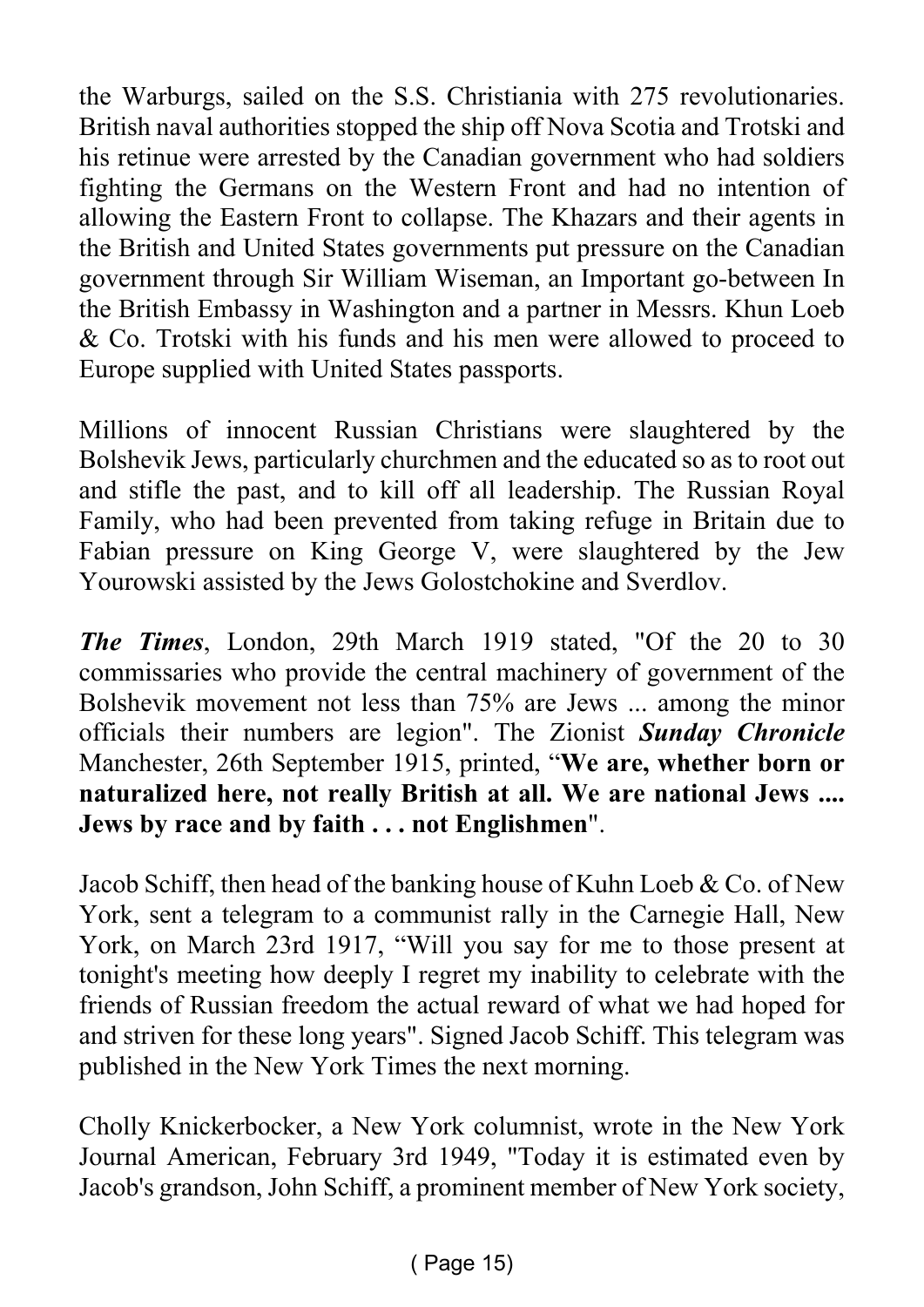that the old man sank about \$20,000,000 for the final triumph of Bolshevism in Russia. Jacob Schiff explained why he sponsored the Bolshevik Revolution in a Jewish publication published in Cernaut, Romania, "It was for the good of the Jewish nation".

*The Jewish Chronicle* April 4th 1919 printed, "There is much in the fact that so many Jews are Bolsheviks, in the fact that the ideals of Bolshevism are at many points consonant with the finest ideals of Judaism. (Pharisaism)".

#### **8. Building, up the Base for Military Operations**

Ever since the 1917 Bolshevik Revolution the Khazar-Askenazim "Jew" in Western Europe and America has been building up the might of the Soviet Union with technological aid, financial advice and equipment. Professor Antony Sutton, born in London and educated at the universities of London, Gottingen and California, is the West's greatest authority on the military strength of the Soviet Union. He has shown in his book, *National suicide*, that since 1918, 90% to 95% of Soviet technology has come from the U. S. A. and its allies ... that we have built for, or sold, or traded, or given outright to the Communists everything from copper wire and motor vehicles to combat tanks, missile equipment and computers ... that we are today giving equipment to build the world's largest heavy truck plant (output: 100,000 ten-ton trucks per year - more than all the U. S. manufacturers in one year) ... that 'peaceful trade' is a myth .. that to the Soviet all goods are strategic. All this is to create and maintain an enemy that we annually spend \$80,000,000 dollars to defend ourselves against. (Read *National Suicide* by Antony C. Sutton). This has been possible due to the fact that the Khazar Askenazim "Jew" controls the finances and the industry of the United States and also because of the collaboration of the Fabian socialists he has been able to get his own people into the states department and the seat of government and, with his financial power, to control the president.

The Soviet Union has, with its own production by slave labour, been able to supply the armies of North Vietnam and elsewhere with equipment and war material to carry on the revolution. 500,000 American servicemen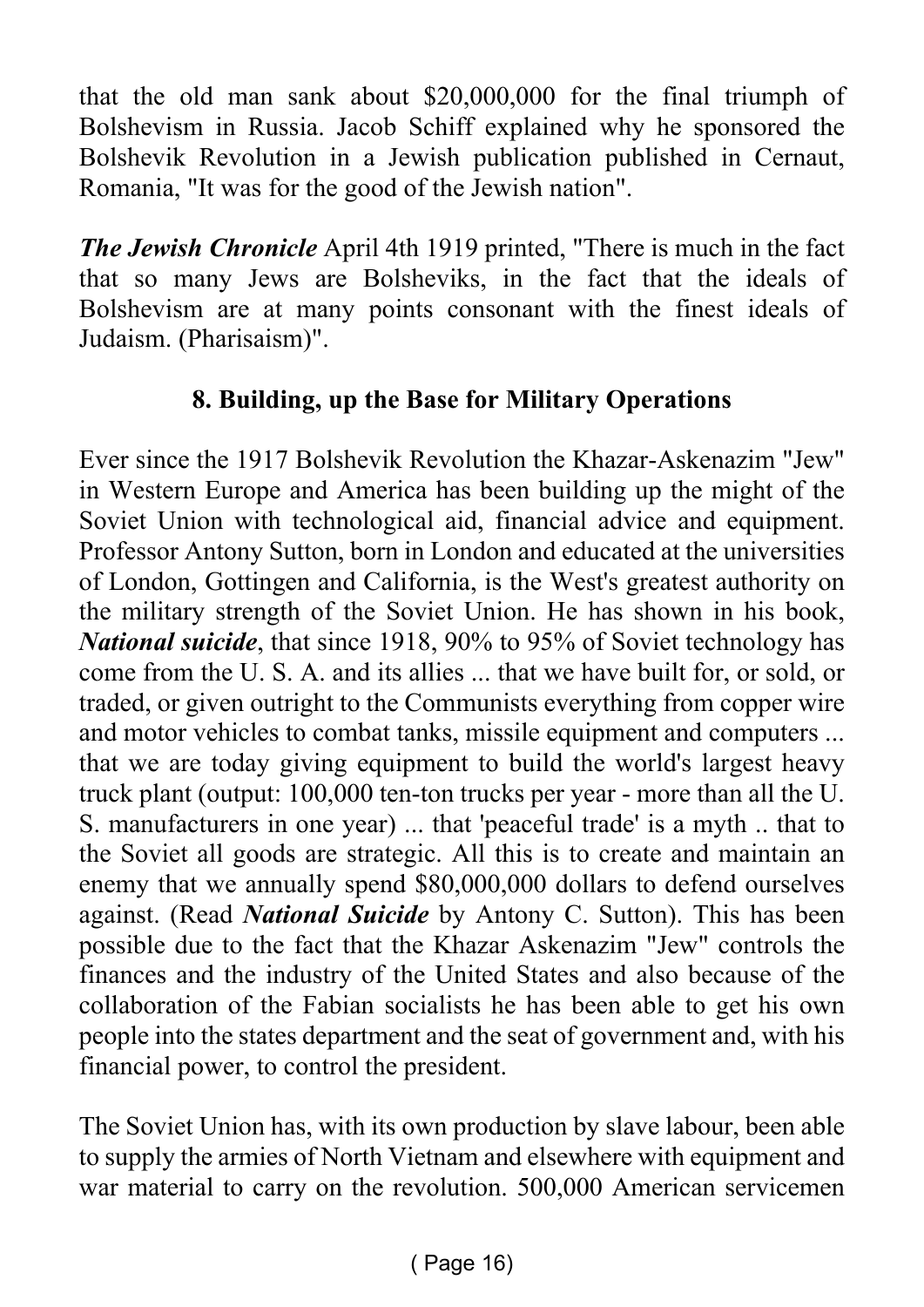and our Glorious Gloucesters were slaughtered in war with material and technology supplied by the United States. Even when technology supplied by the United States. Even when Anglo-Saxon-Celtic soldiery were fighting in South Vietnam, British cargo ships were unloading war material in the North Vietnamese port of Haiphong to kill them off.

Those were the no-win wars; they were not meant to be won; their purpose was not only to gain territory for the Communists with the pretence that the West was making a resistance, but also to destroy the war potential and manpower of the West. General Macarthur was dismissed because he tried to win the war in Korea. (Read *Russians in Korea: The Hidden Bosses*, by Paul Monat, *Life Magazine,* June 1960, pages 76-102.) General Macarthur defeated and captured the North Korean Army and commenced mopping up processes when suddenly he found himself confronted by several hundred thousand Red Chinese. Macarthur was not allowed to tell the American people that they were engaged in a new war and that the enemy was now Red China. He was not allowed to bomb the Yalu Bridge over which the Communists were pouring men and supplies, nor to attack the bases from which these supplies came. A Congressman wrote to Macarthur asking why there were so many casualties when the war was supposed to be over and Macarthur told the Congressman what had happened. This letter was read out in Congress. Within five days General Macarthur was withdrawn from all commands in the Pacific. The same thing happened in the war in Vietnam; the Americans were not meant to win. The Americans were not allowed to bomb the Port of Haiphong nor the supply routes from China. All the Communist leaders in the East have been trained n Paris or Moscow by Khazars. (Read *The Last Confucian* by Denis Warner.)

While building up the power of the Soviet Union the Khazar-Askenazim together with their Fabian dupes are gradually reducing the power and destroying the efficiency and effectiveness of the armed forces of the West, particularly of the United States. In Britain the Fabian socialists continually reduce the fighting power of the nation and we have mentioned that Fabian Denis Healey destroyed our supersonic nuclear bomber the T5R2. In the U. S. A. President Nixon, on instructions, appointed Admiral Elmo Zumwalt, a Zionist Khazar, as Admiral of the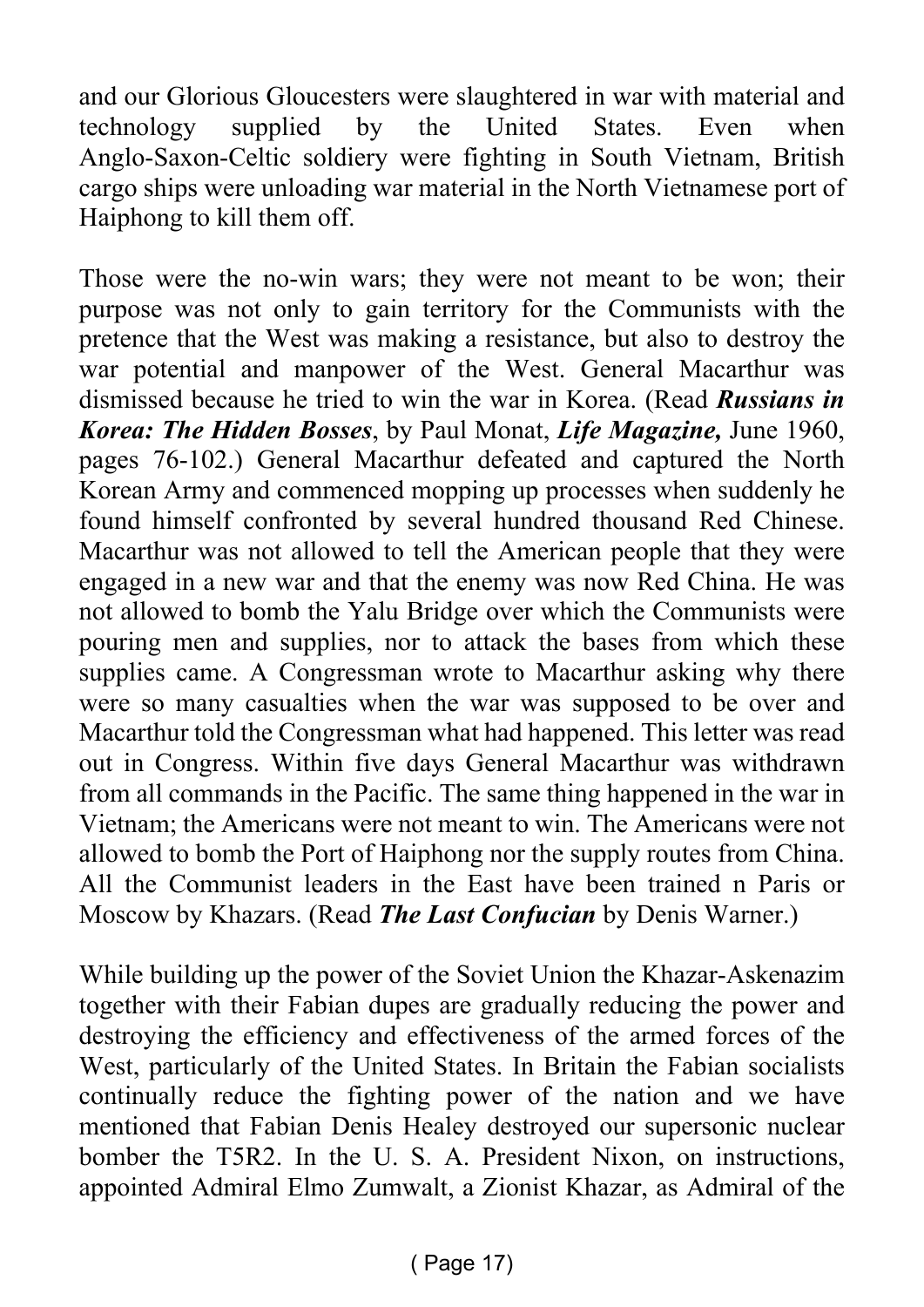Fleet. Zumwalt immediately discharged thirty-five admirals and replaced them with his own kind. (Read the Washington Observer.) He began lowering the standards of efficiency in the fleet, authorised Afro-style hair styles, black power salutes, long hair, looser uniform regulations, alcohol in barracks and hard rock music clubs. In 1970 "Jane's Fighting Ships" reported that the U. S. Navy, at the end of the fiscal year, would have 175 fewer ships and 732 fewer aircraft than it had at the end of 1968. The British Government is reducing the size of its armed services.

The rulers of the Soviet Union, the International Financiers based in New York, and the present rulers of the Israeli state are all one and the same people, the Khazar-Askenazim "Jew". By lies and deceit they are destroying the strength of the rest of the world to resist their rule and are building up the Soviet Union to enforce that rule when they have weakened the nations.

#### **9. The National Communists and the International Communists**

The results of World War I were that many crowned heads in Europe were toppled and more easily manipulated governments were substituted. The map of Europe was redrawn in such a way that unrest could be caused on racial lines. The Versailles Treaty had divided East Prussia from Germany by a strip of land that would give Poland the Free Port of Danzig as an outlet to the sea. To get military stores and equipment through this, Germany had to get the permission of the Government of Poland. The Russian state was secured as a base for operations against the free world and a cadre for training future national leaders was established at Zagreb. To these cadres Adolf Schickelgruber (Hitler), Franz Broz (Tito), Anna Pauker and others who were to rule the communist controlled areas of Europe were sent, while patriotism, nationalism and the morale of the nations were destroyed by propaganda and re-education. Reparations on Germany caused the devaluation of the mark and the rise of the corrupt Weimar Republic. The Turkish armies had been driven from Palestine and the Zionists in Britain were able to put pressure on the British Government to honour the Balfour Agreement to set up a Jewish state despite the fact that they had promised the Arabs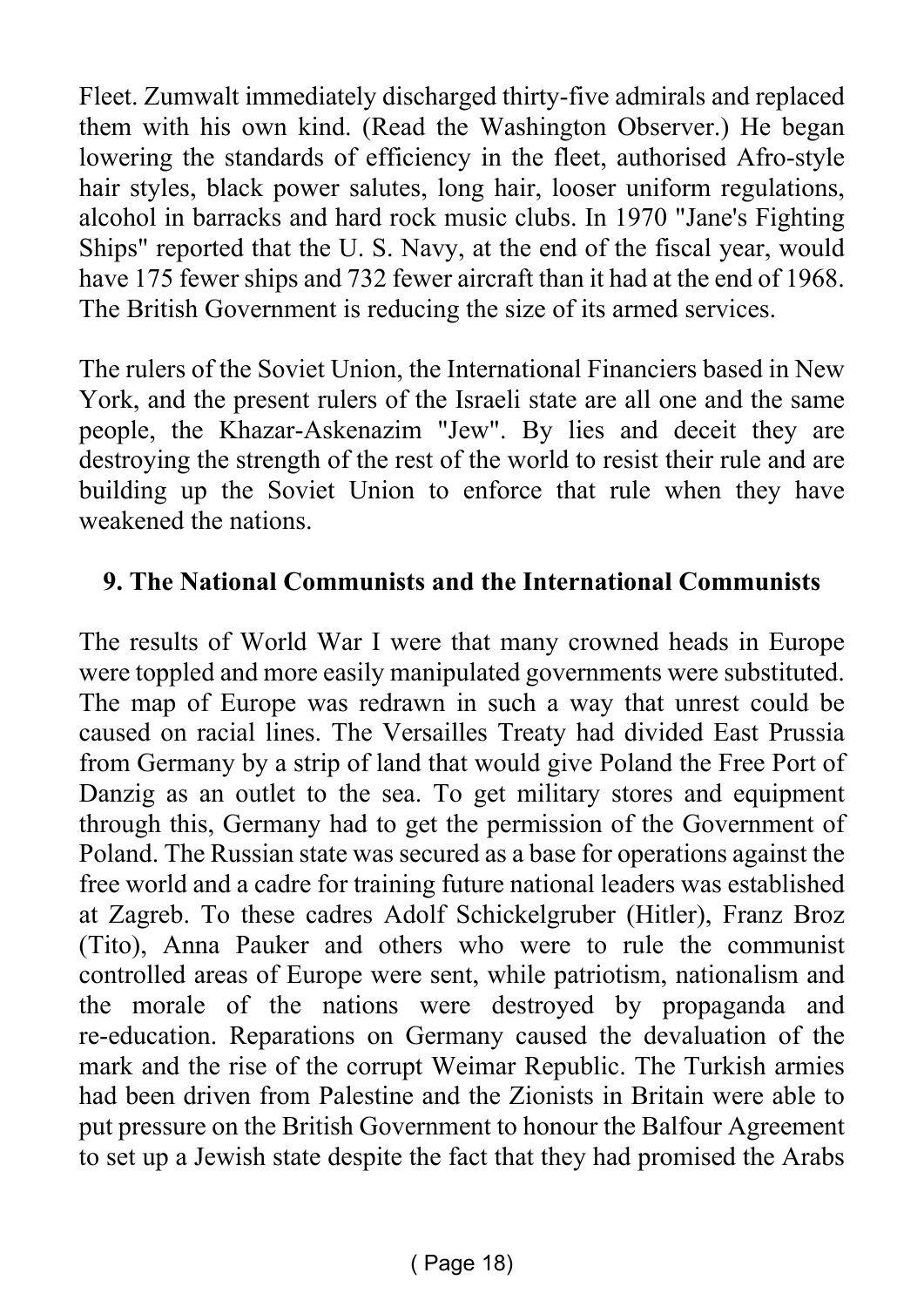who had fought for them against the Turks that they would have self-government at the end of hostilities.

However, the Khazar Kahilla had received a setback in Russia. Lenin had fallen foul of the Kahilla and had to be eliminated and Trotski was being groomed to replace him. After Lenin's murder, Trotski was ill in South America and therefore not available and so Lenin's right hand man, Stalin (Djougachvili - son of a Jew) became head of state. Stalin had no real knowledge of the real controllers of Communism (read *Red Symphony* by J. Landowsky) and he carried out a policy of national Communism, known to the inner ring as "Buonapartism", and the Soviet Union was outside the control of the financial power in New York. Stalin had to be done away with and his place taken by Trotski. Stalin became aware of the plot against him, so he had Trotski murdered in South America and began the great purge against all his suspected enemies; a great many communists were murdered. (Read *The Rulers of Russia* by Rev. Fr. Denis Fahey.)

I now quote from "Forty Years of Roosevelt," by T. W. Hughes, Page 19. "In 1931 when Montague, Norman (Rothschild's choice as head of the Bank of England) had returned from his visit to America he reported to his London associates that he could do business with the American bankers but not with the American President (Hoover). In brief, in 1931, the big bankers faced the same problems as had confronted them in 1912; now as then, they found in the White House a president who would not play their game. Thus, as in 1912, they had planned to remove Taft, so in December 1931 they planned to remove Hoover. Then and there the big bankers set to work upon a political plan so fantastic that even the gods, who are supposed to be always solemn, must have laughed when they heard it. That plan was to finance Adolf Hitler to power in Germany, while financing Franklin Roosevelt to power in the U.S.A. . . . yes, dear reader, I know you're shocked, but this was the plan as drawn up in London in December 1931: and they not only planned it that way but they put it over as planned.

Thus in January 1932 the London International Bankers arranged with Dr Schacht, President of the German Reichbank, and Mr Thyssen, a German industrial baron, to finance Mr Hitler into power ... when almost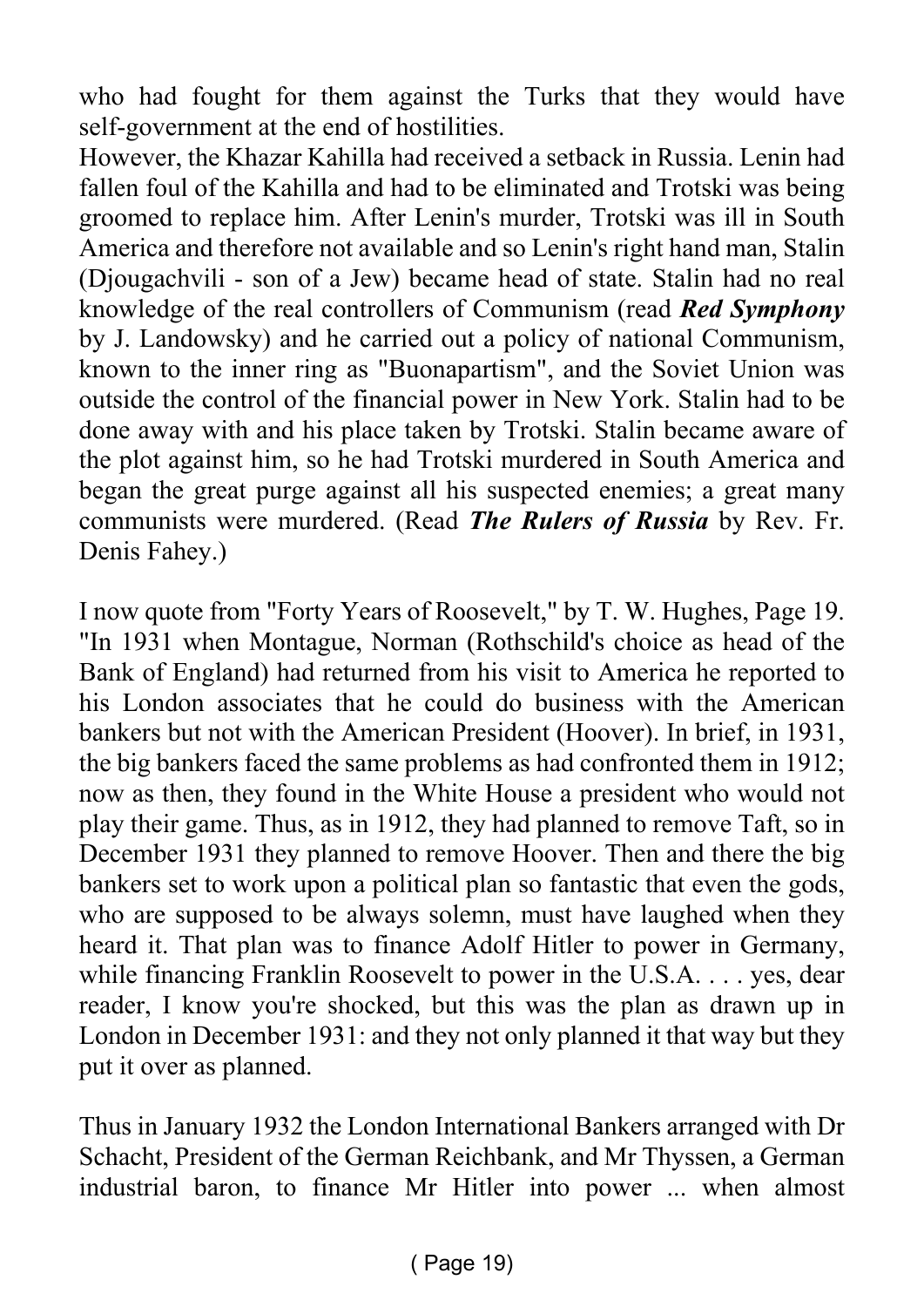immediately it became known that now for the first time the Nazi Party had unlimited funds and that these funds had been advanced by Messrs Schacht and Thyssen, the Intentional Bankers. To cover up their part in the plot, they had it announced that the German industrialists had financed Hitler as a move against labour unionism. As we will recall the whole world was fooled by this explanation and therefore the world was kept in ignorance of the real reason for promoting Hitler to power, to wit that when Hitler and Germany were prepared, Germany would attack Russia. (Read "*American Mercury*" Winter 1970.)

At this time the International Socialists through their agents urged the tour million in Germany to vote for Adolf Hitler and so in 1933 the Nazis gained power and Hitler became Reichs- chancellor.

In 1934 Montague Norman convened a meeting of leading bankers and munition makers in England and proposed that they supply Adolf Hitler with the necessary money, munitions and machines to start a war against Russia. By 1938 Germany had built up a large modern army (the British Press was telling the people that the German tanks were made of cardboard), a powerful fleet and a large air force. Hitler had taken Austria and Czechoslovakia and went ahead with his aim to reverse the objectives of the Treaty of Versailles, and to get all Germans under one government. Prime Minister Neville Chamberlain, who had no real knowledge of the power behind the scenes, met Hitler at the now famous conference at Godesburg. At this conference Chamberlain reminded Hitler that he had been given the money (International Banking money) to rearm Germany upon Hitter's definite promise that he would attack Russia; and now that Germany was rearmed, the Rhineland fortified and Czechoslovakia out of the way, why did not Hitler keep his promise and attack Russia? At this meeting, however, Hitler had outsmarted Chamberlain; he had taken a record of all that Chamberlain had said on a dictograph.

Some months later, when it was obvious that Hitler was double crossing the Bankers, especially when he was issuing debt free currency and getting full employment for his people and gaining his raw materials through barter and was not going to attack Russia, English agents were sent to Moscow who for two months tried to persuade Stalin to start a war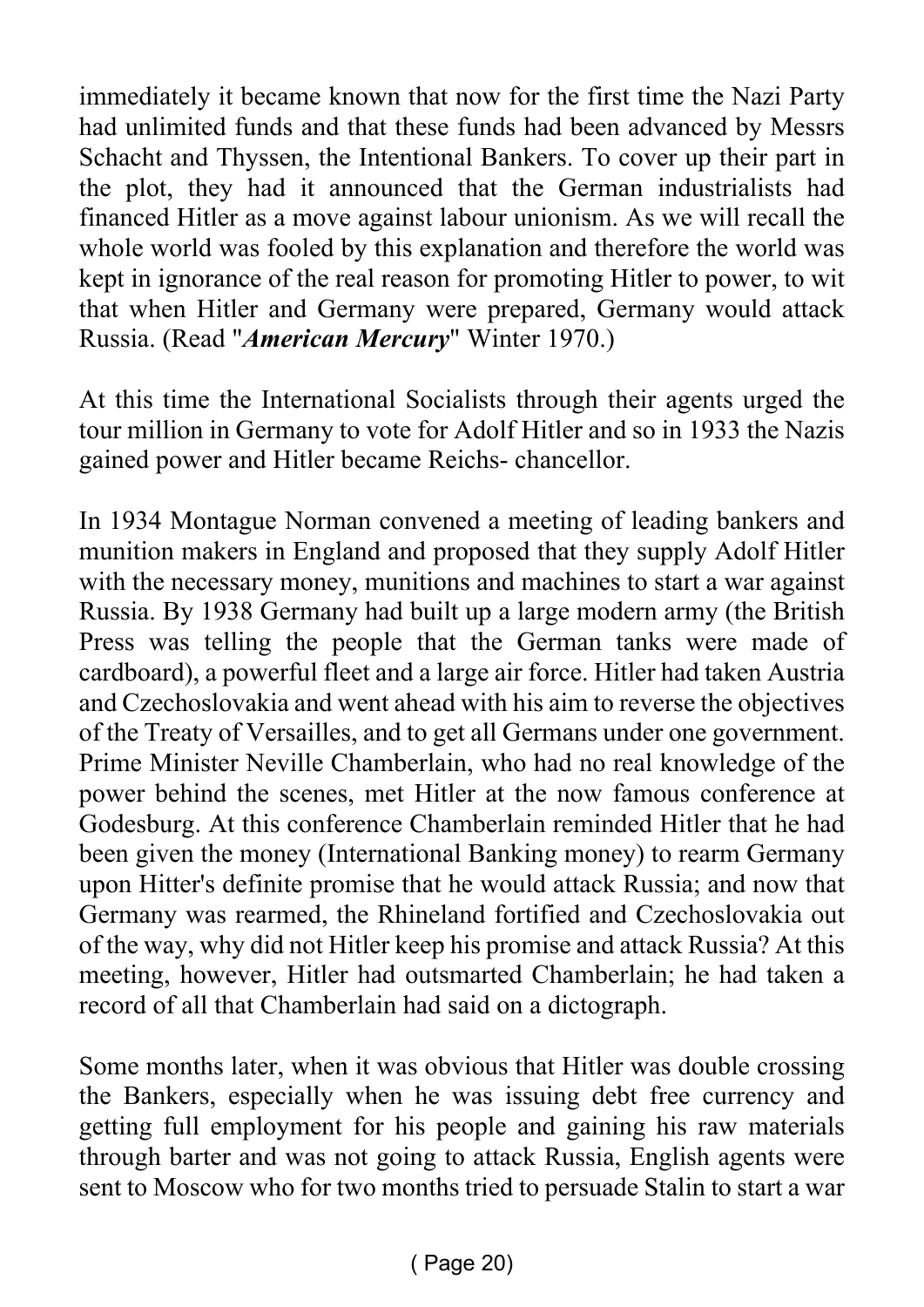with Germany. The international Khazar "Jew" bankers did not care who started the war so long as Stalin was out of the way and both Russia and Germany were once more under their financial control.

At the last moment, when it appeared that Stalin might sign up with France and Britain, von Ribbentrop took his Dictograph record and played it for Stalin -- the record in which Chamberlain had reminded Hitler that Germany had been rearmed for an attack on Russia. Von Ribbentrop told Stalin, "Do you not see the plot whereby Russia and Germany were to destroy each other so that International Bankers through the armies of England and France could restore the balance of power In Europe? Stalin did see and startled the world by announcing an alliance with Germany. (Read *Planned Wars and World Revolution* by Ambassador Bullitt, American Mercury, November 1958, page 60.)

#### **10. Fabian Socialists Aid Khazar-Askenazim "Jews" to Gain Power**

The Fabian Socialists in Britain and America have been and are being instrumental in getting Khazars appointed to sensitive positions in government administration and the executive, as well as into the universities, schools, training centres and theological colleges. The U.S.A. is now governed by unelected Khazar-Askenazim "Jews"

The Fabians in the United States have been Instrumental in getting these people appointed to the highest positions in the state: Henry Kissinger, son of a rabbi, ex-KGB and secret service agent, is Secretary of State; James Schlesinger is Secretary for Defence; Arthur Burns(tein), son of an Austrian Jewish merchant, is Chairman of the Federal Reserve Bank; Allen Greenspan heads the Economic Council; Edward Levi has just been created Attorney General, and President Ford is merely seat-warming for Sephardic Jewish millionaire and oil magnate, Nelson Rockefeller.

In Britain the Socialist governments have been liberal in appointing these people to positions of responsibility, such as Goodman, Balogh, Kaldor, Ezra In charge of the Coal Board, Arnold Weinstock in charge of the Atomic Energy Commission. It was Lord Goodman who suggested Centre Point developer millionaire, Harry Hyams, as a possible director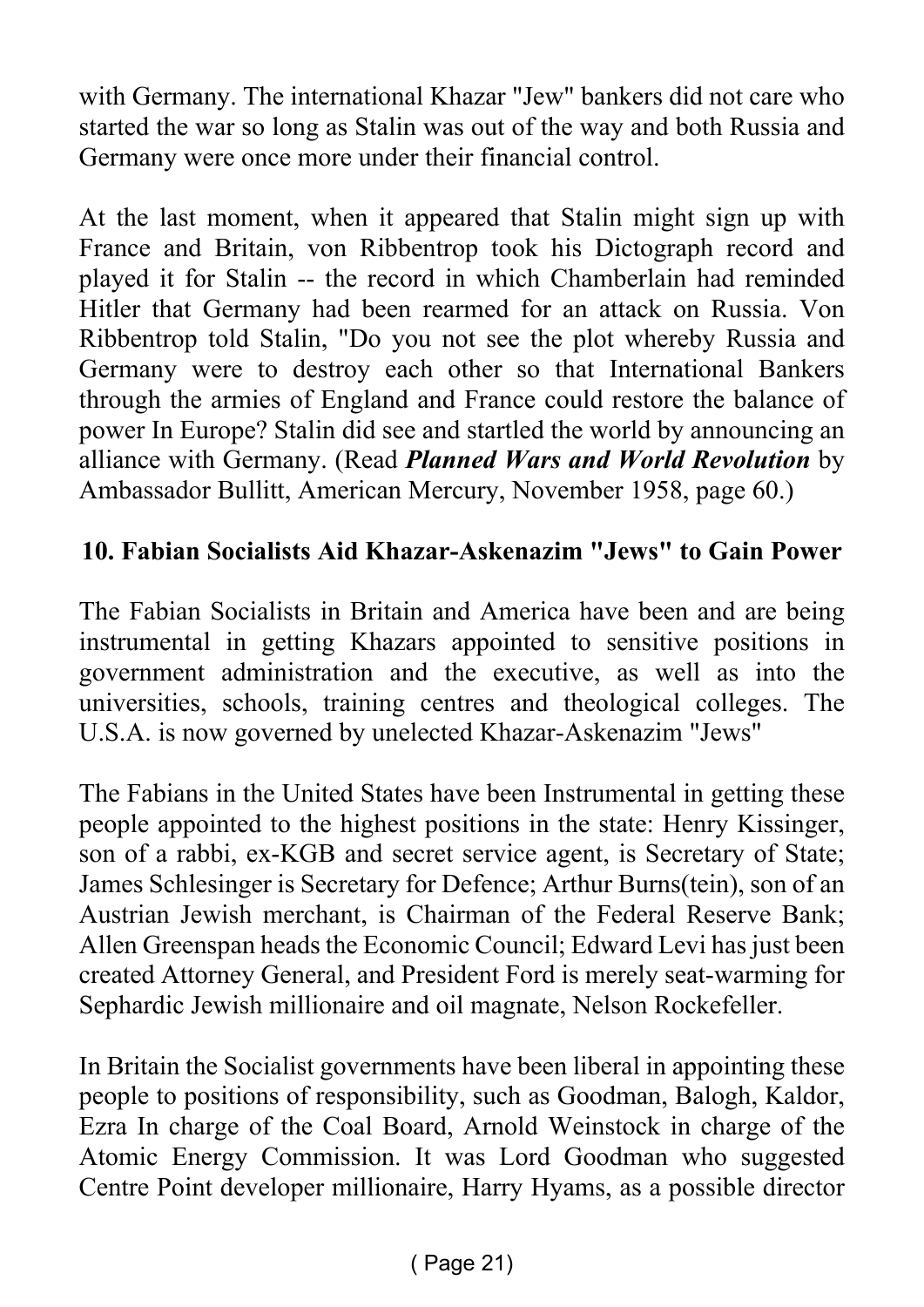of Crossman's housing drive (see Crossman's Diaries; Crossman was a Fabian). Harold Montague Finniston is in charge of the nationalised Iron and Steel Industry; John Silkin is the Attorney General, *et alia*. As there are Khazar-Askenazim in the House of Lords, so also a great number of Khazar-Askenazim "Jews" have been adopted as candidates for election to the House of Commons and many have been elected. Dr Nahum Goldman has stated that, where the interests of Israeli and the country in which they live are in conflict, the Jew's first loyalty is to the Israeli state.

Constant propaganda is kept up In the newspapers and on the television screens, which are controlled by Khazar "Jews" (ITV Is controlled by Lewd Gradovinski and Burnstine) or by their protégés (Charles Curran Director of the BBC. stated 'We are all Marxists here now") Insisting that the white race must reduce its numbers by abortion, vasectomy or contraception in order that increasing numbers of Afro-Asiatics may be able to establish themselves here, and at the same time pressing the Caucasian stock to Integrate with the Afro-Asiatics which the Khazar "Jews" in the civil service and their friends have brought in. While constant propaganda is put out to inflame the passions of youth, Barbara Castle advocates the free issue of contraceptives to school children. Surely this is evidence that the Fabians and the Khazar "Jews" are out to destroy the family life and the national life of our nation. Bishop Montefiore of Kingston-on-Thames is on record as saying that the White Man has no right to have any more children and that he should instead foster coloured children. Montefiore is the grandson of Sir Moses Montefiore, an originator of modern Zionism. The Daily Telegraph printed that he celebrated his Barmitzva in a house that is now the London Israeli Embassy.

Apart from the national newspapers, a great number of local papers are part of the Westminster Press Group whose editorial director is a Mr Jim Rose, author of Penguin Community Relations Commission booklet, *Colour & Citizenship* There is also another Rose, Mr Paul B. Rose, M. P., who is just as keen to integrate the people of these islands with the Afro-Asiatics they have brought in. The Westminster Press Group is in turn owned by the publishing conglomerate, Pearsons, which owns Longman's Green and numerous other book publishing companies, and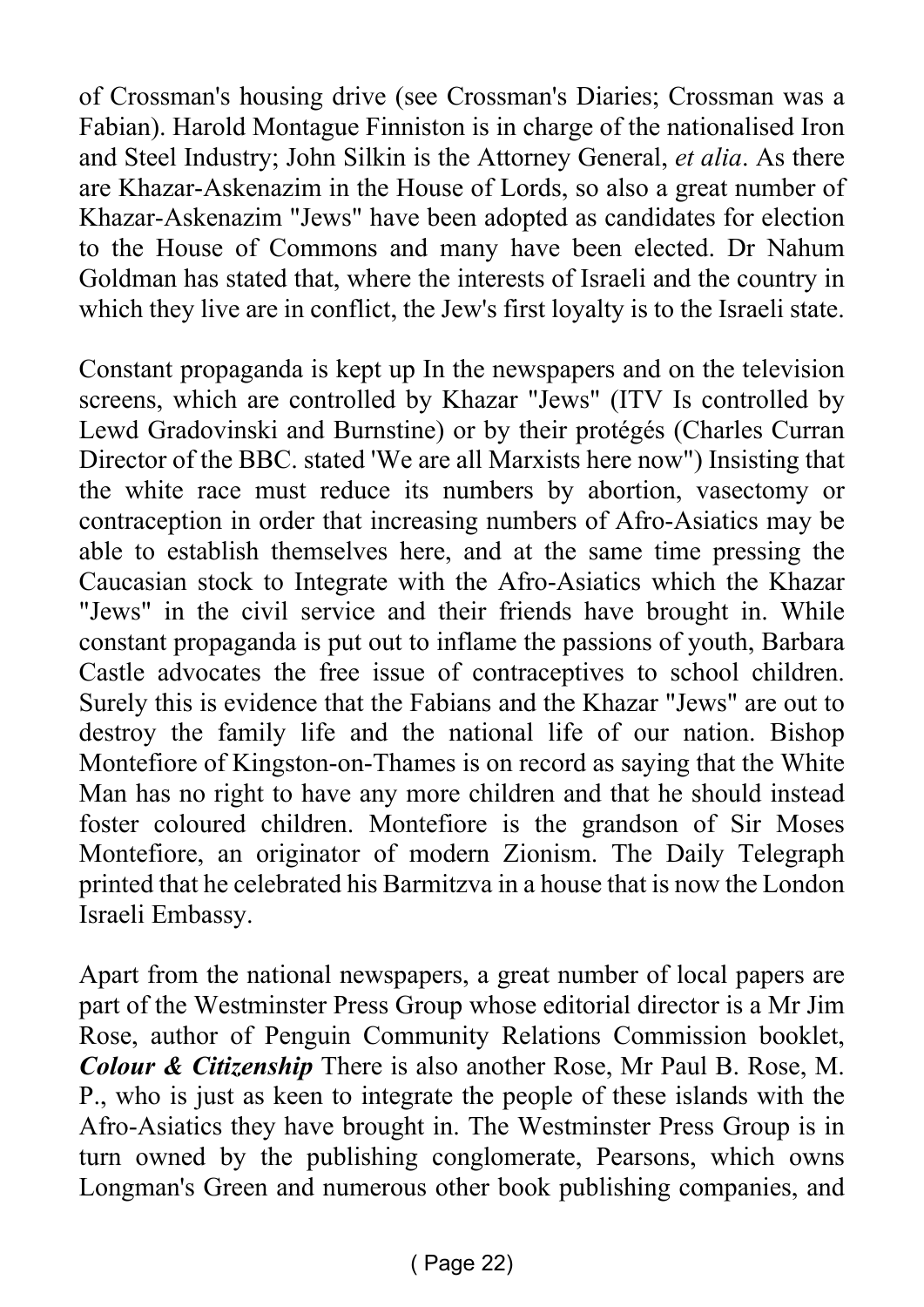is a major shareholder in Yorkshire television. The front man for this mind-bending empire is Lord Cowdray, but the real masters of the set-up are the International Khazar "Jewish" bankers, Messrs Lazard Freres.

Sitting on the board of Pearsons is a Mr W. B. Morrell who is also in charge of the Press Association which decides what the general public shall know and what it shall not know. Mr W. B. Morell sat on the board of the Rowntree Trust (Secretary Pratap Chitnis) when it made a donation of scores of thousands of pounds to the Frelimo terrorists busily engaged in slaughtering, raping and burning Christians in southern Africa.

Mr Jim Rose works in close relationship with the Board of Deputies of British Jews which promotes nationalism amongst their own people, while attempting to deny nationalism to the British among whom they live. The Board of Deputies boasted that it had initiated the campaign which led to the Race Relations Act and it is Mr Jim Rose and Mr. Paul Rose who campaign for a strengthening of the Race Relations Act against the indigenous people of these islands. (Read "Spearhead" No. 71, December 1973.)

The Khazar "Jews" have set themselves a race apart, despise the people among whom they live, resent being governed by those they despise, and are determined to turn financial power into political power to their own advantage. They have set out to destroy western civilization and its progress towards Christian democracy.

#### **11. World War II**

The end of World War I was but an armistice, a laying down of arms but World War I was part of a process. The Khazar Kahilla had now gained their Soviet States as a base for aggression to spread Communism over the rest of the world by revolution and war. The Zionists among them, however, wished to gain control of Palestine, which had now become a mandate under Great Britain. Dr Chaim Weizmann, who became the first president of Israel in 1948, had stated In 1920, "We will establish ourselves in Palestine whether you like it or not! You can hasten our arrival, or you can equally retard it. It is, however, better for you to help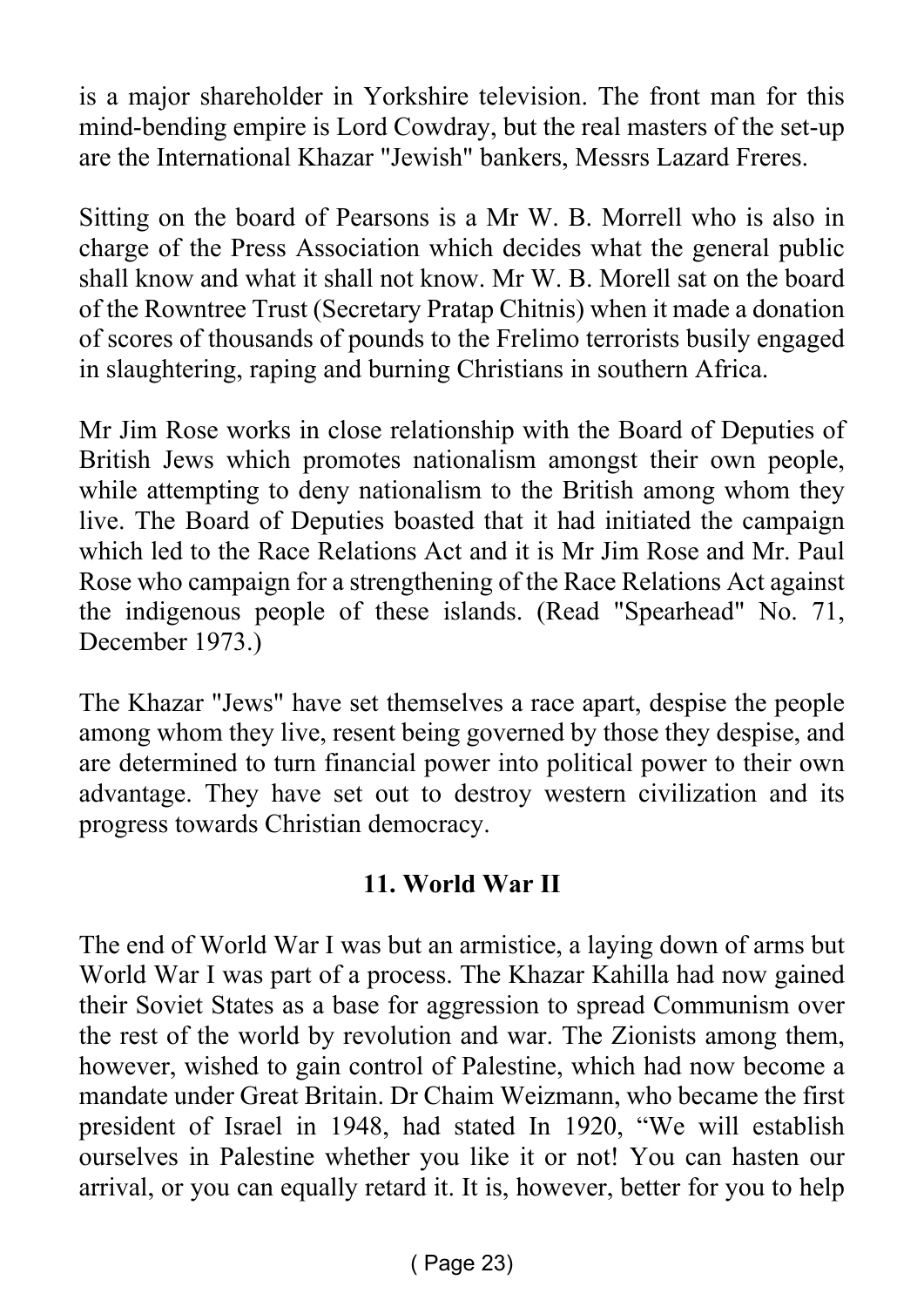us so as to avoid our constructive power being turned into destructive power which will overthrow the world".

They also had on their hands the problem of the National Communism of Stalin who was out of their control. To get rid of him they were financing National Socialist Adolf Hitler (see Section 9). At the Ribbentrop Pact, Germany and Russia agreed to the division of Poland; Germany was to invade Poland and at a suitable moment Russia would come in from the East and take over that portion assigned to her.

On the 31st August 1939, German aircraft bombed Warsaw and Britain and France, who had treaties to come to the assistance of Poland, declared war on Germany on the 3rd September 1939. Germany invaded Poland on the 1st September 1939 and the Soviet armies invaded East Poland on the 17th September. From that time onwards the Soviet government supplied German troops with food and petrol until June 1941 and there was close cooperation between Moscow and Berlin. The Communist Party of Great Britain mounted a campaign to stop Britain going to war and both Britain and France stood idly by while Poland was destroyed by German might. Britain at this time had been invaded by some thousands of Khazar Askenazim "Jews" from East and Central Europe who had entered our places of learning and furthered the indoctrination of our people. (See the newspapers for 1939-40.) The patriots in Britain who knew of the conspiracy behind the war, such as Captain A. M. Ramsay, Member of Parliament for Midlothian and Peebleshire (read *The Nameless War* by Capt. A. H. M. Ramsay) were arrested under Section 18B and interned under the care of a Rothschild. The citizens of Britain were enticed and cajoled to take up arms to protect Poland and the rights of small democratic nations and to make Britain a place fit for heroes to live in. The Khazar-controlled Press howled with rage at Hitler but said nothing about Stalin and kept the people ignorant about the real reasons behind the war.

On the 22nd June 1941 the German Government accused the Soviet Union of breaking their agreements by attempting to undermine Germany and concentrating all its forces in readiness at the German borders, and Ribbentrop delivered a declaration of war. Hitler invaded Russia, the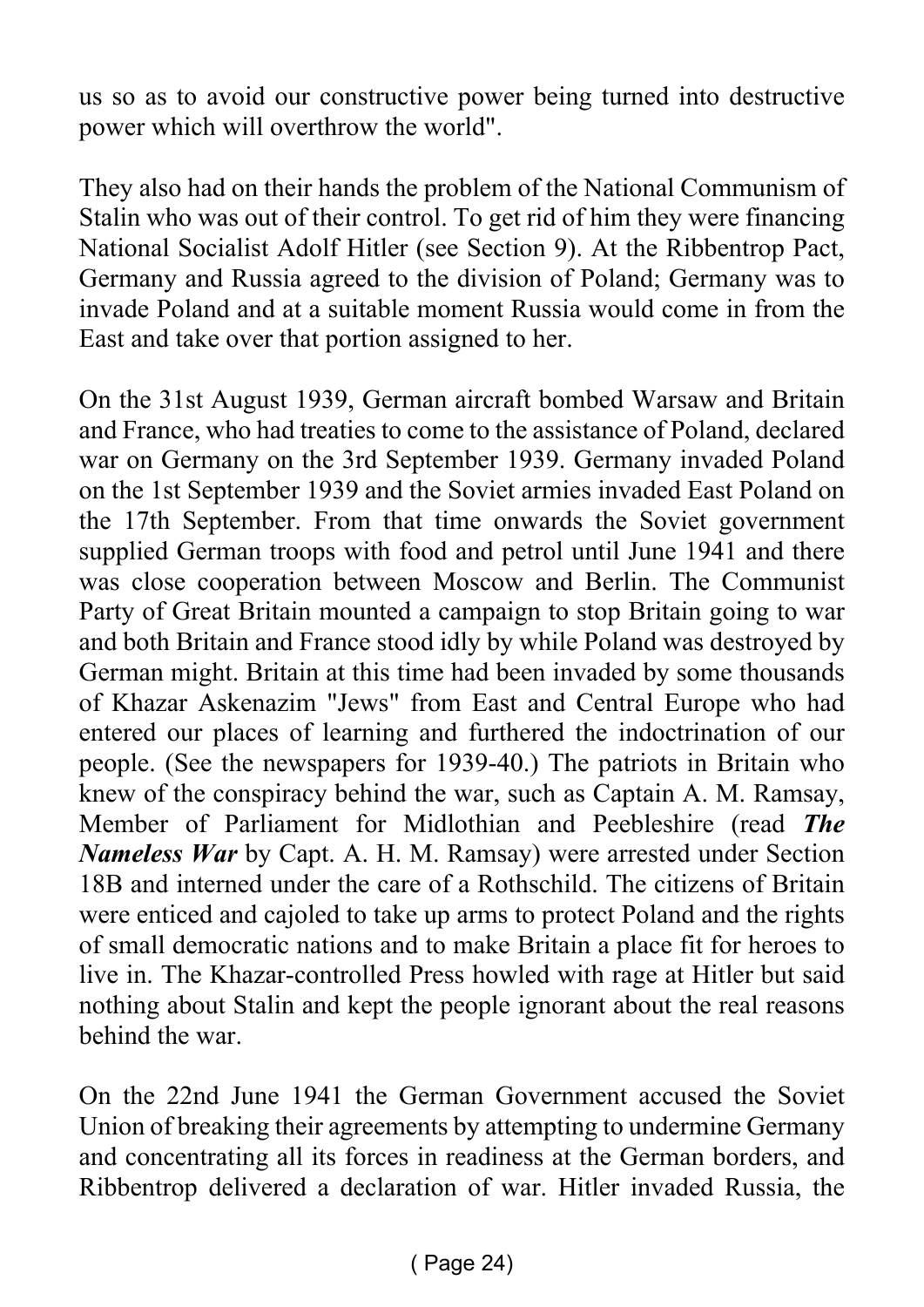communist base, and the Communists in Britain now began screaming for war.

In 1943 the governments of Britain, the United States and Russia changed the aims of the war; no longer were we fighting for Poland and for the rights of small democratic nations in eastern Europe, we were fighting for the extension and triumph of Communism. The British Government withdrew its recognition from the Polish government in exile, and the Polish leader, Count General Sikorski, was murdered in an aircraft over Spain.

Towards the end of the war the beautiful city of Dresden was bombed flat and the Soviet armies under their Khazar commissars burned, raped and slaughtered the German people fleeing westwards while British and American troops, who could have overrun the area before the arrival of the Russian troops, were held back purposely. Nearly one million Russians of German stock were handed over to the Russians by the British and the Americans and these were slaughtered, sent to concentration camps and the women and children put into brothels for the use of Soviet troops, while thousands of Khazar "Jews", waving occupation dollars, were allowed through by American troops and put on their way for America.

The Jewish magazine *The Sentinel* of Chicago printed on October 8th 1942, as follows, "The second world war is being fought for the defence of the fundamentals of Judaism". Communism had now taken over the whole of Eastern Europe except Austria, which managed to escape, and Greece, which fought her way out, but Palestine had not yet been secured. Dr Nahum Goldman, President of the World Jewish Congress, stated, "We Jews might have had Uganda, Madagascar and other places for the establishment of a Jewish "fatherland"," but they wanted nothing except Palestine: not because the Dead Sea water, by evaporation, can produce five trillion dollars worth of metalloids and powdered metals: not because the subsoil of Palestine contains twenty times more petroleum than the combined reserves of the two Americas, but because Palestine is at the cross roads of Europe, Asia and Africa: because Palestine constitutes the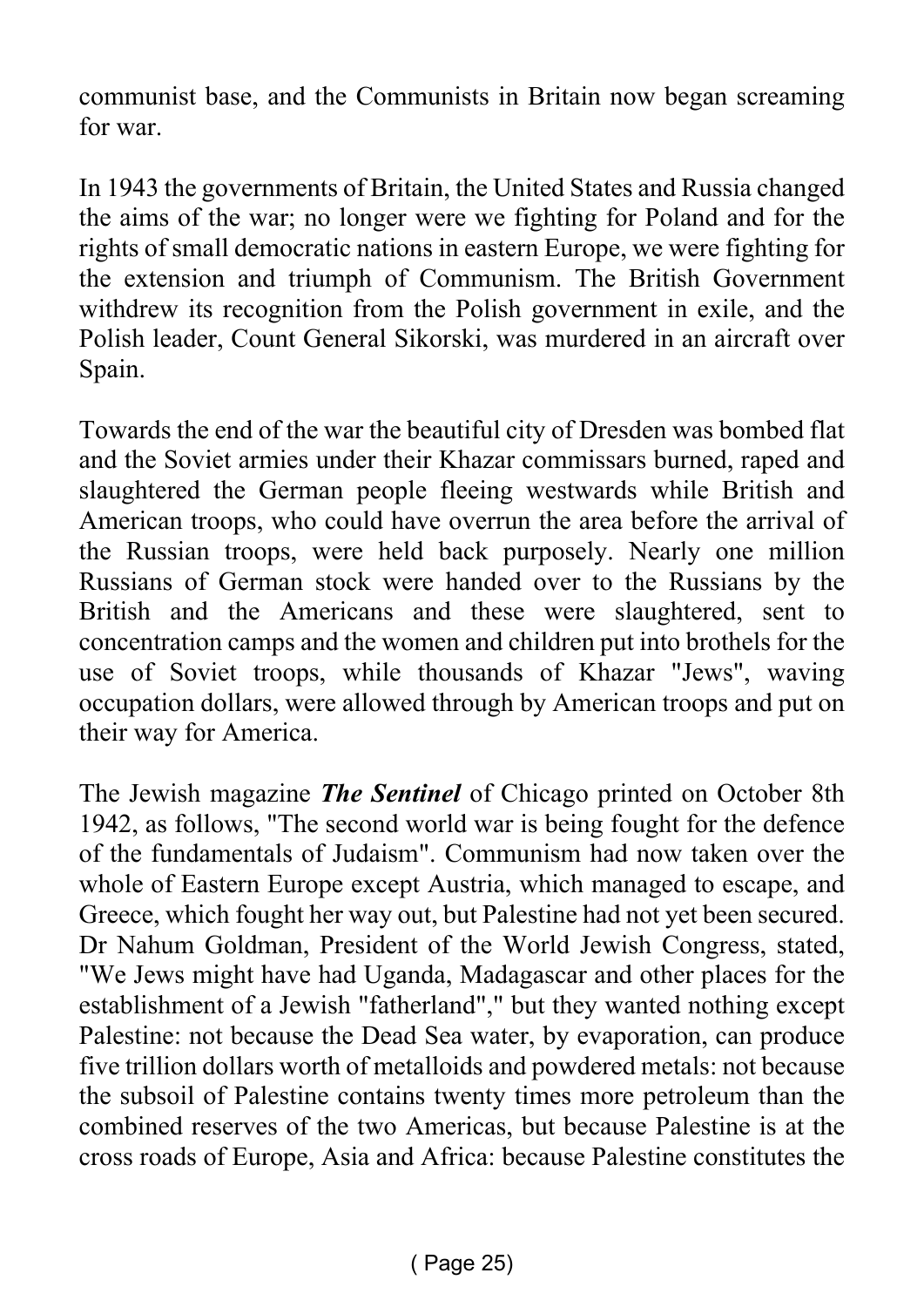veritable centre of world political power, the strategic centre of world government."

David ben Gurion wrote in *Look* magazine, 16th January 1962, "With the exception of the U. S. S. R. as a federated state, all other countries will become united in a world alliance at whose disposal will be an international police force. All armies will be abolished and there will be no more wars. In Jerusalem the United Nations (a truly United Nations) will build a shrine to the prophets to serve the federated union of all continents; this will be the seat of the Supreme Court of mankind to settle all controversies among the federated continents, as prophesied by Isaiah"

With the connivance of the British Government the Khazar Kahilla commenced moving European Jews into Cyprus and then began shipping these people illegally into Palestine where British soldiers and police had been instructed by the same British Government to stop the immigration and to keep the peace. The British Government were on the horns of a dilemma; they had promised the Arabs for their assistance in defeating the Turks in World War I that they would have self-government in Palestine, and they had guaranteed by the Balfour Declaration that Palestine would become a Jewish state. They were attempting to keep the wool over the eyes of the British people while they carried out the policies of the Zionists. Due to this criminal action by the British government, British soldiers and policemen, trying to keep the peace, were allowed to be tortured and slaughtered by the Jewish Irgun Zval Leumi and the Stern Gang and in the end the peaceful Arab population of Palestine who had been there for two thousand years, were driven out with slaughter and torture by Khazar "Jews" whose ancestors had never been in Palestine.

In 1948 Britain, unwilling to lose more men and equipment, gave up the mandate and the state of Israel was proclaimed by the United Nations sponsored by Khazar-controlled Soviet Union and United States.

#### **12. The Khazars Continue the Destruction of Western Christian Civilization**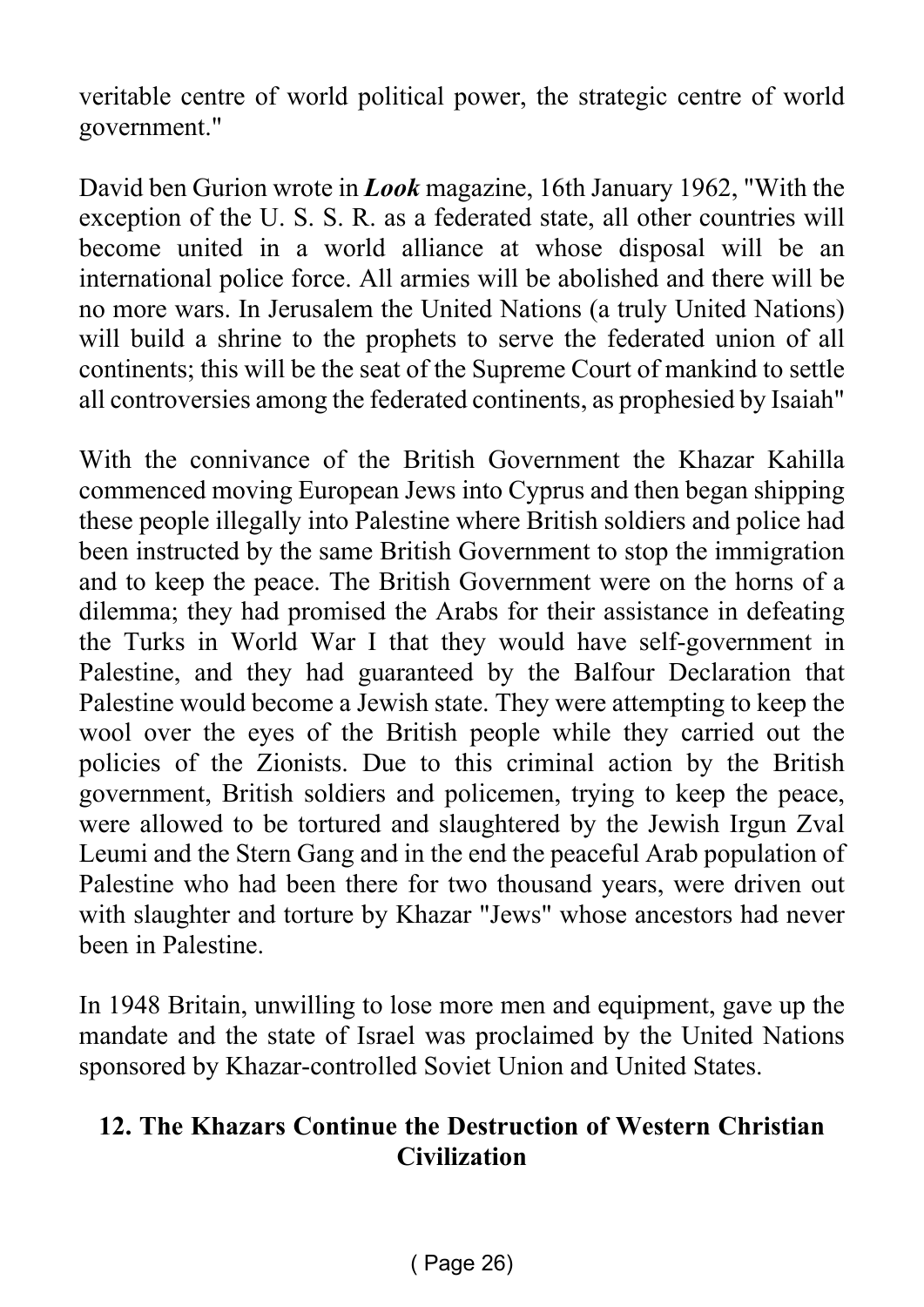The Kahilla of the Khazars consists of three hundred men all in related families. They control the finances of the world but, they do not yet control all the world politically and this is their aim. The Rothschilds Kuhn Loebs, Warburgs, Lazard Feres, and the rest lend credit to the nations and receive back in interest the right to purchase real wealth in the nations. By this means they take over industry through holding companies. When the financiers took over control of General Electric interests one of their number, Arnold Weinstock, was sent over from America to take charge. Within a short time the government gave him a knighthood and put him In command of Britain's Atomic Energy Commission. The Jewish Banker, Walter Rathenau, wrote in the *Weiner Frei Presse*, December 1912, "Three hundred men, each of whom knows all the others, govern the fate of the European continent, and they elect their successors from their entourage." Jean Izoulet, a member of the Jewish "Alliance Israelite Universelle", wrote in *Paris la Capitale des Religiones* 1932, "The meaning of history of the last century is that today 300 Jewish financiers, all masters of lodges, rule the world". On the BBC programme "Twenty-four Hours", 14th April 1971, it was stated that "Three hundred men control world industry".

The International Khazar Kahilla, through those they have brainwashed, as well as their own people planted in our society, set out to get changes in policy to suit their plans in breaking down the nation without letting the nation become aware of what is happening. However, leaks do occur which, if followed up, give the game away. The International Financiers supply funds to finance:

(A) Pressure Groups, many led by their own kind, to get changes in the law, new laws passed or old laws repealed. Such were the methods used to have the Race Relations Act passed, the Abortion Law Reform Act, the Homosexual Reform Act and the abolition of capital punishment and the rest.

(B) The propagation of false and pernicious theories. An example is the psychology of Sigmund Freud and of his school about which was written in *The Science Journal*, November 1969, page 3: "His ideas about the origin of mental disturbance seems often deliberately alienated from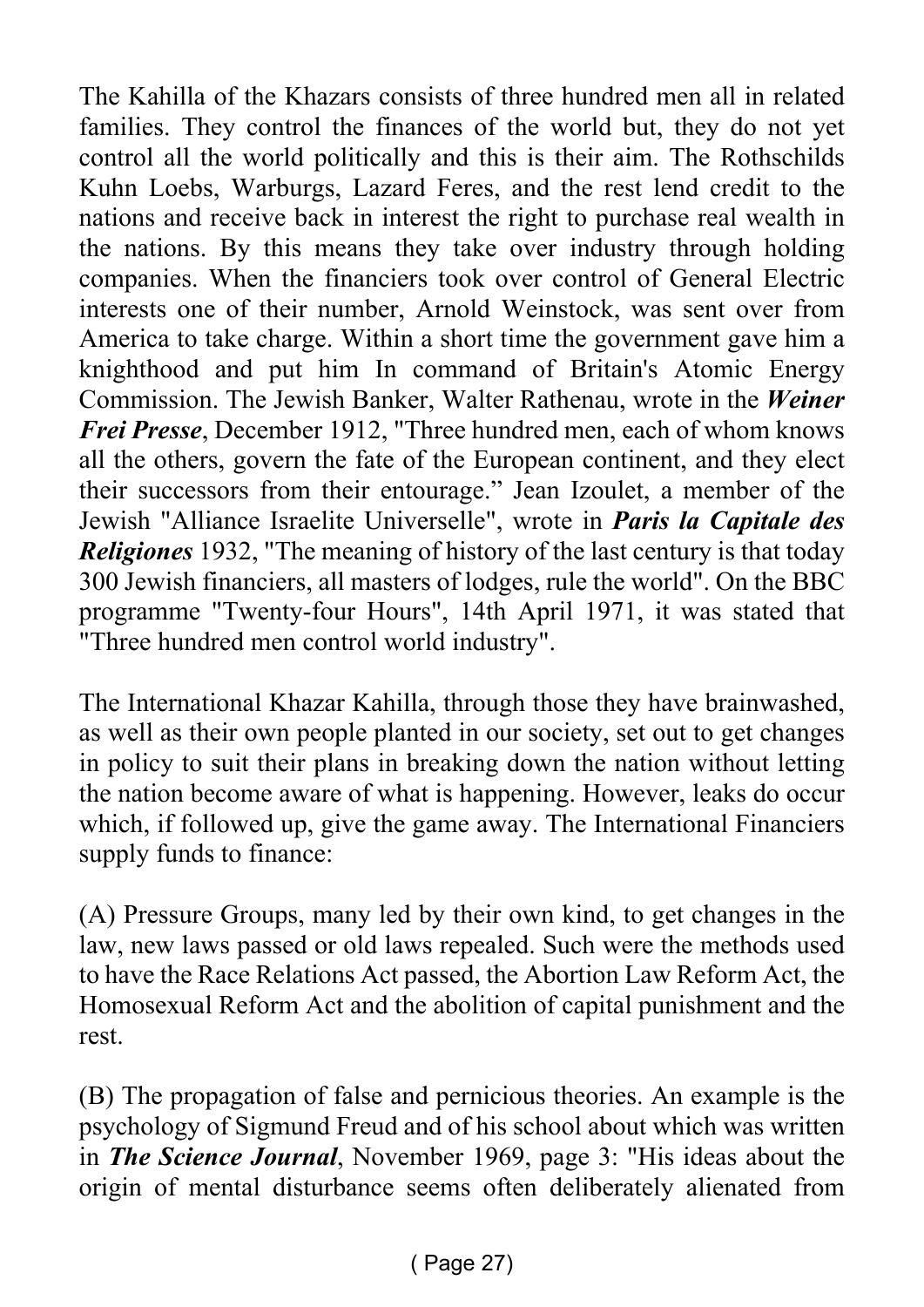science -- and sometimes from common sense. (The number of Khazar "Jews" who are in the psychiatry business will be noted.) Another example is the false ideas on the bringing up of children of Dr Spook, who has now been forced to admit that he was wrong, but is still teaching rubbish. There are also the unscientific and politically loaded theories on anthropology and the origins of man of communist propagandist, Franz Boas. All these theories and much else have been lashed out in our universities and training colleges by Khazar-Askenazim "Jews" to bend the minds of our own race.

(C) Morally, educationally and spiritually "bent" individuals propagating corruption in art, the dance, music, pop festivals, pornography, the cinemas, drama, homosexuality, drugs and the rest, which brings to mind the writings of the apostle Peter (2 Pet. 2.1-3). "But there were false prophets also among the people, even as there shall be false teachers among you, who privily shall bring in damnable heresies . . . And many shall follow their pernicious ways; by reason of whom the way of truth shall be evil spoken of. And through covetousness shall they with feigned words make merchandise of you".

In 1908 the Rothschilds, Kuhn Loebs, Warburgs, Schiffs, Lazard Freres and the rest founded an organization through which they could direct the representatives of other nations to carry out their own destruction without them knowing what they were doing. These representatives were specially chosen because of their position of influence to carry out their policy. Thus Denis Healey was a member of the Bilderberger Group. Enoch Powell attended a Bilderberger Group meeting in Canada but he realized what they were up to and would not cooperate, hence the attitude of the official conservative party to Enoch Powell today. This secret organization, the Bilderberger Group, controls the Pugwash conference and interlocking with the Pugwash conference are the Council for Foreign Relations (C. F. R.), the Imperial Institute for Foreign Affairs (Chatham House), the English Speaking Union, and the Round Table. It is through these organizations that the Khazar Kahilla is able to get its policies carried out by those of other races. Bernard Baruch, the uncrowned king of the U. S. A., was adviser to President Roosevelt and the inspirer of his "New Deal" policies. He was a prominent member of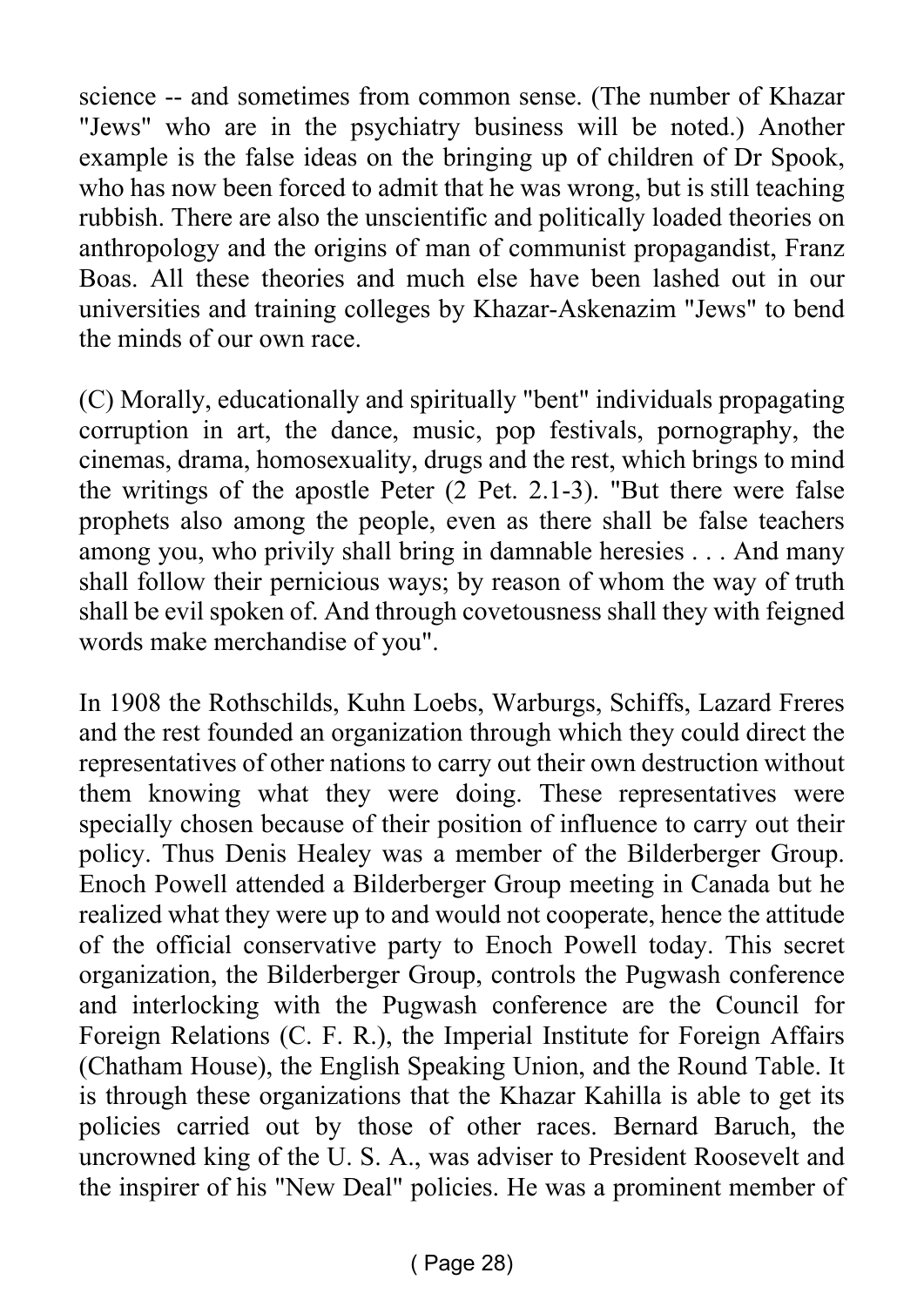the Bilderberger Group and was study director for the C. F. R. in 1955-57 and director for a special study project for the Rockefeller foundation. Baruch was a great friend of Nelson Rockefeller. A prominent member of the Bilderbergers is Henry Kissinger.

The International, Financiers had gained control of the issue of the American currency by the Federal Reserve Act of 1913 in flagrant disregard of the American Constitution which gives the American senate the sole right to create and issue all forms of currency for the nation. At one time the international bankers had control of the Bank of England, but this to a certain extent has slipped from their grasp. They aimed to get full control of the world currency.

The trading banks of the world have become instruments for the central banks which can put them out of business and so, if a World Bank could be set up and gain control of the national central banks, these banks could only do business with the permission of the World Bank; in other words the controllers of the world bank would have full power over the nations. Therefore, the Khazar-Askenazim "Jew" Kahilla planned a World Bank to create world credit called "Special Drawing Rights" or "Paper Gold". This World Bank was created by the Bretton Woods Agreement In 1945. One of its creators Was, Harry Dexter White, Under Secretary to the U. S. Treasury during World War II. He was discovered by the F. B. I. to be one of the top Soviet Agents and the White House was informed. White was assisted by his assistant in the Treasury, Virginius Frank Coe, also a Communist agent. Instead of being sacked, White was appointed executive director of the U. S. Mission to the International Monetary Fund and later became executive Secretary to the I. M. F. and Coe became secretary. Britain signed the Bretton Woods Agreement in 1945. (Read *The Naked Capitalist* pages 1, 2, 52 and *The Fearful Master* - *A Second Look at the United Nations* by G. Edward Griffin.)

In order to borrow international credit the governments of the nations must accept certain terms imposed by the International Bankers who lend the credit or international purchasing power, and so we have to become and will remain a part of the Common Market, since the supply of our currency will ultimately be taken over by a European Central Bank and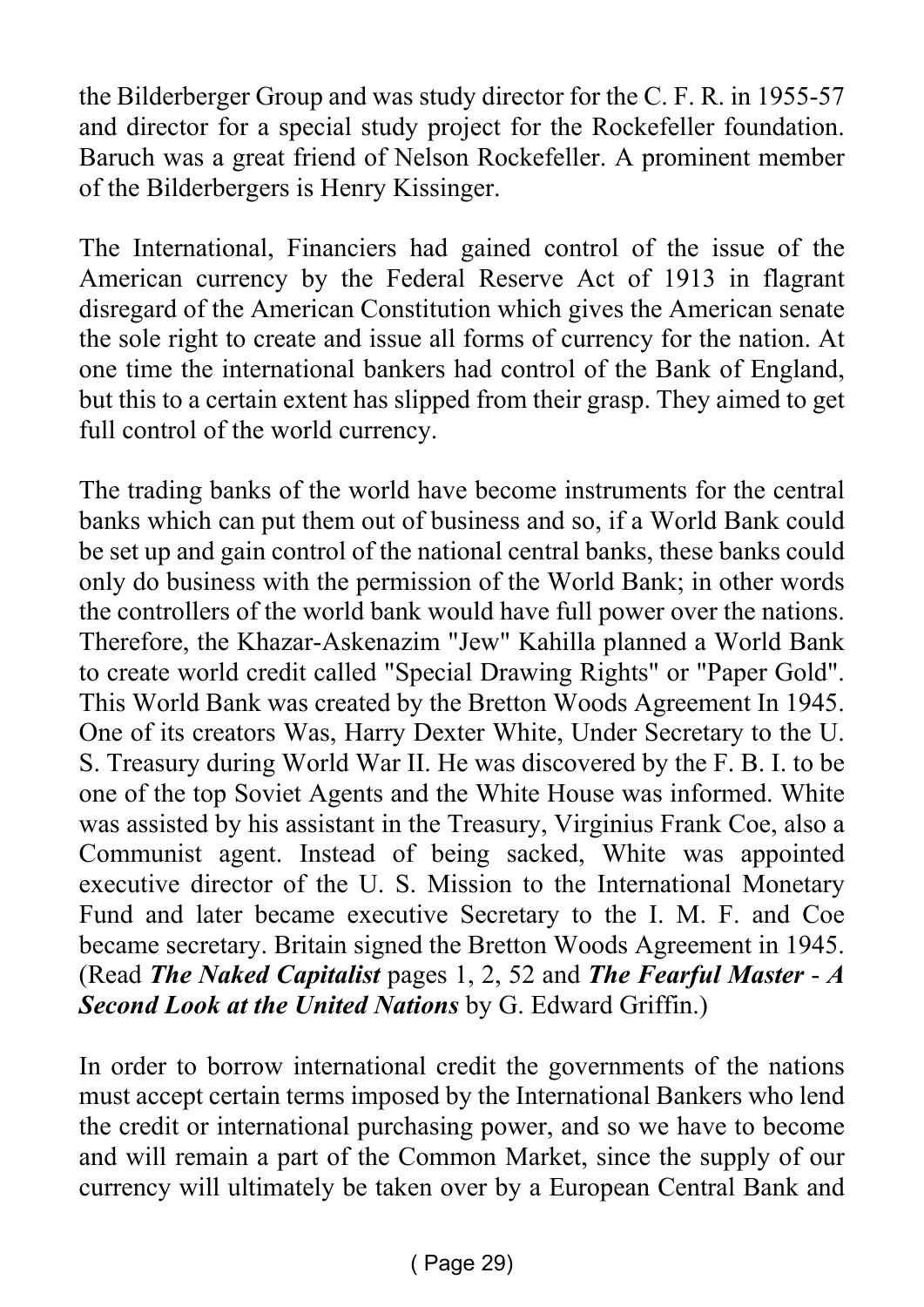finally by a World Bank. More and more coloured immigrants will be brought into Britain and we will be forced to integrate with them to destroy our own race. Herald Wilson had to hand over our oil interests in the Middle East in order to gain credit to stabilise the falling value of the pound.

#### **13. The Zionists - The United Nations Their Government**

The Khazar-Askenazim Kahilla had to plan the form that their world government would take and to set up a prototype and get the nations interested in and used to it. The Charter of the United Nations was drawn up at Dumbarton Oaks in great secrecy by Algar Hiss, the chief planner and executor of the project. He was assisted by Addrei Gromyko, Soviet Ambassador to Washington, who stated, as reported In the London Daily Telegraph, August 23rd 1958, I "Believe me, I sit here as one who helped to draft the U. N. Charter with my own hands". Algar Hiss who became Secretary General was a senior communist agent who was convicted and sent to prison for perjury in 1950 for denying that he was a Soviet agent, Senator Edward Menchin, a former F. B. I. Agent assigned to cover Algar Hiss and other Soviet spies, was reported in the Chicago Tribune 26 May 1963, as saying that they had had orders from the State Department to cancel their plans of investigating Hiss. In 1950 the American State Department Issued a volume on Post War Foreign Policy Preparation 1939-45 and named the men responsible for the policies, all of whom except Dean Acheson, have been identified in sworn testimony as senior communist agents, of these, eleven were Khazar "Jews".

In Time Magazine" 18th May 1953 appeared a speech made by representative Usher Burdick of the American House of Representatives in which he stated, "Who were the principal movers at San Francisco for this United Nations Charter? Who wrote the Charter? and who had the most to do with shaping its provisions? The answer is that the Russian Communists and Algar Hiss, a representative of our State Department, were the prime movers and schemers in arranging its provisions. That is the same Algar Hiss who was convicted of perjury when he denied sending secret material to the Soviet Union representatives. Its very beginning gave this document a bad odour".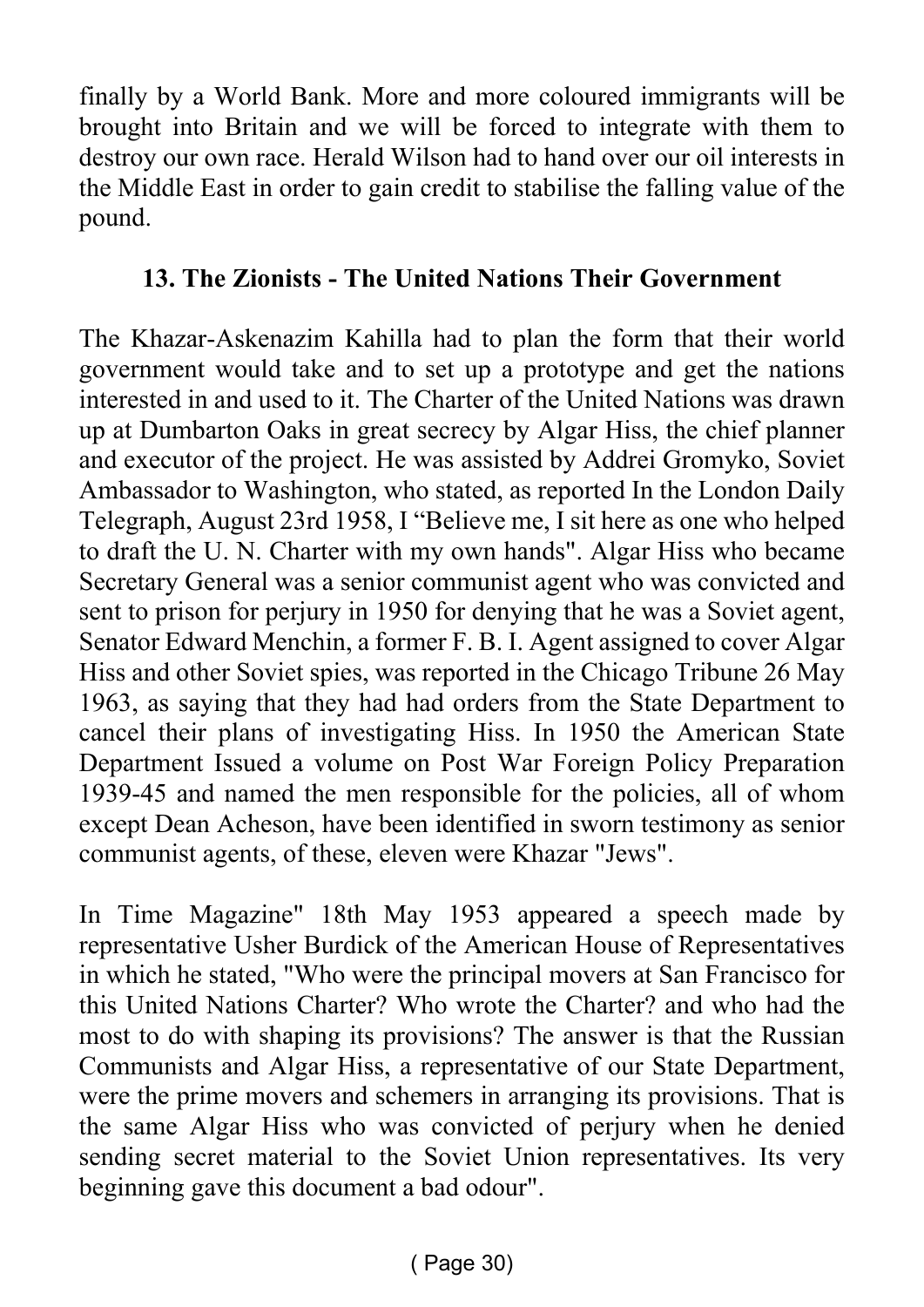Ben Gurion in *Time Magazine* 16th August 1948 wrote, "The United Nations is a Jewish ideal". James P. Warburg, a member of an influential banking family arrogantly proclaimed before the U. S. Senate on 17th February 1950, "We shall have world government whether or not we like It. The only question is whether world government will be achieved by conquest or consent". The United Nations is, therefore, the prototype of world government with the ministries of World Health Organization, UNESCO, ILO, and so on. It was to be manipulated behind the scenes in favour of the world revolution while the destruction of what is termed imperialism and colonialism of the Western European powers was carried out and while those powers are still required to maintain these territories financially even though they are incapable of governing themselves. Nothing is said or done about Soviet or Communist colonialism (Tibet) or imperialism (Eastern Europe).

In 1897 the Khazar leaders meeting in Basle, Switzerland, decided on Palestine as their future fatherland. They affirmed their belief in Zionism, which is defined in the Encyclopaedia Britannica, 1964 Edition, Vol. III pages 140-141, as "A political nationalistic movement originating and developing among the Askenazim in Eastern and Central Europe during the latter half of the 19th Century". The Zionists aim to have the central offices of the United Nations transferred from New York to Jerusalem. However, within the Khazar nation certain differences of opinion exist. This is to be seen in the difficulty of getting Khazar "Jews" out of the Soviet Union to Palestine. (It will be noted that only Khazar "Jews" are able to leave Russia and to make long telephone complaints about the Soviet government to London and New York; anybody else trying to leave Communist areas will leave their mangled bodies on the wires or be placed in concentration camps.) The Soviet Union needs its Khazars to maintain their hold over the other races, but likewise Israel and the USA need more Khazars to increase their hold over these areas. A Russian State Document Issued in 1958 is Interesting:

#### **"Russian State Document 1958: "The State of Israel its Position and Politics" by K. Ivanov and Z. Sheinis**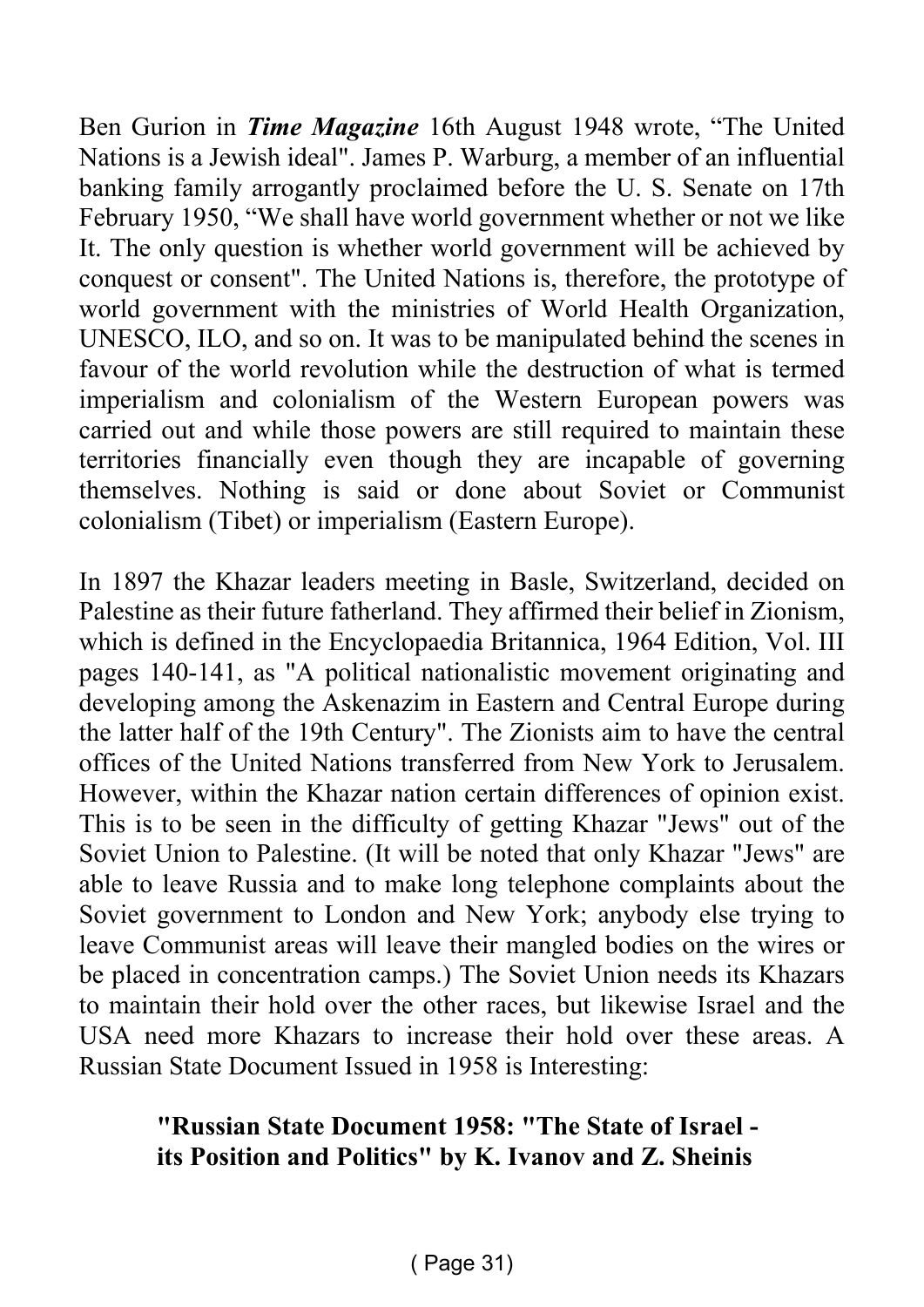"The Zionist Movement represents a form of nationalist ideology of the rich Jewish Bourgeoisie intimately tied to imperialism and colonial oppression of the people of Asia. Zionism has tied itself to America and other Western Capitalism and with Jewish terrorist tactics attacked its Arab neighbours. The native liberation movements of the people of the Middle East, spearheaded by its native leaders (such as President Nasser, King Ibn Saud of Saudi Arabia and King Imam Ahmad of Yemen) are constantly threatened by naked Jewish aggression. The clear duty of all Marxists and Communists in this situation is to help the Asians and African people crush reactionary Jewish forces."

Joseph Z. Kornfeder, a former member of the Communist Party, summarizes:

"Now as to the United Nations. If you were, let's say, a building engineer, and someone were to show you a set of blue prints about a certain building, you would know from those blue prints how that building was going to look. Organization "blueprints" can be read the same way. I need not be a member of the United Nations Secretariat to know that the U. N. "Blueprint" to be a Communist one. I was at the Moscow Headquarters of the World Communist Party for nearly three years and was acquainted with most of the top leaders and, of course, I was also a leading party worker. I went to their colleges; I learned their pattern of operations, and if I see that pattern in effect anywhere, I can recognize it."

"The U. N. Idea was sold to us on the basis that a setup of that sort was needed to keep the peace of this world. Nothing was said about the U. N. being a world government in the making. I need not waste any time about the U. N. peace-keeping qualities. With an aggressive Communist world empire on the loose and sitting right inside the U. N., that idea was definitely unrealistic in the first place; unrealistic and disastrous as many of the New Deal's foreign policies."

"From the point of view of its master designers meeting at Dumbarton Oaks and Bretton Woods, and which included such masterful agents as Algar Hiss, Harry Dexter White, Lauchlin Currie and others, the United Nations was not, and is not, a failure. They and the Kremlin masterminds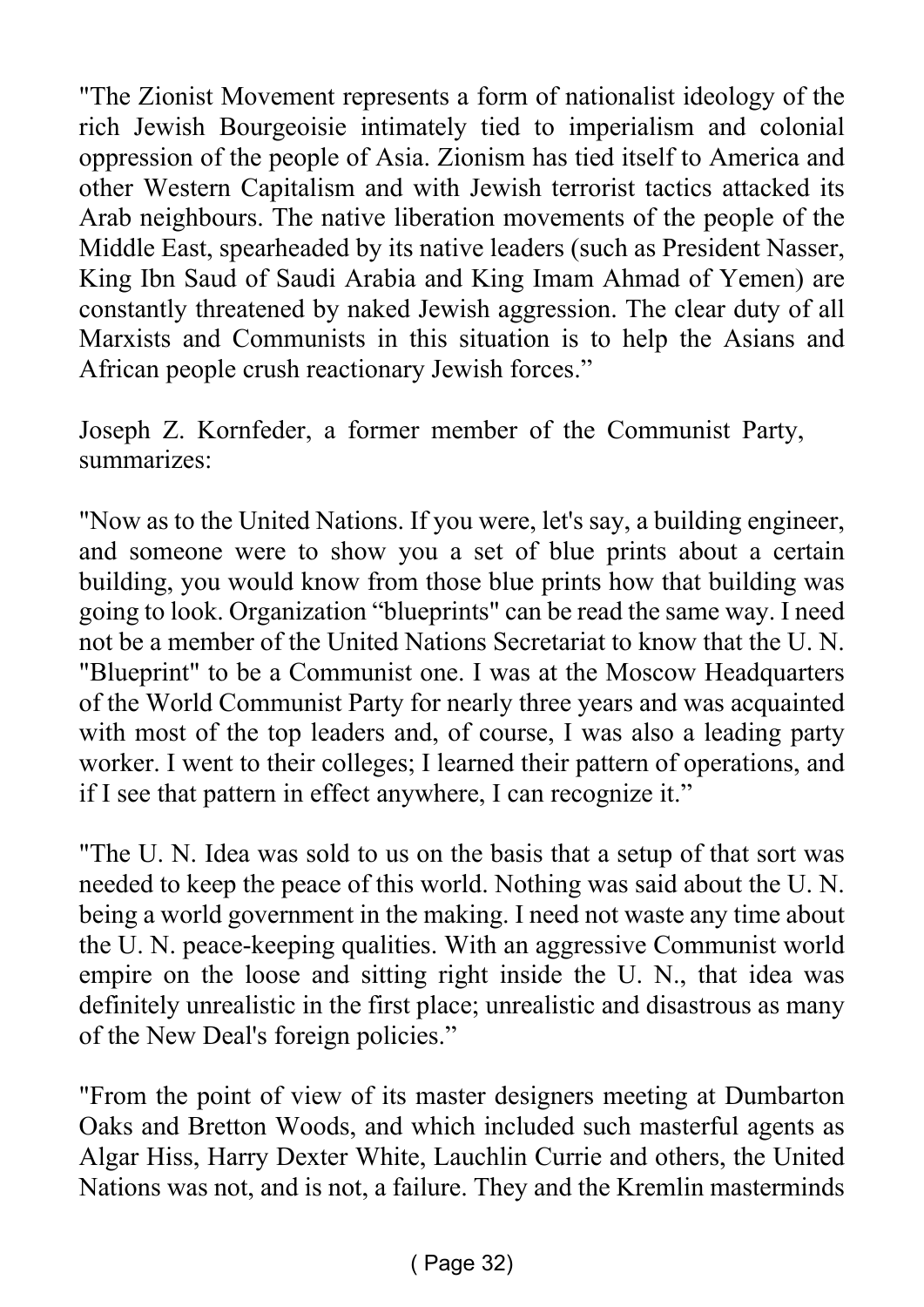behind them never intended the U. N. as a peace-keeping organization. What they had in mind was a fancy and colossal Trojan horse under the wings of which their smaller agencies could more effectively operate. And in that they succeeded, even beyond their expectations ..."

"The United Nations is the sole great survivor, the grand monument, as it were, to the greatest folly of all times, namely, the illegitimate marriage between the New Deal and Communism. Its internal set up, Communist designed, is a pattern for sociological conquest; a pattern aimed to serve the purpose of Communist penetration in the West. It is ingenious and deceptive." From "The Communist Pattern in the U. N." San Francisco, April 1955.

#### **14. World War III - Oil**

The Intention of the Zionists was to take over Palestine as a homeland for their people and to expand this at the expense of the Arabs. The intention of the Khazar controlled oil companies was to gain complete control of the oil wells in the Middle East.

In 1921 the British Government, without the knowledge of Parliament, gave the exclusive right to extract all minerals from Palestine to the Zionist financiers. The International Court of Justice at The Hague in 1925 declared this action to be illegal. Nevertheless, the Zionists were in possession and commenced operations in 1930. However, there were too few Jews to secure the country. It was for this reason that European Jews were herded like cattle on to boats for Cyprus, many having been fed with false stories of the Promised Land. The Zionist financiers also had their eyes towards the oil concessions in Arab lands.

The big International Oil Cartels are controlled by the international Khazar financiers. The American participants are The Standard Oil of New Jersey and The Standard Oil of California (Rockefeller), Socony Vacuum, Gulf Oil, Texan Oil Company, and allied to them is The Royal Dutch Shell Oil (Prince Bernhardt of the Netherlands). The cartels scheme has been to persuade the American public to condone predatory global policies in collusion with the Soviet Union which joined the oil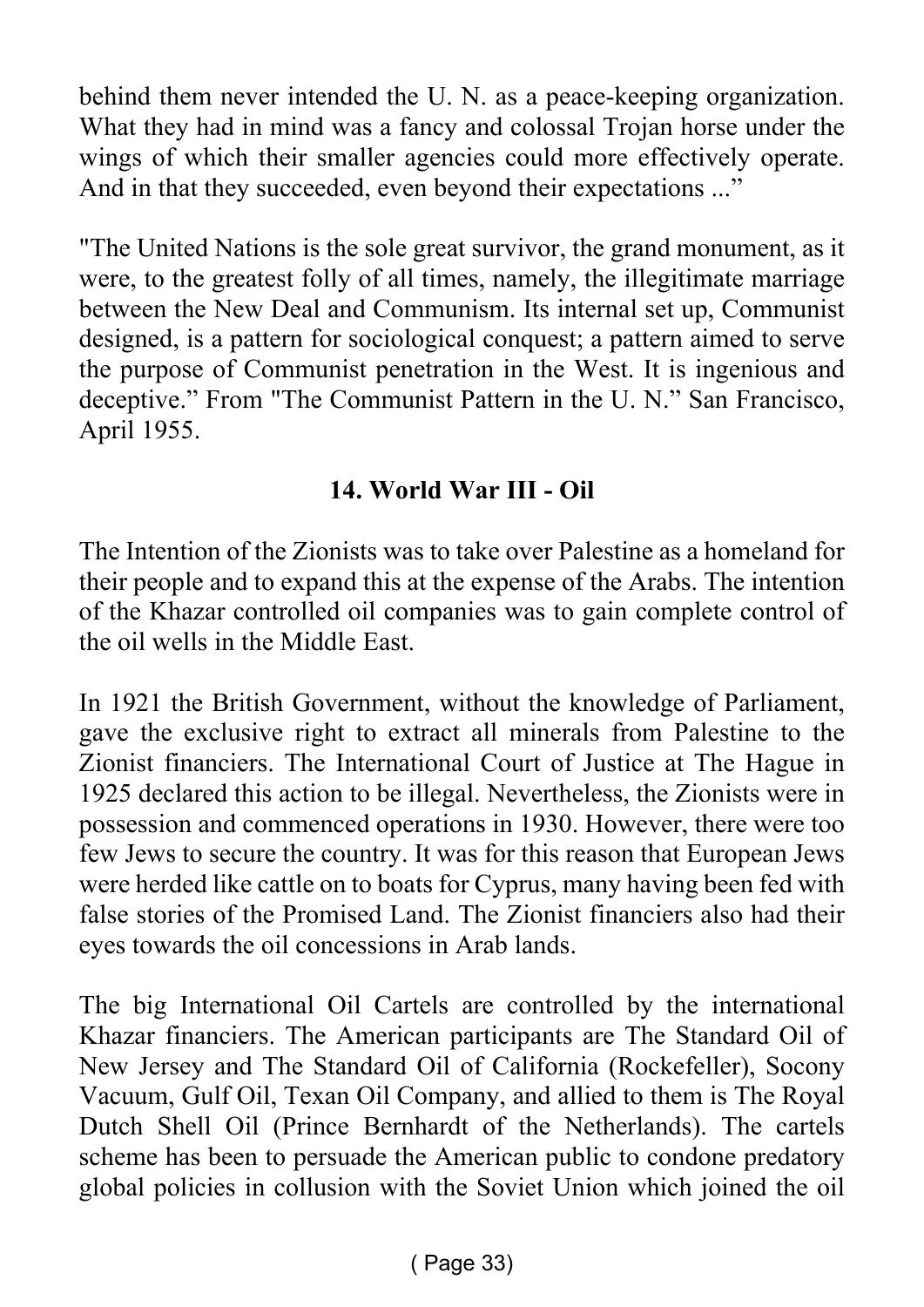cartel in 1972. The objective is to take over completely the oil supplies of the world.

Richard Helms, who later became American Ambassador to Iran, as director of the CIA, used CIA and oil company funds to overthrow the pro-British regime in Teheran in favour of Mohammed Moussadegh who seized the British oil concessions and the huge Abadan refinery. Then Helms used CIA funds to overthrow Moussadegh after the Eisenhower administration had struck a bargain with Churchill.

In 1957 Britain was in the throes of a financial and economic crisis caused by the Eisenhower administration ganging up with the Soviet Union against Britain to help Nasser of Egypt to nullify the British rights over the Suez Canal agreed in 1922. To gain financial concessions Harold Macmillan in 1957 promised that he would liquidate the remaining British Empire in Africa.

Harold Wilson, after his election victory in 1964, made a drastic secret commitment to give up the Treaty rights in Kuwait, Oman and Trucial Oman, where are the richest oil deposits in the world, to get the necessary financial help to refloat the pound sterling. These rights were taken over by the United States acting through Saudi Arabia and Iran in the name of the Rockefeller and Mellon Oil Interests. Thus Harold Wilson handed over oil interests worth 400 billion dollars. Bilderberger member Ted Heath promised the internationalists that, if his party were returned to power, he would respect Harold Wilson's commitments and, after campaigning before the British public in 1970 to repudiate Wilson's commitment, renounced Britain's treaty rights when he became Prime **Minister** 

The United States has been arming Israel with billions of dollars' worth of war materials and equipment. Israel already has the nuclear weapons. Quite recently General George Brown, the most senior General in the American armed forces, made a statement widely published in the press, "They get tough minded to set down the Jewish Influence in this country and break that lobby. It is so strong you would not believe it. We have Israelis coming to us for equipment. We say we can't probably get the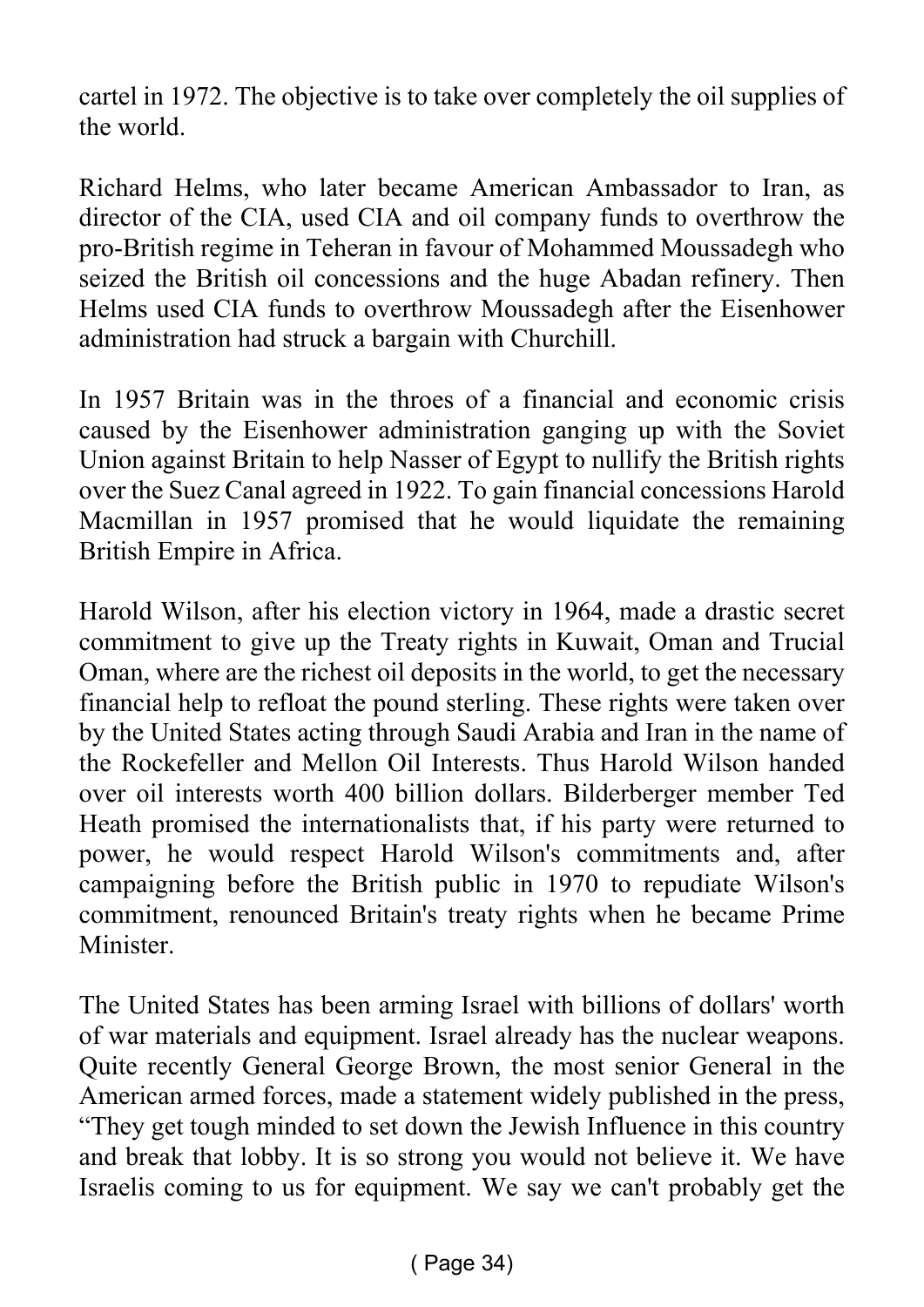Congress to support a programme and they say, "Don't worry about Congress, we will take care of Congress." This is somebody from another country but they can do it. They own, you know, the banks in this country, the newspapers; just look where the Jewish money is". General Brown revealed that Israel is getting all the equipment it wants even though the equipment is on the secret list and the U. S. army is short.

It is put out for our consumption that the Arabs are putting pressure on the United States through oil to stop the United States giving military aid to Israel, but there is a plan more sinister behind all this. America has stopped production at a number of its own oil fields and could get all its supplies by developing the Canadian oil fields. The United States has armed Iran and Kuwait with billions of dollars worth of military equipment. Saudi Arabia likewise is armed with the most modern weapons. 9,000 regulars and army reservists of the United States Marines have been training in the Mogave Desert for desert warfare for combat duty in the Middle East and to invade the shores of North Africa and the Persian Gulf. The Code name of this operation is "Alkali Canyon 73". Likewise the, Zionist press in the United States as well as the newspapers and television screens are conditioning the American public for war in the Middle East. Approaches have been made to Great Britain for use of offshore islands on the coast of Oman as bases for American warships.

We have the present situation whereby the United States of America is governed by unelected Khazar-Askenazim "Jews" directed by Askenazim-Khazar Jewish millionaire financiers who control the oil industry and the production industry of the United States as well as the newspapers and the radio broadcasting. We have the U. S. S. R. governed by Khazar "atheist" politicians out to destroy all forms of religion, who keep their populations in a form of slavery, except the Khazar "Jews" who can, without difficulty, leave the country and go to Israel or the USA. We have the State of Israel which is governed by Khazars both "Jew" and "Atheists", and we have the Western World into which the Khazars have wormed their way and are gradually taking control, many having changed their names, using those they have duped with propaganda, the Fabian Socialists, the Communists and all the others.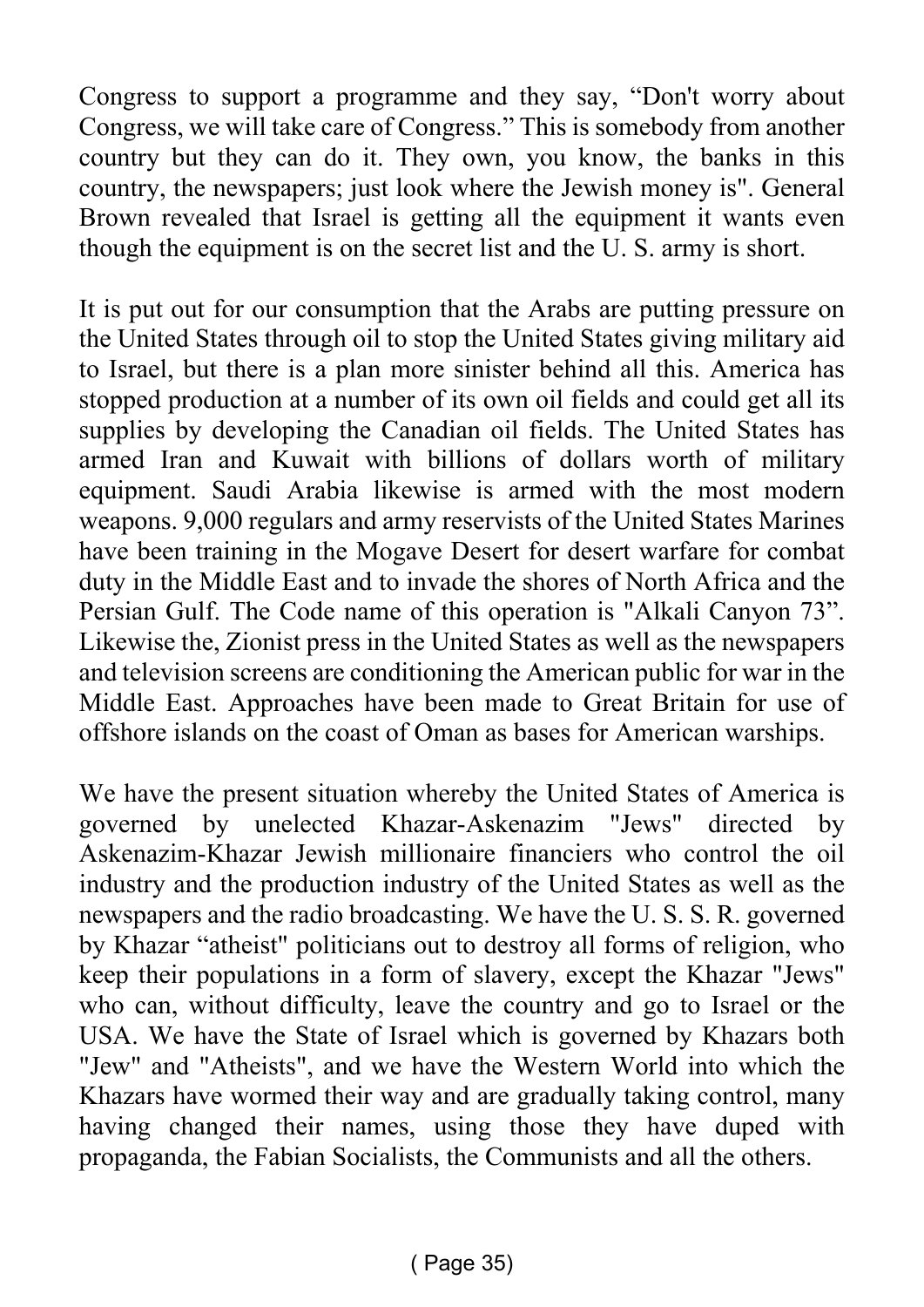The Khazar Kahilla have complete control of their programme and are carrying it out, counteracting all moves made by the nations to get out of their clutches, while at the same time attempting to keep the wool over the eyes of the nations while they destroy them. Their great fear is exposure.

And now we have the confused situation presented to the world whereby the United States and other industrial nations supply equipment and technological knowledge and skills to enable the U. S. S. R. to become a first class military power, exceeding the power of the United States. We have the political manoeuvring to whittle away and destroy the military potential of the USA and Great Britain. We have the USA supplying the state of Israel at the American taxpayers' expense with military equipment still on the secret list even to the depletion of the requirements of the U. S. forces. We have the USA and the USSR shadow boxing between themselves to keep up the pretence that the administrations are enemies while the Soviet Union supplies arms and equipment to the Arab nations to prevent them getting these from the western nations, and now we have the USA and the Soviet Union ganging up with Israel to take over control of the oil of the Arab nations.

In Britain and America, the white dominions and Holland, Khazar "Jews" in the legislature and government departments work all out to bring in more coloured foreigners and lobby to have laws passed to enforce integration with the indigenous population. One of their number, Israel Cohen, wrote in his book *A Racial Programme for the Twentieth Century* 1912, and entered in the Congressional Record for 7th June, 1957, page 7633, "We must realize that our party's most powerful weapon is racial tension. By propounding into the consciousness of the dark races that for centuries they have been oppressed by the whites, we can mould them to our programme of the Communist Party. In America we aim for subtle victory. While inflaming the Negro minority against the whites, we will endeavour to instill into the whites a guilt complex for their exploitation of the Negroes. We will aid the Negroes to rise in every walk of life, in the professions and the world of sport and entertainment. With this prestige the Negro, will be able to intermarry with the whites and begin a process which will deliver America to our cause".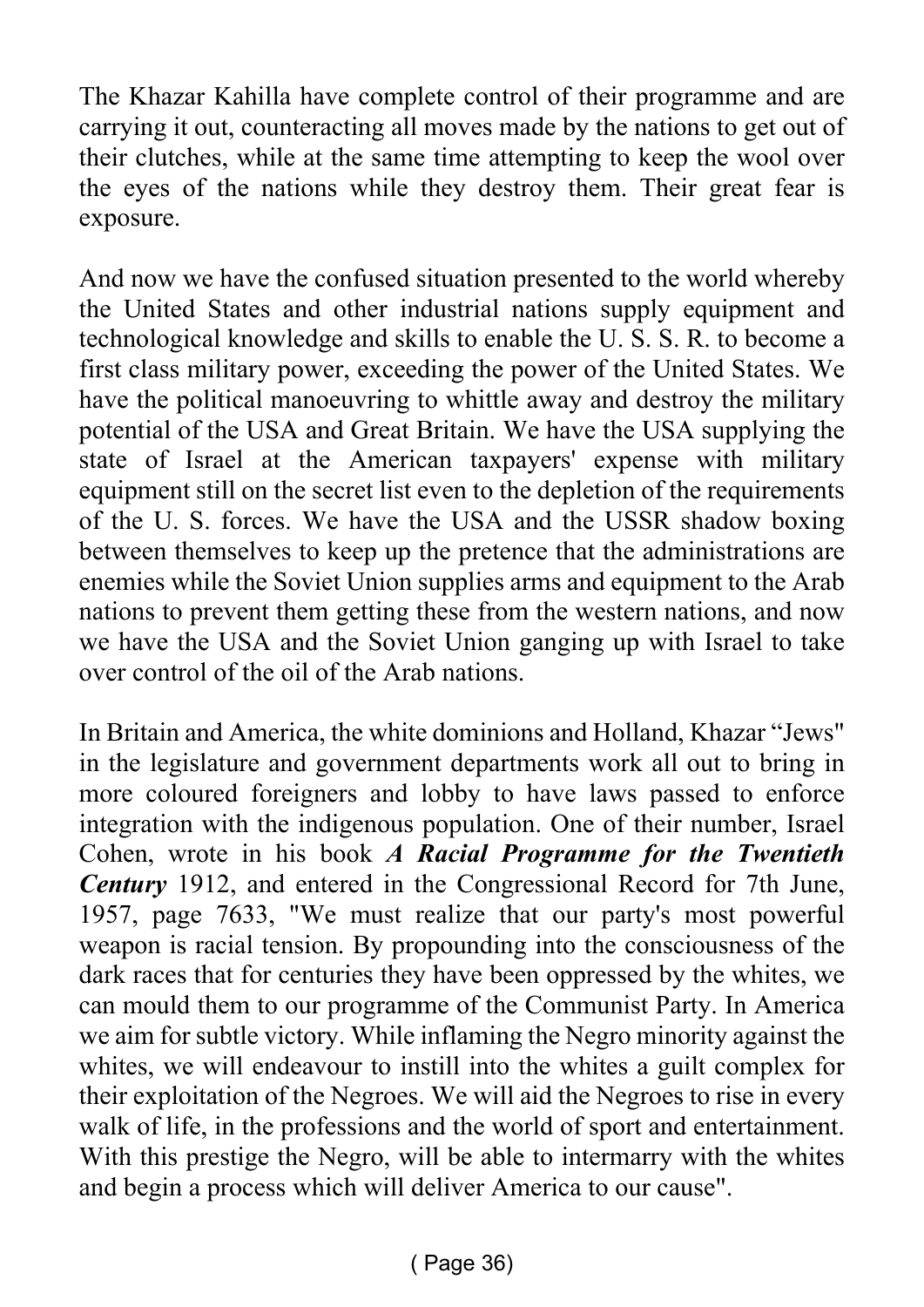The plan of the Khazar Kahilla is to cause the Anglo-Saxon-Celtic armies of Britain and America to fight against the Slavic and other races of Russia and the Middle East and to save the Israeli State, but in actual fact to cause the destruction of the military potential of the USA and Britain, while at the same time stirring up disorder through their agents (and it is for this reason that Chilean Communist agitators have been brought into Britain) to bring about a swift collapse of British and American institutions through revolution which will put the Khazar ''Jews'' and atheists in full control of the world.

#### **15. The Trilateral Commission**

Nelson Rockefeller has realized that their United Nations Organization has become a farce where discredited clowns disport themselves at the expense of the American taxpayer so that many Americans wish the U. S. to pull out and the Israeli State has threatened to leave because the U. N. invited the Palestinian leader, Yasser Arafat, to address the Assembly although many Zionist leaders want the United Headquarters to be transferred to Jerusalem.

Nelson Rockefeller has established a new organization as the nucleus of future world government, The Trilateral Commission, which will consist of commissars from North America, Europe and Japan. David Rockefeller, Chairman of the Chase Manhattan Bank and Leader of the Council for Foreign Relations, is the organizer and commander in chief; Zbigniew Brzrsinski, Head of the Columbia University Institute of Communist Affairs, is Secretary and the British commissars are Roy Jenkins, Patrick Gordon Walker and Sir Kenneth Younger, past chief of the .Imperial Institute for Foreign Affairs (Chatham House).

So you see, dear reader, that. policies are not made by the elected representatives of the people but by unelected bodies of specially trained schemers, demagogues and workers of intrigue, who are carrying out the plans of their Khazar-Askenazim "Jewish" masters. The aim of the Tri-lateral Commission is to wipe out the American Congress and the British Houses of Parliament and other Democratic Governments, to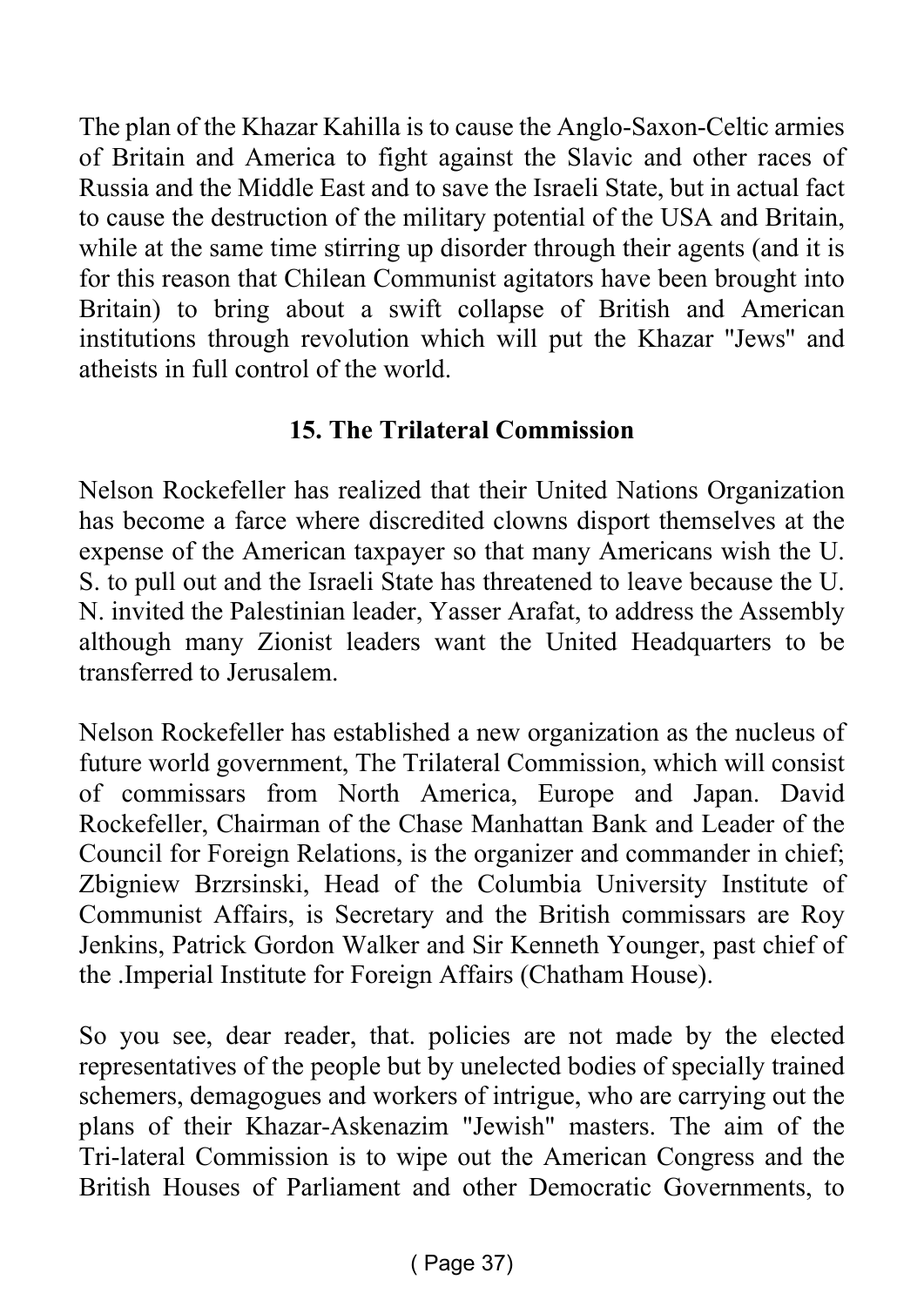continue the economic depression, and to set up the autocratic government of Europe and the world. All men will become industrial and agricultural slaves to a system as in the Soviet Union. Read *1984* by George Orwell.

READ:

"American Mercury", P. 0. Box 1306, Torrance, California, 90505 U. S. A.

"Washington Observer Newsletter", as above. "South African Observer", P. 0. Box 2401, Pretoria, South Africa,

"Spearhead", 50 Pawsons Road, Croydon, Surrey.

"Candour", Forest House, Liss Forest, Hants.

"Youth Action News" P.O. Box 312, Alexandria, Virginia 22313 U. S. A.

"Monde et Vie", 4 bis, Rue Antoine - Bourdelle, 75015, Paris.

"Censored History", Erie D. Butler, Bloomfield Books, 33, Ashley Road, Epsom, Surrey.

"Somewhere South of Suez" Douglas Reed, Jonathan Cape, 1950.

"From Smoke to Smother", Douglas Reed, Jonathan Cape, 1948

"Far and Wide", Douglas Reed, Non Fiction Book Club

. "None Dare Call it Conspiracy" Gary Allen, KPR Publications Ltd.

"The Moving Storm", Bryan W. Monahan, KPR Publications Ltd.

"World Conquest through World Government" Victor E. Marsden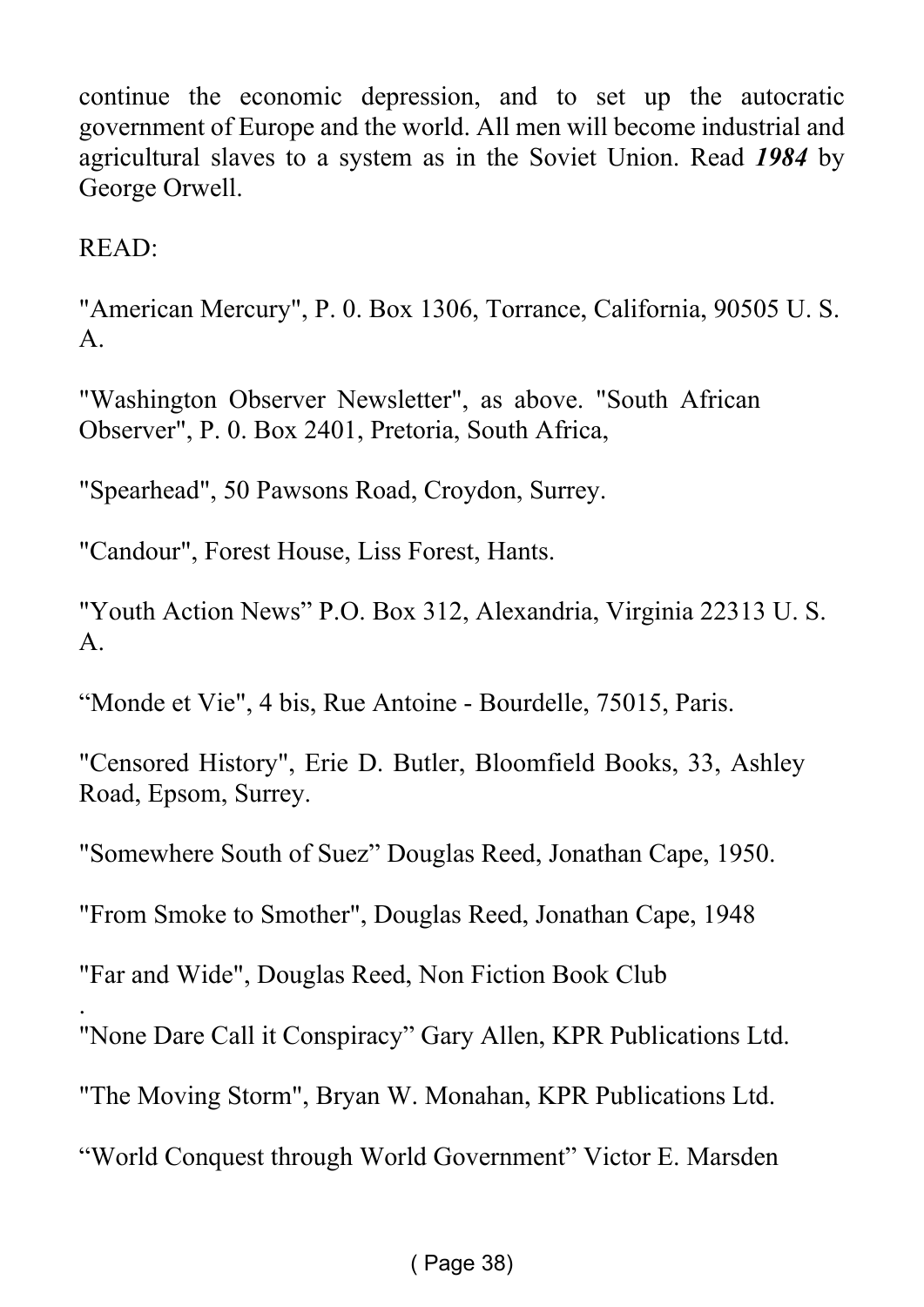Britons. "The Rulers of Russia", Rev. Fr. Denis Fahey, D. D, D. Ph., B.A. Regina Publications Ltd.

"The Nameless War", Capt.A. H. M. Ramsay, Britons.

"This Worldwide Conspiracy" Ivor Benson, New Times, Melbourne.

"The Fearful Master", G. Edward Griffin, Western Islands.

"Fabian Freeway", Rose L. Martin, Fidells Publishing Company, California.

"World Revolution" Nesta Webster, Britons.

"Secret Societies and Subversive Movements" Nesta Webster, Britons.

"Judalsm and the Vatican", Vicomte Leon de Poncine, Britons.

"Assault on the West", Ian Greig, Foreign Affairs Pub. Co.

"All these Things" A. N. Field, Omni. Publications Ltd.

"National Suicide", Antony C. Sutton, Arlington House, obtainable from Bloomfield Books, 33 Ashley Rd. Epsom, Surrey.

"The Naked Communist", W. Cleon Skousen, Skousen

. "The Naked Capitalist", W. Cleon Skousen, Skousen.

"Tragedy and Hope - A History of our Time", Dr Carroll, Quigley, Macmillans, New York.

"The Origins of the Second World War", A. J. P. Taylor, Penguin.

"The Puppeteers", Harold Soref.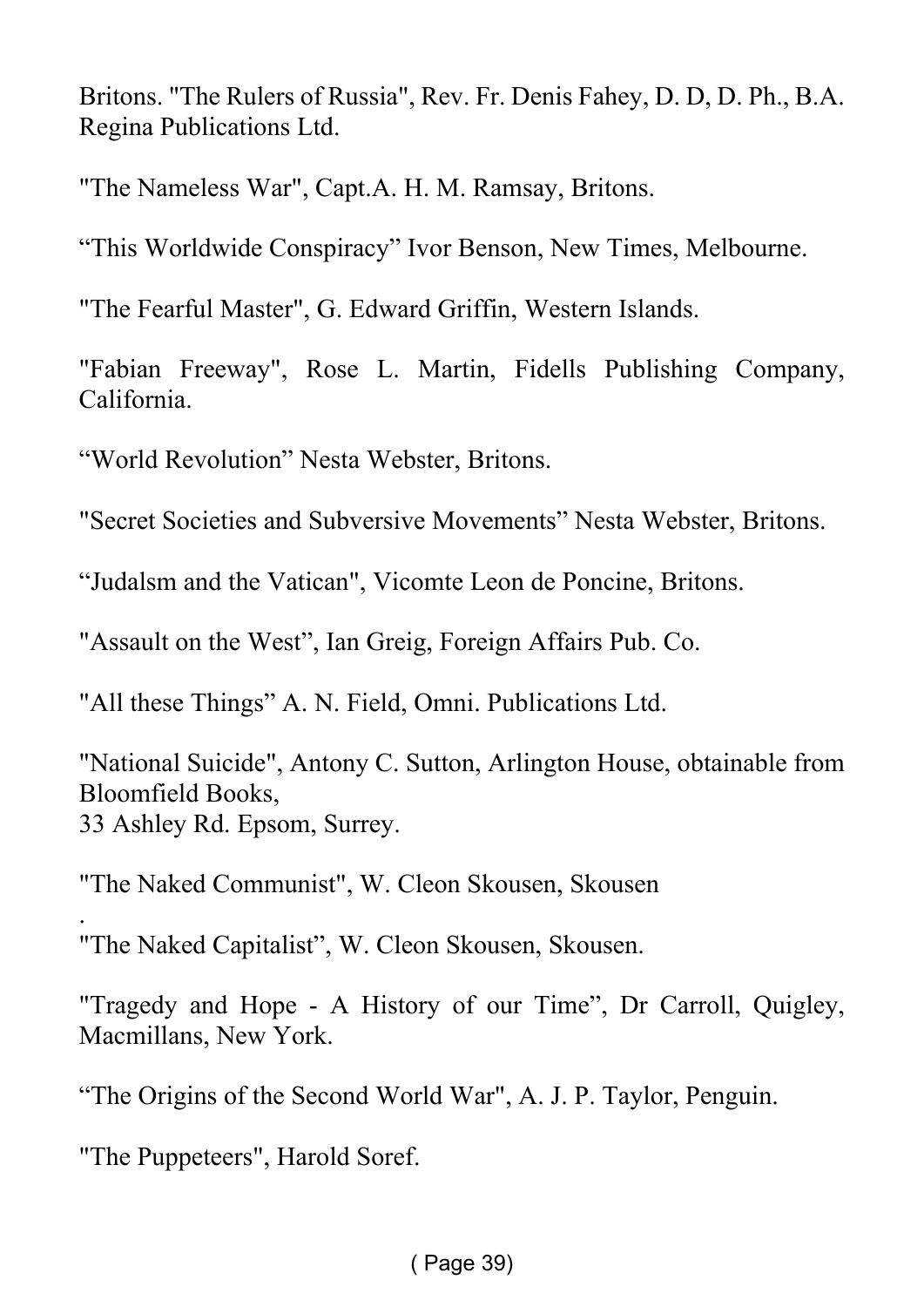"Today's Revolutionaries, Ian Greig, Foreign Affairs Pub. Co. Ltd.

#### **APPENDIX**

The following report appeared in the May 1975 issue of *REVIVAL*, a Christian monthly dedicated to spreading news of Revival, whose HQ in Britain is given as CWR, Box 11, Walton-on-Thames, Surrey:

Dr. Hendrick Eldeman, Chief Analyst of the Common Market Confederacy, announced today from Brussels that a computerized restoration plan is already under way to the aftermath of world chaos.

In the crisis meeting which brought together scientists, advisors, and C. M. C. leaders, Dr Eldeman "unveiled the Beast".

"The Beast." is a gigantic computer that takes up three floors at the Administration building of Market headquarters. This "monster" is a self-programming unit that has over 100 sensing input sources.

Computer experts have been working on a plan to computerize all world trade. This master plan involves a digital numbering system for every human being on earth. The computer would assign each citizen of the world a number to use for all buying and selling, to avoid the problems of ordinary credit cards. The number would be invisibly "laser tattooed" on the forehead or back of the hand. (See Revelation 13.16.) It would provide a walking credit card system. The number would show up under places of business.

Dr Eldeman suggested that by using three six digital numbers, the entire world could be assigned a working credit card number. Other Common Market officials believe that the present chaos and disorder caused by the "mystery" points to the need of a world currency - perhaps an international mark that would do away with all currency and coin.

Instead, credit notes would be exchanged through a world currency perhaps clearing centre. No member could buy or sell without having assignment of a digital mark. Market directors are now convinced that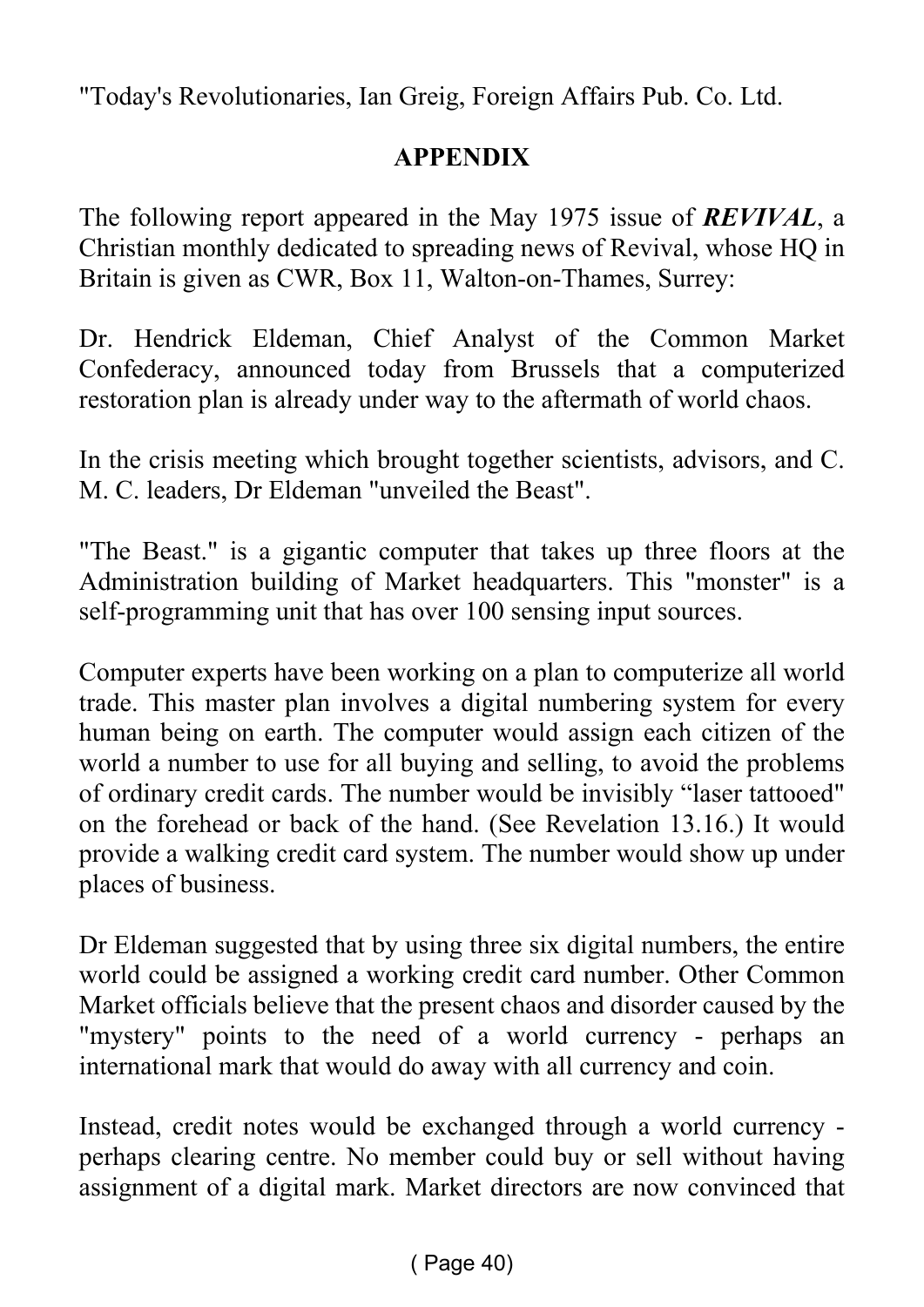world order depends on allegiance to an international programme of peace and politics, as well as a new world trade and numbering system.

One man could have at his finger tips the number of any man on earth. It could provide the most powerful lever known to mankind. He could have a solution bank for world problems. It could be a tool for peace or a dictator's weapon. When one of the Market leaders was asked what would happen if any person objected to the system and refused to cooperate, he replied rather pointedly, "We would have to use force to make him conform to requirements".

When we remember what the Bible says concerning the appearance of the Anti-Christ at the head of this organization, the following quotation becomes exceedingly illuminating. Henri Spaak, early planner for the Common Market and Secretary-General of NATO, said in one of his speeches, "We do not want another committee; we have too many already. What we want is a man of sufficient stature to hold the allegiance of all people, and to lift us out of the economic morass into which we are sinking. Send us such a man and, be he God or devil, we will receive him".

(Acknowledgments: Moody Monthly, USA.) Reproduced from *THE KINGDOM VOICE,* Reginald A. Bradbury, June 1975

#### **Other books by K. R. McKilliam**

*THE ANNIHILATION OF MAN* - The Conspiracy for his Destruction **Britons** 

#### *THE CONSPIRACY TO DESTROY THE CHRISTIAN WEST*

To find out what can these things, you are requested to contact The National Assembly, 25 Morpeth Mansions, London SW1.

#### **THE AUTHOR**

Kenneth Roderick McKilliam was educated in Sydney, Australia and in 1934 went to the University of Queensland and two years later went to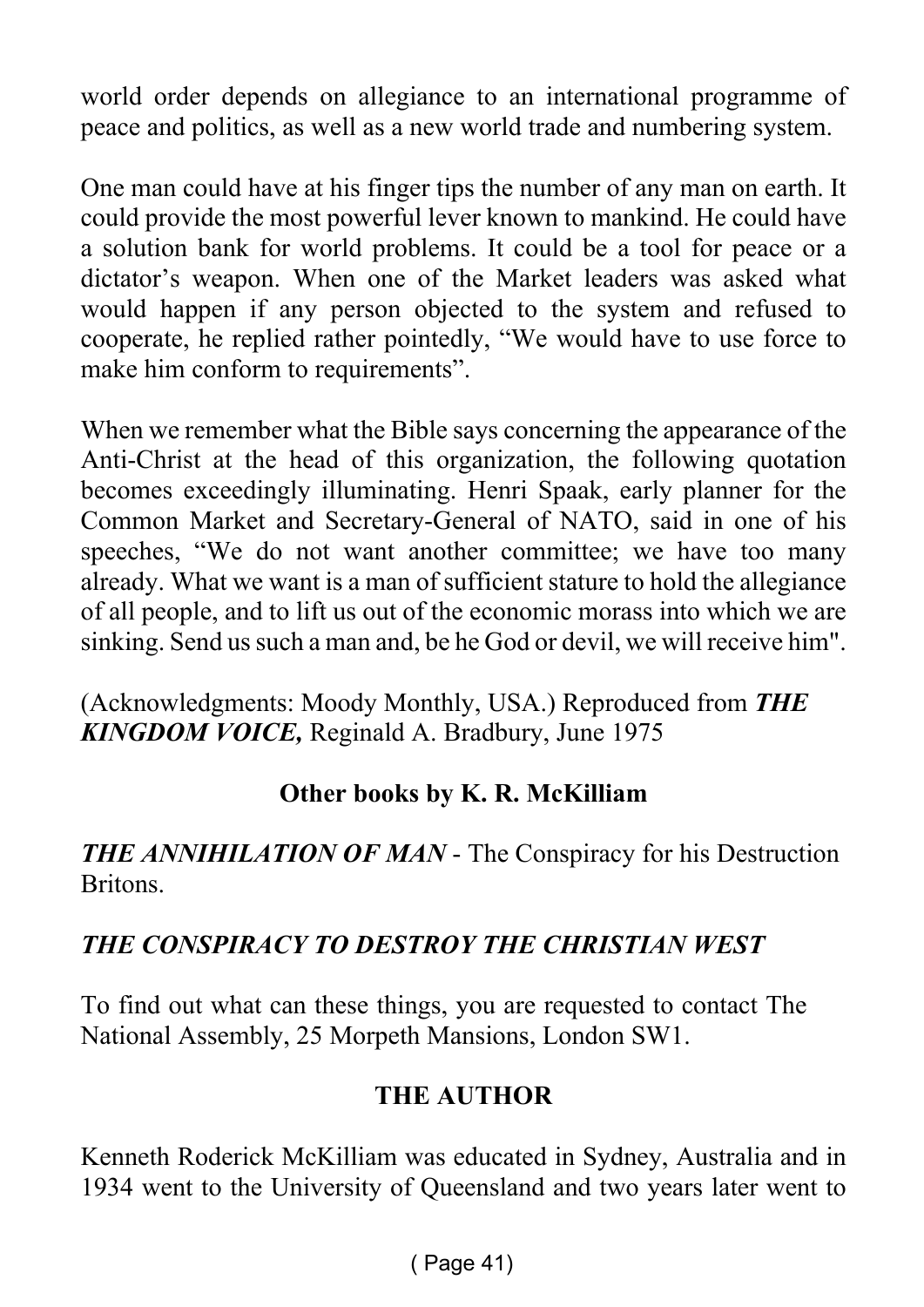London University where he obtained an Honours degree in Psychology and Sociology.

As a volunteer soldier from 1940 he saw service in the Somalia Military Administration and was later attached to the East Africa Command Headquarters. After the war he spent sixteen years in Africa as an Educational and Community Development Officer. He has always been interested in Church and Social work and has been a licensed Reader in the dioceses of Mombasa, Namirembe. Upper Nile, and now Canterbury. He has made study tours extensively in Asia, Africa and Australasia.

Of recent years he has investigated the hidden forces which are bringing about the destruction of man.

#### **© K. R. McKilliam**

The Free Society is a Christian body which specialises in works tending towards the emergence of a society of free and prosperous people in accordance with the words of our Lord in St. John 8. 32:

#### **"And ye shall know the truth, and the truth shall make you free."**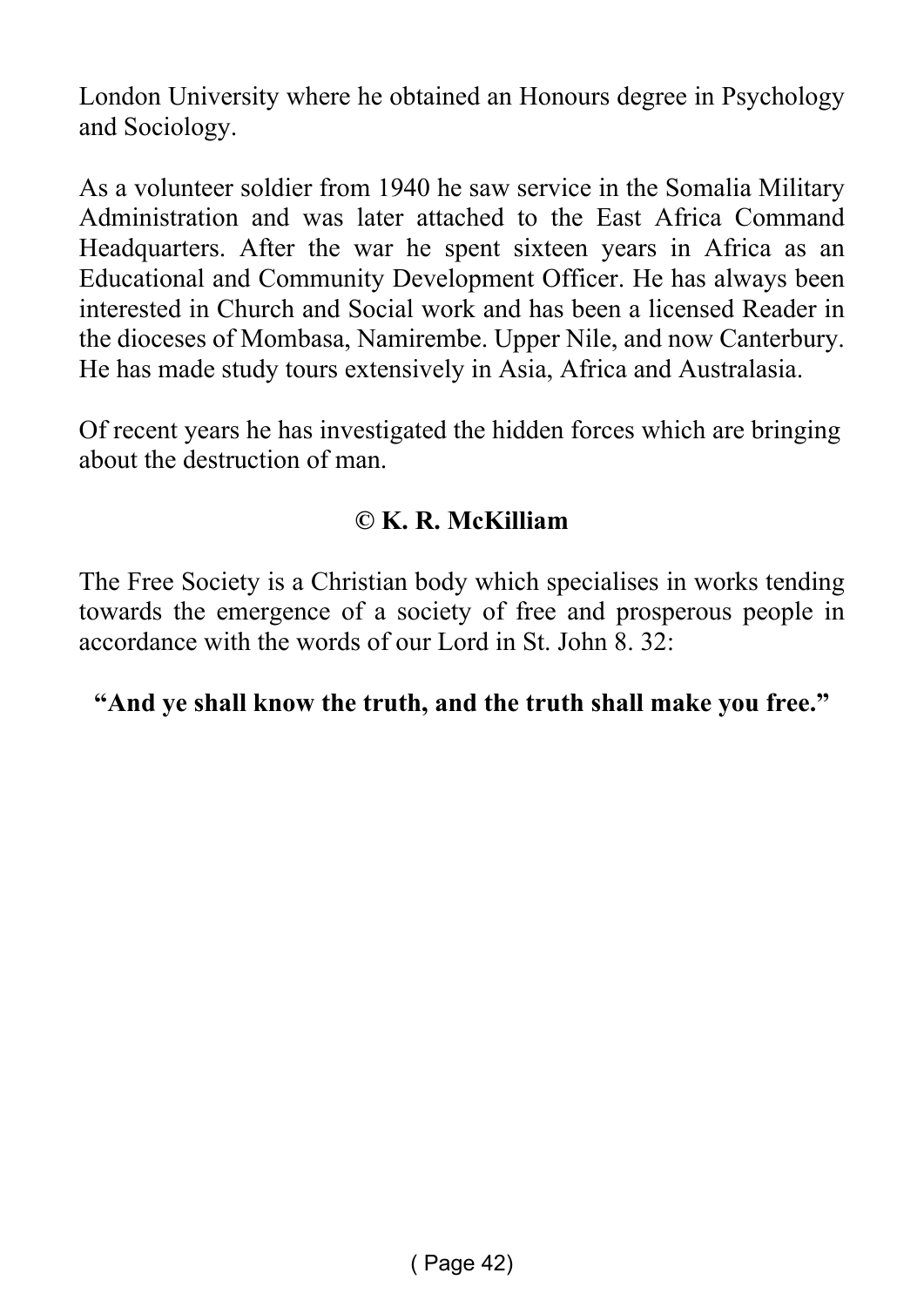#### **The daily Telegraph Saturday, April 20, 1975 Talking in Private**

A massive "think tank" conference of international politicians, economists and businessmen opened yesterday in the Turkish seaside resort of Cesame, with Mrs Thatcher and Mr Hagley among the speakers. But what they say to each other or to the conference will never be known.

For this is the 22nd Bilderbeger conference, which is held annually for completely private talks on world problems. It is so secret that even wives and husbands of the participants are barred.

To ensure privacy the organisers have taken over a complex including a Private yacht marina, and amphitheatre and a hotel with 500 rooms. No press conference will be held and no statement issued when the final session ends tomorrow.

**New Crusade Christian Church Calling The People of Britain & Celtic-Anglo-Saxon-Nordic-Germanic Kindred in Europe and overseas realms Thenewensign@gmail.com**